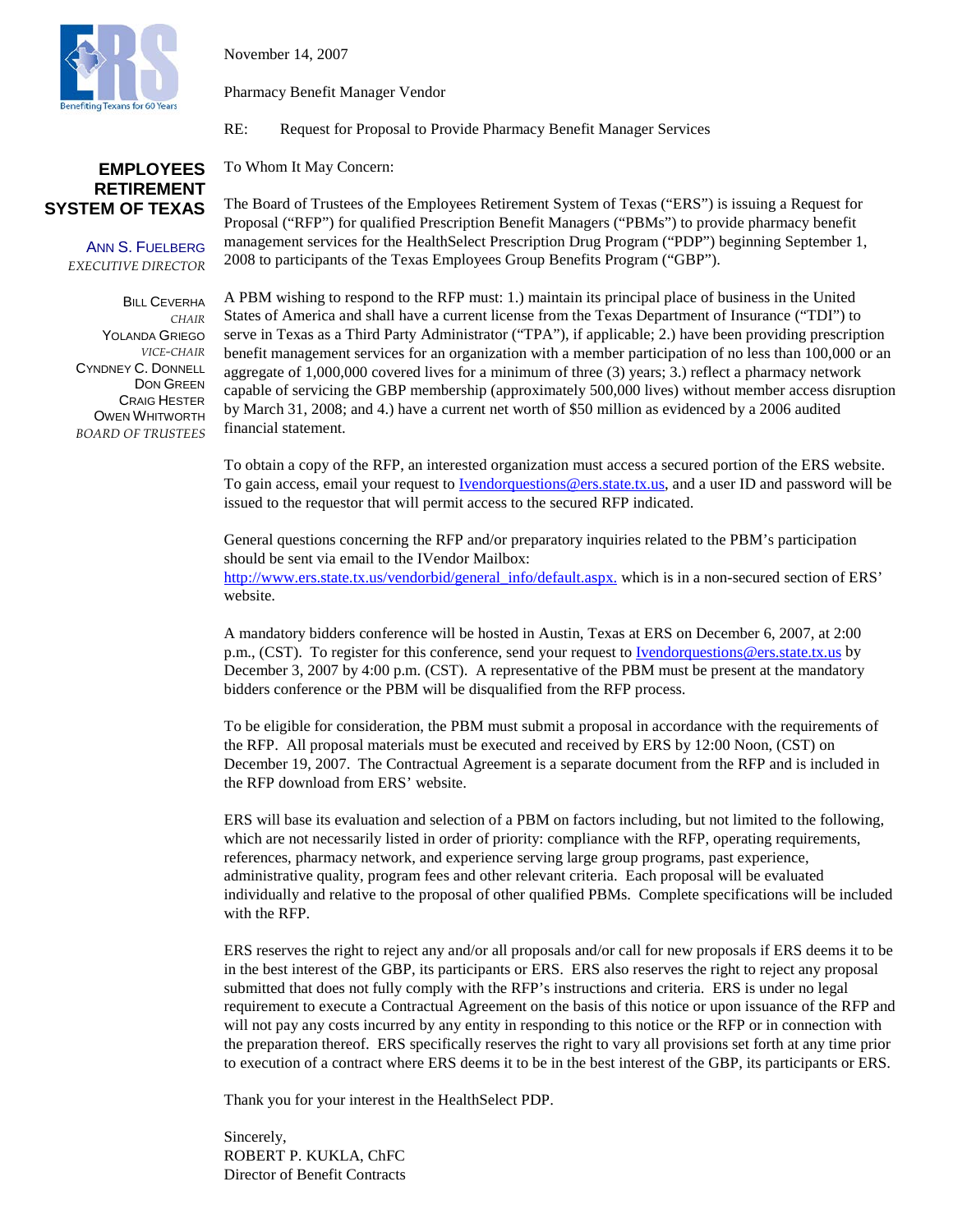# **THE**

# **EMPLOYEES RETIREMENT SYSTEM OF TEXAS**

# **REQUEST FOR PROPOSAL**

# **FOR PHARMACY BENEFIT MANAGEMENT SERVICES**

**NOVEMBER 14, 2007**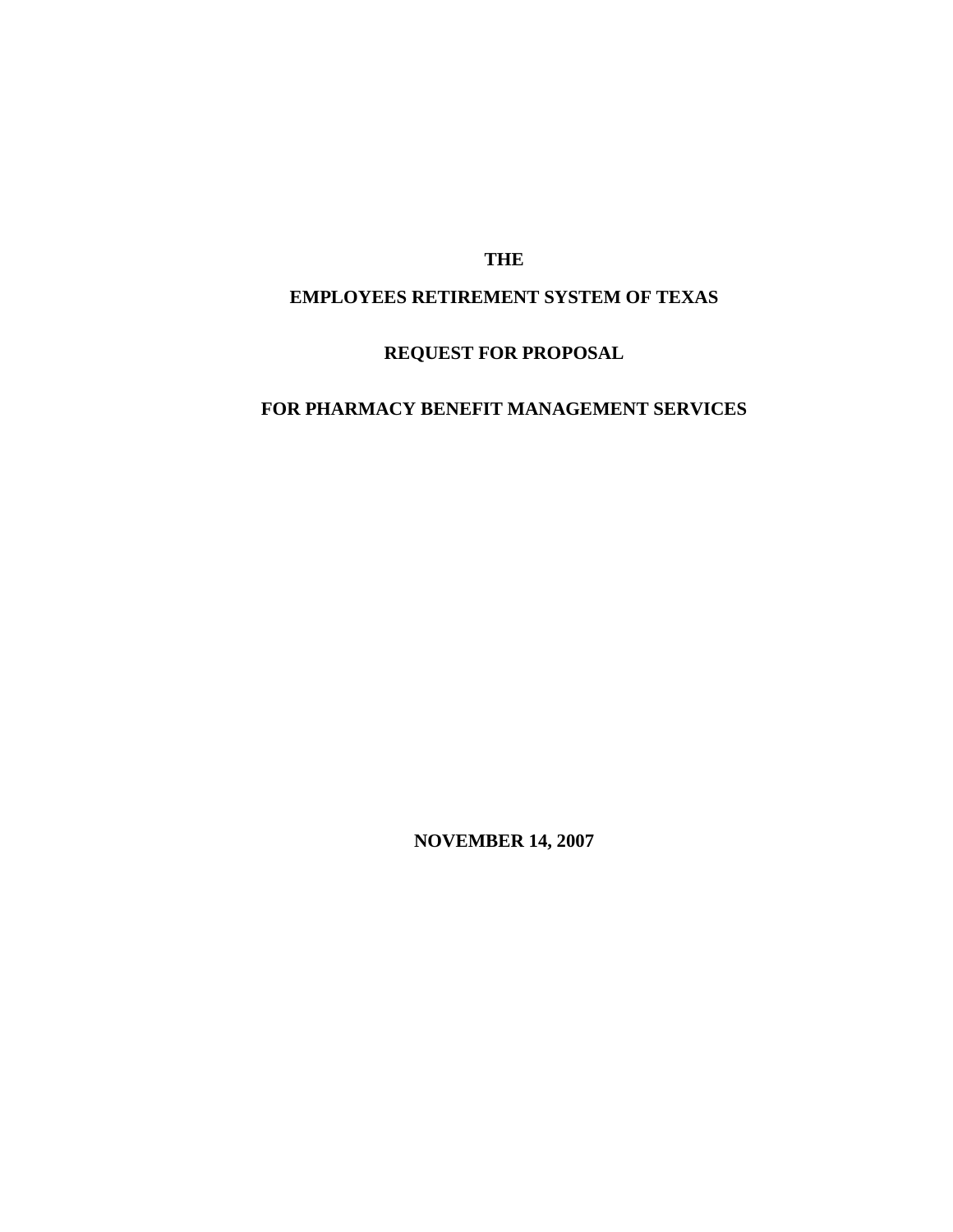# **TABLE OF CONTENTS**

**\*RFP Pharmacy Benefit Manager Deliverables CHECK LIST (**NOTE: Keep this Check List for your records. Do not return with your submission.)

|      |                 |                                                             | Page Number    |
|------|-----------------|-------------------------------------------------------------|----------------|
| I.   |                 | <b>Instructions to Proposers</b>                            | $\mathbf{1}$   |
|      | A.              | <b>Request for Proposal (RFP) Summary</b>                   | 1              |
|      | <b>B.</b>       | <b>General Information</b>                                  | $\overline{2}$ |
|      | $\mathcal{C}$ . | <b>General Specifications</b>                               | $\tau$         |
|      | D.              | Alternative Benefit Design or Financial Arrangements        | 9              |
|      | E.              | <b>Minimum Requirements</b>                                 | 9              |
|      | F.              | <b>Preferred Requirements</b>                               | 10             |
| П.   |                 | <b>Proposal Evaluation Criteria</b>                         | 11             |
| III. |                 | <b>Financial Requirements</b>                               | 12             |
|      | A.              | <b>PBM</b> Financial Strength                               | 12             |
|      | <b>B.</b>       | <b>Funding Methodology</b>                                  | 12             |
|      | $C$ .           | Runoff                                                      | 12             |
|      | D.              | <b>Annual Experience Accounting</b>                         | 13             |
|      | E.              | Audits                                                      | 13             |
| IV.  |                 | <b>Communication Requirements</b>                           | 14             |
|      | A.              | General Information                                         | 14             |
|      | <b>B.</b>       | Benefits Coordinator Conference and Summer Enrollment Fairs | 16             |
|      | C.              | <b>Communication Materials</b>                              | 16             |
| V.   |                 | <b>Operational Specifications</b>                           | 20             |
|      | A.              | <b>ERS</b> Background Information                           | 20             |
|      | <b>B.</b>       | PBM Operational Requirements                                | 21             |
| VI.  |                 | <b>Benefits, Network, and Program Requirements</b>          | 28             |
|      | A.              | <b>Retail Pharmacy Network</b>                              | 28             |
|      | <b>B.</b>       | Retail Pharmacy Reimbursement                               | 28             |
|      | C.              | Mail Service                                                | 29             |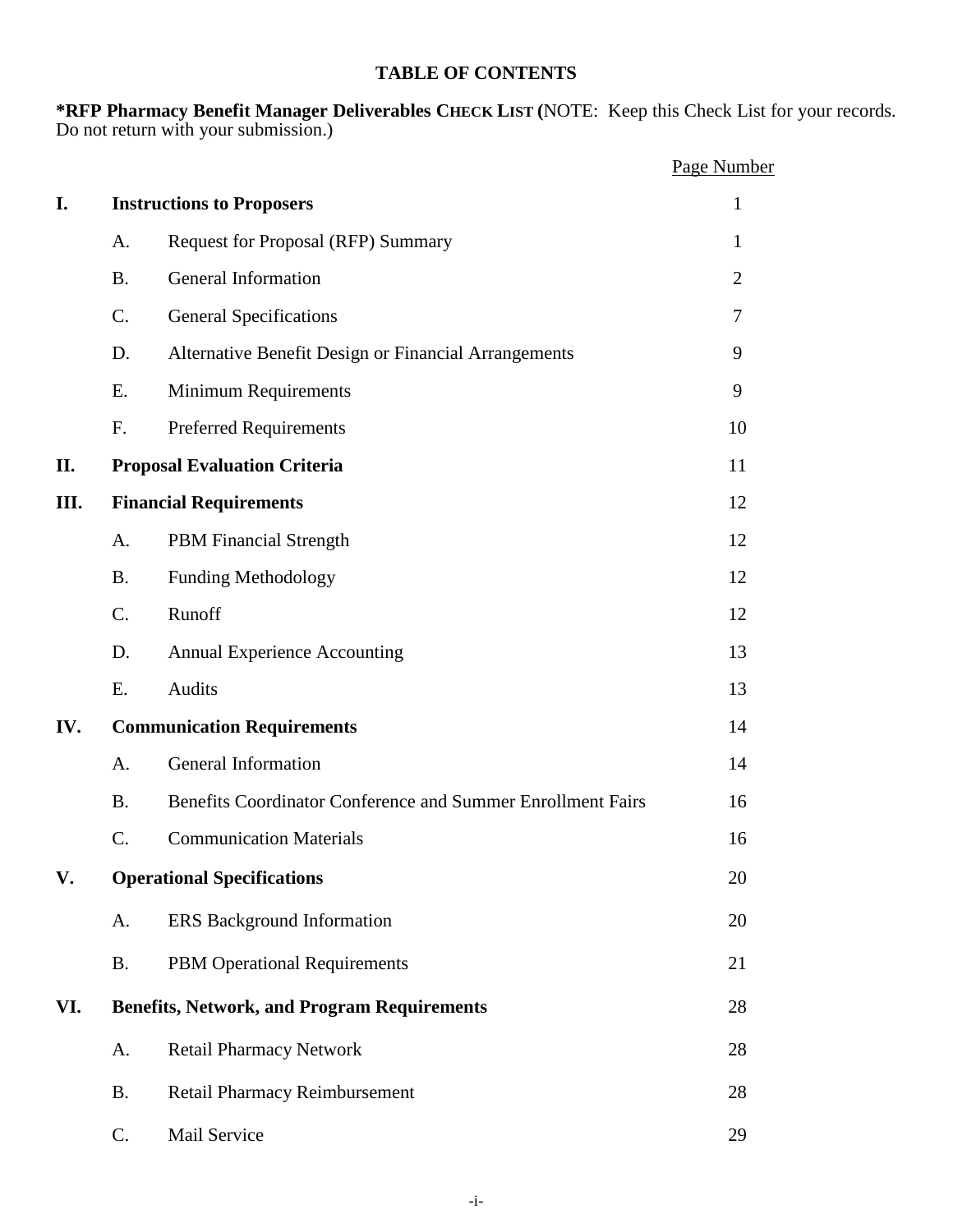|       | D.                | <b>Average Wholesale Price</b>                                                       | 29 |
|-------|-------------------|--------------------------------------------------------------------------------------|----|
|       | Ε.                | Formulary                                                                            | 30 |
|       | F.                | <b>Therapeutic Substitution</b>                                                      | 30 |
|       | G.                | Drug Utilization Review                                                              | 30 |
|       | H.                | Disease Management                                                                   | 30 |
|       | I.                | <b>Prior Authorization</b>                                                           | 30 |
|       | J.                | <b>Coordination of Benefits</b>                                                      | 31 |
|       | K.                | Grievances and Appeals                                                               | 31 |
|       | L.                | Pharmacy Network Management                                                          | 32 |
|       | M.                | Medicare Part D                                                                      | 32 |
|       | N.                | <b>Clinical Management</b>                                                           | 33 |
| VII.  |                   | <b>Pharmacy Benefit Manager Price Proposal</b>                                       | 34 |
| VIII. |                   | <b>PBM Organizational Information</b>                                                | 37 |
| IX.   | <b>Deviations</b> |                                                                                      | 44 |
| X.    |                   | <b>Interrogatories</b>                                                               | 46 |
|       | A.                | <b>General Information</b>                                                           | 46 |
|       | <b>B.</b>         | <b>Account Management</b>                                                            | 46 |
|       |                   |                                                                                      |    |
|       | C.                | Administrative and Customer Service                                                  | 47 |
|       | D.                | Communications                                                                       | 49 |
|       | Ε.                | Claims, Complaints/Grievances, Anti-Fraud, and Disaster<br><b>Recovery Processes</b> | 50 |
|       | F.                | Pharmacy Benefit Management                                                          | 51 |
|       | G.                | Retail, Mail Service, and Specialty Pharmacies                                       | 52 |
|       | H.                | Retail and Mail Service Pharmacy Clinical Management<br>and Managed Care Programs    | 56 |
|       | I.                | <b>Information Systems and Data Reporting</b>                                        | 58 |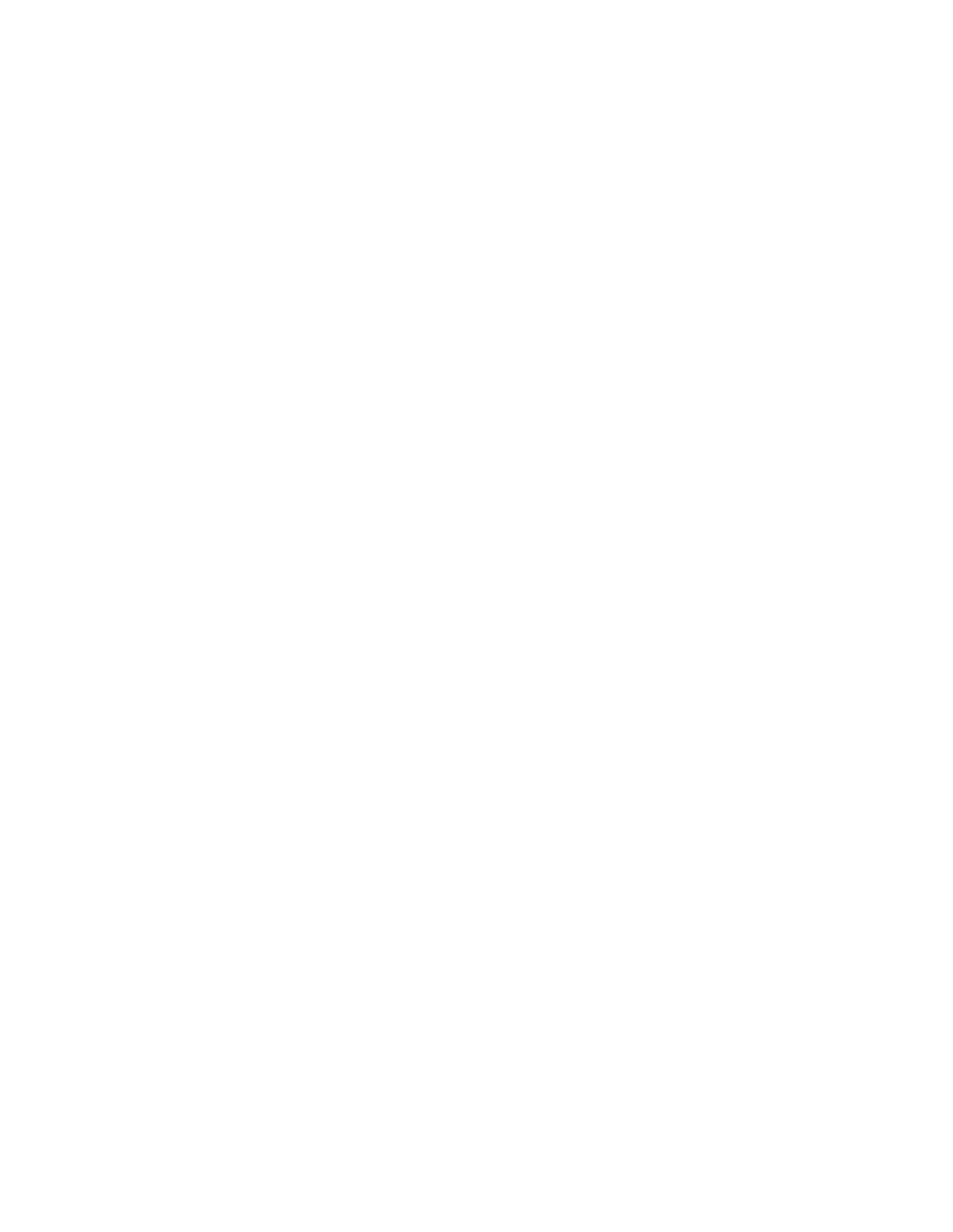# **Pharmacy Benefit Manager RFP Deliverables CHECK LIST**

**Order of Return:** The PBM is required to submit a total of six (6) copies of the PBM's proposal in the following formats: One (1) printed "Original" and two (2) additional printed copies. The "Original" copy should contain the fully executed Contractual Agreement and Business Associate Agreement ("BAA"), both *signed in blue ink* and without amendment or revision with all the required and completed exhibits attached. The additional two (2) printed copies referenced above, should be exact replicas of the materials submitted in the "Original" binder, to include all required exhibits. The remaining three (3) complete copies shall be submitted on a CD-ROM in Excel or Word format. No PDF documents may be reflected on the CD-ROM.

#### **All binders must contain:**

|        | <b>PAPER FORMAT</b>                                                | <b>RFP</b>                          |
|--------|--------------------------------------------------------------------|-------------------------------------|
|        |                                                                    | <b>REFERENCE</b>                    |
|        | <b>RFP FEEDBACK FORM</b>                                           | Located on top of Table of Contents |
|        | <b>TAB I General Information</b>                                   | I.                                  |
| $\Box$ | Executed RFP Signature Page signed in <i>blue ink</i> (Appendix D) | I.B.7.                              |
| $\Box$ | Executed Contractual Agreement signed in blue ink                  | I.B.11.                             |
|        | (Appendix C)                                                       |                                     |
| $\Box$ | Executed Business Associate Agreement signed in blue ink           | I.B.12.a.                           |
|        | (Appendix $C.1$ .)                                                 |                                     |
| $\Box$ | <b>Detailed Implementation Plan</b>                                | I.B.16.                             |
| $\Box$ | Confidential and Proprietary schedule                              | I.B.19.                             |
| $\Box$ | <b>Minimum Requirements</b>                                        | I.E.                                |
| $\Box$ | <b>Preferred Requirements</b>                                      | I.F.                                |
|        | <b>TAB IV Communication Requirements</b>                           | IV.X.                               |
| $\Box$ | Provide samples of communication materials                         | IV.C.1.                             |
| $\Box$ | Provide a format of the website and screenshots                    | IV.C.1. & IV.C.6.b.                 |
|        | <b>TAB V Operational Requirements</b>                              | V.                                  |
| $\Box$ | Provide Carrier's group number                                     | V.                                  |
|        | <b>TAB VII Pharmacy Benefit Manager Price Proposal</b>             | VII.                                |
| $\Box$ | <b>PBM Price Proposal Responses</b>                                | VII.                                |
|        | <b>TAB VIII PBM Organizational Information</b>                     | VIII.                               |
| $\Box$ | PBM's Organizational Information Responses                         | VIII.A. - VIII.C.                   |
|        | <b>TAB IX Deviations</b>                                           | IX.                                 |
| $\Box$ | <b>Deviation Responses</b>                                         | IX.1. - IX.9.                       |
|        | <b>TAB X Interrogatories</b>                                       | X.                                  |
| $\Box$ | <b>Interrogatory Responses</b>                                     | X.A. - X.I.                         |
|        | <b>TAB XI Appendices</b>                                           | XI.                                 |
| $\Box$ | PBM Proposal Rate Table Responses                                  | Appendix O                          |
|        | <b>CD FORMAT</b>                                                   | <b>REFERENCE</b>                    |
| $\Box$ | All materials described above shall be received in CD-ROM          | I.B.4.                              |
|        | Format. The three (3) CD-ROMs shall be in either Word or           |                                     |
|        | Excel format.                                                      |                                     |

NOTE: Keep this Check List for your records. Do not return with your submission.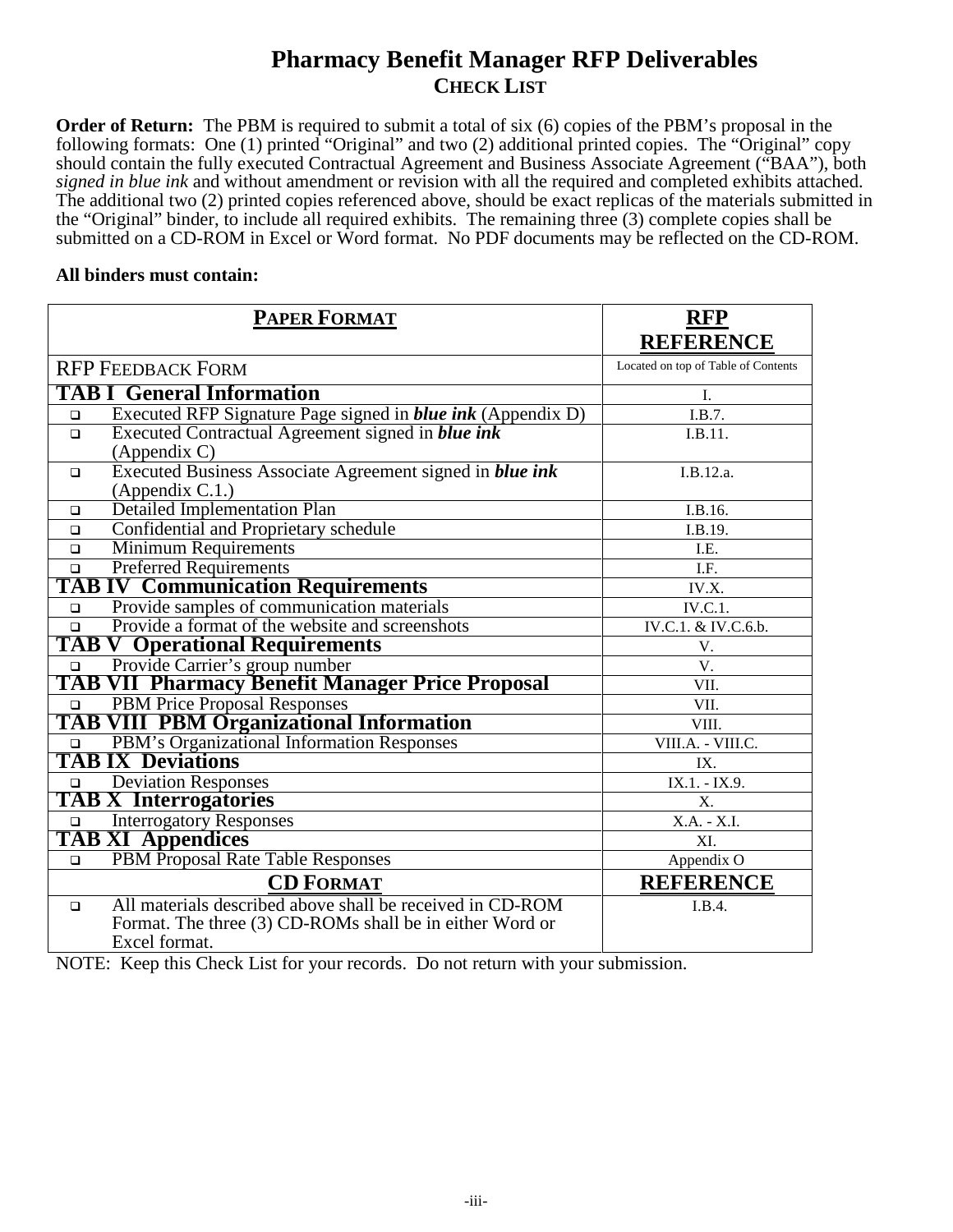

# *Request for Feedback* **Employees Retirement System of Texas**

The Employees Retirement System of Texas, Benefit Contracts Division, periodically publishes requests for proposals, applications or information and is interested in your organization's feedback regarding our request. To assist the Benefit Contracts Division in creating future requests, we would be interested in knowing what we could do differently or how we could make our request more user-friendly. Please take a moment to answer the following questions and return it at your earliest convenience.

| 1. | Did your organization submit a<br>bid?                                                     | $\Box$ Yes<br>$\Box$ No                                                                                                           |
|----|--------------------------------------------------------------------------------------------|-----------------------------------------------------------------------------------------------------------------------------------|
| 2. | If No, why did your organization<br>elect not to bid? (Check all that<br>apply)            | Timing, not enough time to complete bid<br>Contract Provisions/Parts of the Contract<br>$\Box$ Complexity of RFP<br>$\Box$ Other: |
| 3. | Please elaborate on question $#2$<br>or provide other reasons for not<br>submitting a bid. |                                                                                                                                   |
|    | 4. Please provide any suggestions<br>that might improve our process.                       |                                                                                                                                   |
|    |                                                                                            |                                                                                                                                   |

# **Additional Comments**

#### **About Your Organization**

|                          | Contact |  |
|--------------------------|---------|--|
| Name                     | E-mail  |  |
| Address                  | Phone   |  |
| City, State,<br>ZIP Code |         |  |
|                          |         |  |
|                          |         |  |

We may, if necessary, contact you by email or telephone for further clarification of your responses.

#### Thank you for your participation!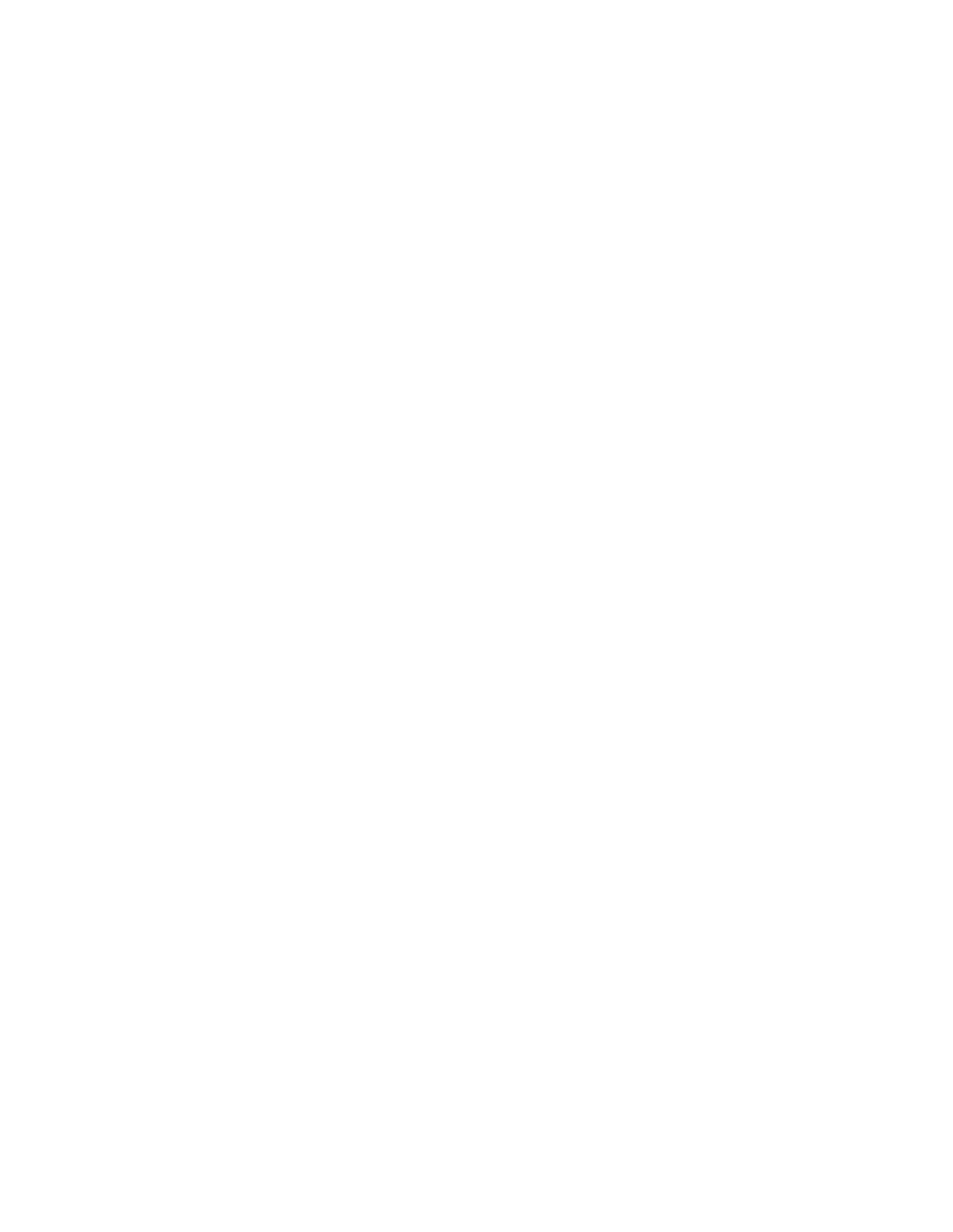# **I. Instructions to Proposers**

### **A. Request for Proposal ("RFP") Summary**

A.1. **Introduction.** The Board of Trustees ("Board") of the Employees Retirement System of Texas ("ERS") is soliciting proposals from qualified Pharmacy Benefit Managers ("PBM") to provide pharmacy benefit management services for the Prescription Drug Program ("PDP") provided to participants under HealthSelect<sup>™</sup> of Texas ("HealthSelect"), a self-funded, managed care, point-of-service ("POS") health plan available under the Texas Employees Group Benefits Program ("GBP"), for the four-year period, September 1, 2008 through August 31, 2012, with an option for ERS to renew for additional periods subject to terms and conditions acceptable to ERS. Services shall begin following the Board's selection of a qualified PBM and upon ERS' execution of the Contractual Agreement ("Contract"). Proposals will be accepted for the products identified in the RFP packet located on ERS' web site. The cost of the requirements described in this article shall be recovered by the PBM only by making provision for such expenses in its PBM Price Proposal.

> **FAILURE TO PROVIDE RESPONSES IN THE FORMAT REQUESTED MAY RESULT IN THE PBM BEING ELIMINATED FROM FURTHER CONSIDERATION. ALL PROPOSALS SHALL BE VALID THROUGHOUT THE ENTIRE RFP PROCESS AND ANY RESULTING CONTRACT TERM.**

A.2. **Schedule of the PBM RFP Process.** The RFP process and Contract award shall be conducted in accordance with the following schedule, unless notified otherwise by ERS:

|               |                     | RFP is available on ERS' Vendor web site. To access the RFP,                                                                                                                                                                                                                                                                                                                                                                                                                                                                                                                                                                                                                                                                                                                                                                                                                                                                                                                                                                                                                                                           |
|---------------|---------------------|------------------------------------------------------------------------------------------------------------------------------------------------------------------------------------------------------------------------------------------------------------------------------------------------------------------------------------------------------------------------------------------------------------------------------------------------------------------------------------------------------------------------------------------------------------------------------------------------------------------------------------------------------------------------------------------------------------------------------------------------------------------------------------------------------------------------------------------------------------------------------------------------------------------------------------------------------------------------------------------------------------------------------------------------------------------------------------------------------------------------|
| On or After:  |                     | qualified PBMs shall e-mail their request to:                                                                                                                                                                                                                                                                                                                                                                                                                                                                                                                                                                                                                                                                                                                                                                                                                                                                                                                                                                                                                                                                          |
| 11/14/2007    |                     | Ivendorquestions@ers.state.tx.us                                                                                                                                                                                                                                                                                                                                                                                                                                                                                                                                                                                                                                                                                                                                                                                                                                                                                                                                                                                                                                                                                       |
|               |                     | A USERID and Password will be provided only to those qualified                                                                                                                                                                                                                                                                                                                                                                                                                                                                                                                                                                                                                                                                                                                                                                                                                                                                                                                                                                                                                                                         |
|               |                     | bidders requesting access to the secured sections of the PBM RFP.                                                                                                                                                                                                                                                                                                                                                                                                                                                                                                                                                                                                                                                                                                                                                                                                                                                                                                                                                                                                                                                      |
| 12/03/2007    | $4:00$ p.m. $(CST)$ | To register for the Mandatory Bidders Conference, send requests to:                                                                                                                                                                                                                                                                                                                                                                                                                                                                                                                                                                                                                                                                                                                                                                                                                                                                                                                                                                                                                                                    |
|               |                     | Ivendorquestions@ers.state.tx.us                                                                                                                                                                                                                                                                                                                                                                                                                                                                                                                                                                                                                                                                                                                                                                                                                                                                                                                                                                                                                                                                                       |
| 12/06/2007    | $2:00$ p.m. $(CST)$ | PBM Mandatory Bidders Conference. Failure to attend will result in                                                                                                                                                                                                                                                                                                                                                                                                                                                                                                                                                                                                                                                                                                                                                                                                                                                                                                                                                                                                                                                     |
|               |                     | disqualification from the ERS PBM RFP bid process.                                                                                                                                                                                                                                                                                                                                                                                                                                                                                                                                                                                                                                                                                                                                                                                                                                                                                                                                                                                                                                                                     |
| 12/14/2007    | $4:00$ p.m. $(CST)$ | E-mail the PBM's Intent to Submit a Proposal to:                                                                                                                                                                                                                                                                                                                                                                                                                                                                                                                                                                                                                                                                                                                                                                                                                                                                                                                                                                                                                                                                       |
|               |                     | Ivendorquestions@ers.state.tx.us                                                                                                                                                                                                                                                                                                                                                                                                                                                                                                                                                                                                                                                                                                                                                                                                                                                                                                                                                                                                                                                                                       |
| 12/19/2007    | 12:00 Noon (CST)    | The PBM is required to submit a total of six (6) copies of the PBM's<br>proposal in the following formats: One (1) printed "Original" and two<br>(2) additional printed copies. The "Original" copy should contain the<br>fully executed Contractual Agreement and Business Associate<br>Agreement ("BAA"), both <i>signed in blue ink</i> and without amendment<br>or revision with all the required and completed exhibits attached. The<br>additional two (2) printed copies referenced above, should be exact<br>replicas of the materials submitted in the "Original" binder, to include<br>all required exhibits. The remaining three (3) complete copies shall be<br>submitted on a CD-ROM in Excel or Word format. No PDF<br>documents may be reflected on the CD-ROM. All materials shall be<br>sent to the attention of:<br>Ann S. Fuelberg, Executive Director<br>Employees Retirement System of Texas<br>18 <sup>th</sup> & Brazos Streets; Post Office Box 13207<br>Austin, Texas 78711-3207<br>Note: ERS may request that respondents attend a final interview<br>session at an ERS designated location. |
| February 2008 |                     | ERS' Board selects the PBM                                                                                                                                                                                                                                                                                                                                                                                                                                                                                                                                                                                                                                                                                                                                                                                                                                                                                                                                                                                                                                                                                             |
| July/August   |                     |                                                                                                                                                                                                                                                                                                                                                                                                                                                                                                                                                                                                                                                                                                                                                                                                                                                                                                                                                                                                                                                                                                                        |
| 2008          |                     | Annual Summer Enrollment ("SE") Period                                                                                                                                                                                                                                                                                                                                                                                                                                                                                                                                                                                                                                                                                                                                                                                                                                                                                                                                                                                                                                                                                 |
| 09/01/2008    |                     | Fiscal Year ("FY") 2009 Contract Begins                                                                                                                                                                                                                                                                                                                                                                                                                                                                                                                                                                                                                                                                                                                                                                                                                                                                                                                                                                                                                                                                                |
|               |                     |                                                                                                                                                                                                                                                                                                                                                                                                                                                                                                                                                                                                                                                                                                                                                                                                                                                                                                                                                                                                                                                                                                                        |

**Copyright 2007 Employees Retirement System of Texas. All Rights Reserved**

**All material found in this Request for Proposal, including all attachments incorporated therein, are Copyright 2007 by Employees Retirement System of Texas. Any use of materials from this Request for Proposal or an attachment thereto, including reproduction, modification, distribution or republication, without the prior written consent of Employees Retirement System of Texas, is strictly prohibited.**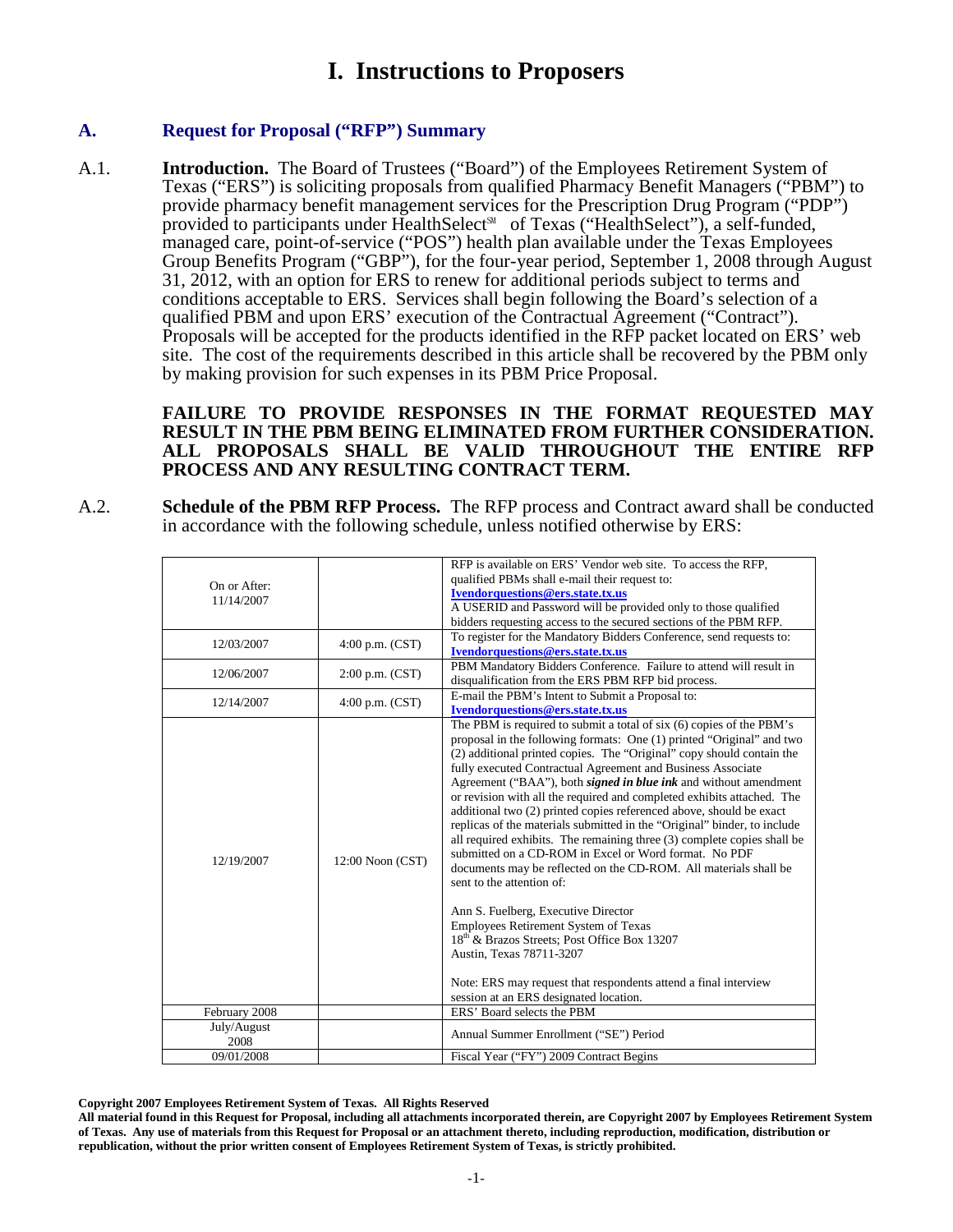A.3. The PBM is responsible for reviewing and responding to the RFP materials available on the ERS Vendor web site (http://www.ers.state.tx.us/vendorbid/proposals/default.aspx). ERS' Vendor web site provides interested parties with GBP background information, and online versions of each article located in the RFP document. The information contained in this offering provides the instructions for the PBM Vendor to submit a response to ERS' RFP.

### **B. General Information**

- B.1. **Agent of Record.** ERS shall not designate an Agent of Record or any other such company employee or commissioned representative to act on behalf of either ERS or the PBM. Any requests for ERS to provide such designation shall be rejected. PBMs are specifically instructed to submit proposals directly to ERS as specified in Paragraph A.2. above, and Paragraph B.4. below.
- B.2. **News Release.** Prior written approval by ERS shall be required for any news releases regarding a Contract awarded to a PBM.
- B.3. **Inquiries.** Questions about ERS and the RFP shall be submitted in writing, e-mail, regular mail or facsimile. In its sole discretion, ERS shall post the question and response it deems appropriate on ERS' Vendor web site in a timely manner. Such inquiries should be directed to:

Robert P. Kukla, ChFC Director of Benefit Contracts Employees Retirement System of Texas Post Office Box 13207 Austin, Texas 78711-3207 FAX (512) 867-3380 Email: ivendorquestions@ers.state.tx.us

B.4. **Proposal Submission.** All proposals submitted to ERS shall be sealed. ERS shall not consider a proposal unless the "Original" and five (5) copies are received by ERS at the appropriate address no later than 12:00 Noon, CST on December 19, 2007. The mailing label for the proposal shall be clearly marked as a PBM Request for Proposal Response. The one (1) printed "Original" (which shall be labeled as such) and two (2) additional printed copies shall be submitted with all requested supporting documentation, including, but not limited to both the fully executed Contractual Agreement, (see Article I.B.11.) and the executed Business Associate Agreement ("BAA"), (see Article I.B.12.a.) in printed formats. The remaining three (3) copies shall be submitted on a CD-ROM in Excel or Word format. No PDF documents may be reflected on the CD-ROM.

PBM shall mail or deliver its response to ERS at the following address:

Ann S. Fuelberg, Executive Director Employees Retirement System of Texas 18<sup>th</sup> & Brazos Streets; Post Office Box 13207 Austin, Texas 78711-3207

- B.5. **Retention of Proposals.** All proposals submitted become the sole property of ERS. During the evaluation process, ERS shall make reasonable efforts as allowed by law to maintain proposals in confidence, and shall release proposals only to personnel involved with the evaluation of the proposals and implementation of the Contract unless otherwise required by law.
- B.6. **Order of Response Documents.** The PBM shall submit its Proposal and signed RFP Signature page in the order prescribed in the *Deliverables Check List* located behind the *Table of Contents* contained in this RFP.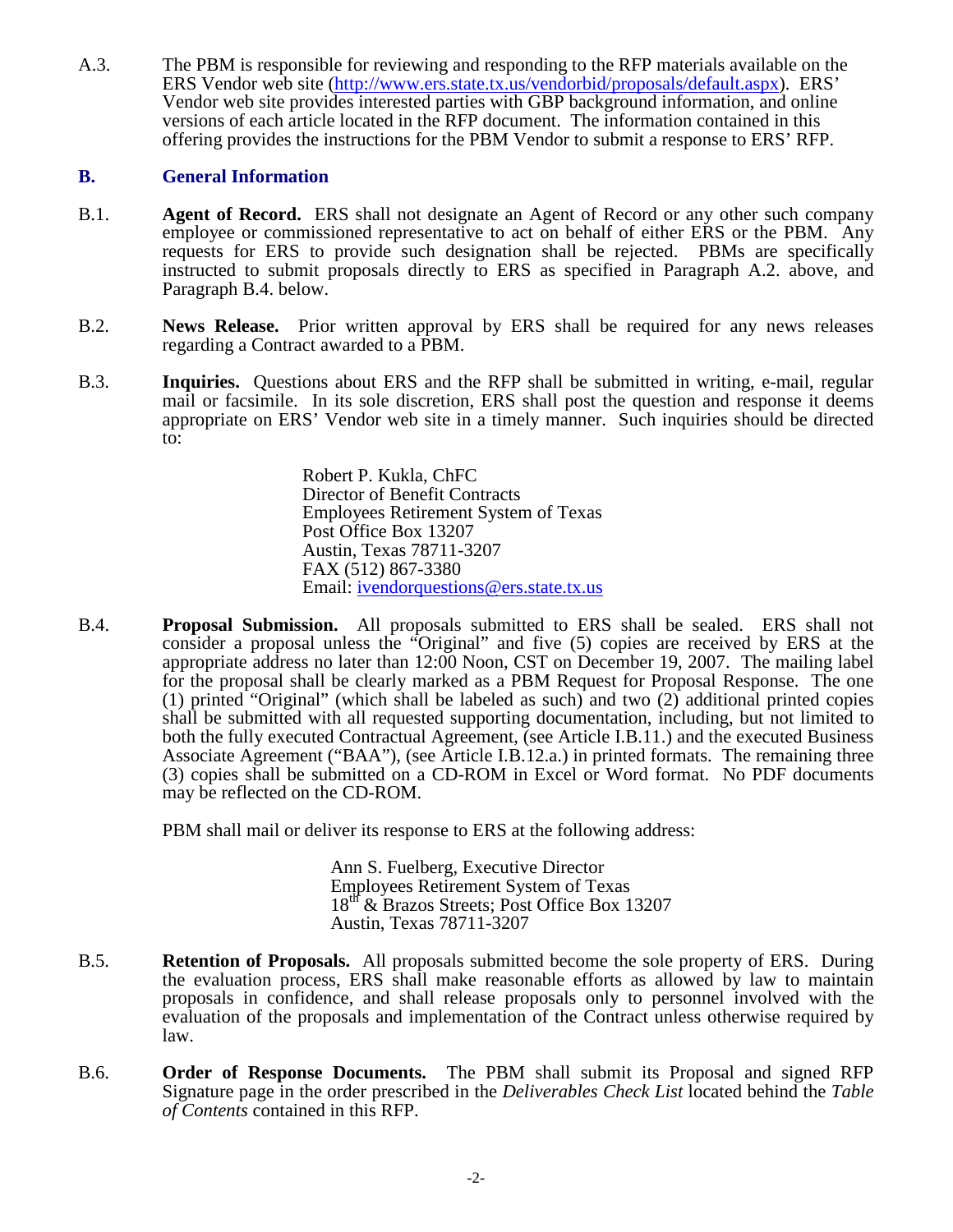- B.7. **Signature Page.** The Chief Executive Officer or other authorized officer who is at a Vice President or higher level of the PBM shall execute, in *blue ink*, the Signature Page referenced as Appendix D, which is a part of this RFP. The individual executing the Contractual Agreement and Signature Page should be the same authorized person reflected in Article VIII.A.12, and must have full legal authority, on behalf of the PBM, to execute a Contract that constitutes a valid, binding and legally enforceable agreement.
- B.8. **Supplements to RFP.** In the event that it becomes necessary, in ERS' discretion<sup>[\\*](#page-10-0)</sup>, to revise any part of this RFP, or if ERS determines that any additional information is needed to clarify the provisions of this RFP, supplemental information shall be provided to each PBM that has indicated interest in this RFP. However, ERS shall not be bound by any deviations from or to this RFP unless ERS specifically agrees in writing to the specific deviation.
- B.9. **Reserved Rights.** Section 1551.212 of the Tex. Ins. Code, specifies that ERS may contract with one or more qualified and experienced administering firms to administer certain statutorily authorized coverage plans, including the PDP, in the best interest of the participants in the GBP, and further that ERS is not required to select the lowest bid, but shall take into consideration other relevant criteria, including an administering firm's ability to service large group programs and past experience. Evaluation criteria are described in Article II, *Proposal Evaluation Criteria*, of the RFP. ERS staff and Board may determine that other factors may be considered important based on their review of a PBM's responses to the RFP and the Interrogatories.
- B.9.a. ERS reserves the right to reject any and all proposals and call for new proposals if deemed by ERS to be in the best interest of the GBP and its participants. ERS is under no legal requirement to execute a Contract on the basis of this RFP.
- B.9.b. The Contract shall be awarded to the PBM that, in the opinion of the Board, is best qualified to perform the services for a fair and reasonable price, and based upon the PBM's demonstrated competence and qualifications as indicated in its response to this RFP.
- B.9.c. This RFP does not commit ERS to pay any costs incurred prior to execution of a Contract. Issuance of this RFP in no way obligates ERS to award a Contract or to pay any costs incurred in the preparation of a proposal or response. ERS specifically reserves the right to vary all provisions set forth at any time prior to execution of a Contract where ERS deems it to be in the best interest of ERS, the GBP, its participants, or the state of Texas.
- B.9.d. The selected PBM agrees to act in good faith and to cooperate with ERS in the execution of any document necessary to effect a change to the RFP or Contract, following execution of the Contract by ERS, if ERS reasonably deems it to be in the best interest of ERS, the GBP and its participants or the state of Texas.
- B.9.e. ERS and the selected PBM shall enter into a Contract acceptable to ERS which shall include, but not be limited to the Contract identified in Appendix C.
- B.9.f. The experience and professional qualifications of the PBM account team members are critical elements to the awarding of the Contract; therefore, substitutions of or other changes in assigned personnel shall require the prior approval of ERS' Executive Director. In any event, ERS may, at any time, reasonably request the removal or reassignment of the PBM's staff in connection with the PBM's performance under this Contract.
- B.9.g. The PBM acknowledges that it is impossible or impractical to estimate certain damages with any degree of certainty. Therefore, the PBM agrees that its failure to comply with these requirements may subject the PBM to the liquidated damages provisions of the Contract.
- B.9.h. ERS reserves the right to modify the performance requirements and benefit plans during this RFP process and Contract term as well as for subsequent fiscal years.

 $\overline{a}$ 

<span id="page-10-0"></span><sup>\*</sup> All references in this RFP to matters within ERS' discretion mean ERS' sole discretion.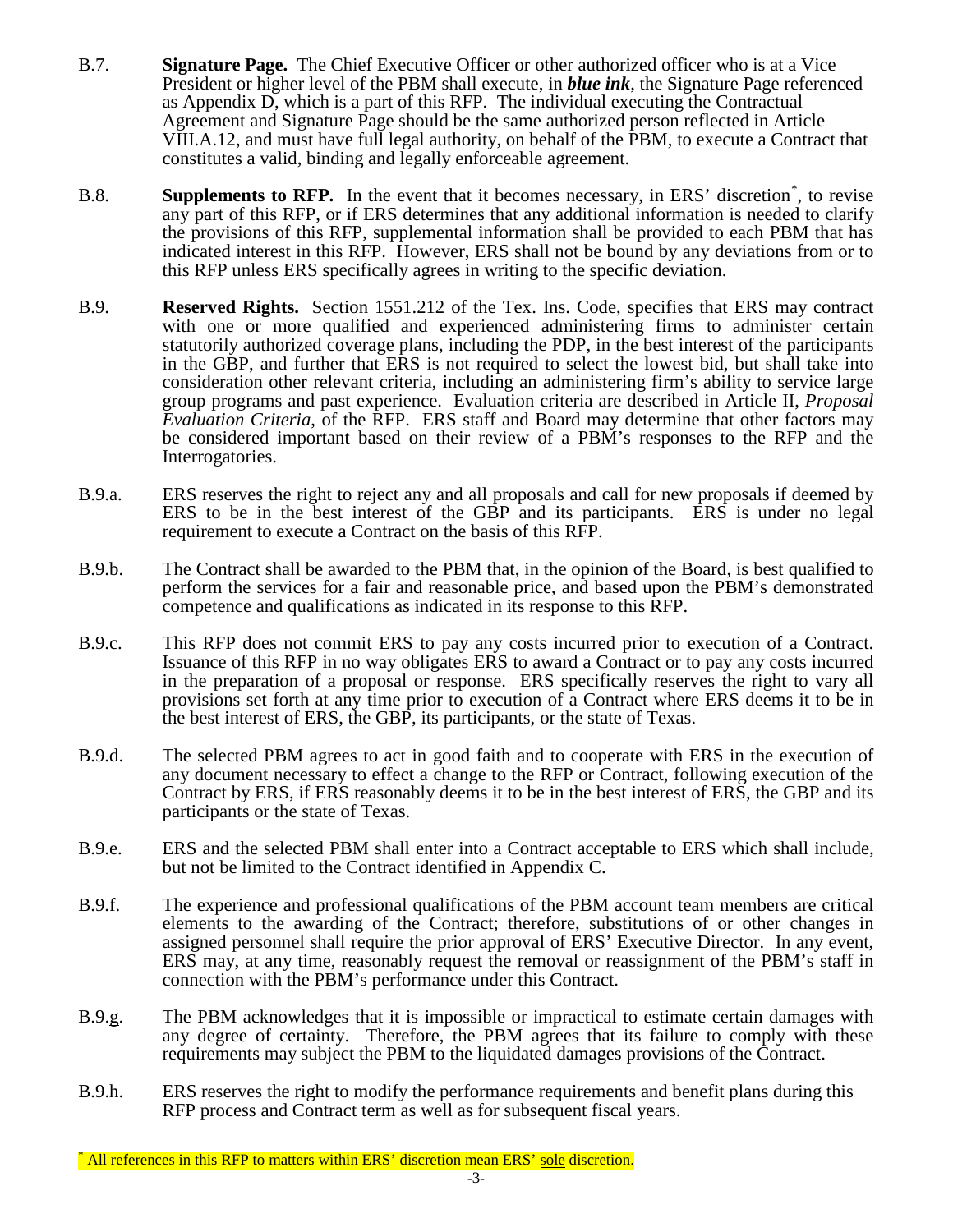- B.9.i. ERS reserves the exclusive right to determine major changes to the HealthSelect PDP; pharmacy networks, the formulary, PBM compensation arrangements, or other major areas likely to impact the PDP or that may impact HealthSelect participants, and if so, when the changes may apply.
- B.10. **Prohibited Interest.** Except as a participant in the GBP, a member, Board member, or employee of ERS may not have a direct interest in the gains or profits of any Contract executed by ERS pursuant to this RFP, and may not receive any pay or emolument for any service performed for the PBM.

In the case where a member, Board member or employee of ERS receives any payment from the PBM for any services performed for the PBM or for any gains or profits of any Contract executed by ERS pursuant to this RFP, ERS may terminate its relationship with the PBM immediately, and ERS reserves the right to seek any legal, equitable or contractual relief to which it may be entitled. Under such circumstances, the PBM shall complete any outstanding transactions with ERS as soon as possible. In its discretion, ERS may choose not to consider any future proposals from the PBM concerning any plan or program in the GBP.

By submitting its Proposal, PBM warrants and represents that it does not have, nor shall it permit, any conflicts of interest that would impair its ability to perform the services required by the Contract in the best interests of the GBP, the HealthSelect participants, ERS and the state of Texas. The Contract shall have additional requirements in this regard.

- B.11. **Execution of Contractual Agreement.** As noted in paragraph B.4. above, PBM shall be required to sign a Contractual Agreement with ERS relating to the services described in this RFP. The PBM is hereby notified that the execution of the Contractual Agreement ("Contract"), attached as Appendix C, pursuant to and in accordance with this RFP, is a condition precedent to eligibility for selection by the ERS Board of Trustees.ERS requires that the Contractual Agreement be fully executed in *blue ink* by a duly authorized officer of the PBM and returned without amendment or revision with the appropriate exhibits attached as part of the PBM's response submission. ERS reserves the right to reject any Proposal if the Contract is revised or returned unsigned, and ERS further retains the right to modify Contractual Agreement terms and to add additional terms at its discretion. Additional related agreements may also be required. The entire Contract is comprised of the Contractual Agreement with all related exhibits, the RFP, PBM's Proposal, Clarifications, if applicable, the BAA, and any other information, duties or obligations PBM may be required to provide or perform.
- B.11.a. The Contract includes important requirements that may not be expressly referenced in this RFP. By submitting a Proposal, the PBM acknowledges and affirms it has reviewed, understood and accepted all terms stated in the Contract, and that the PBM has submitted its Proposal after taking into account the Contract's terms. The PBM accepts that ERS will not pay any costs incurred by any entity in responding to the RFP, or in connection with the preparation thereof for the term of the Contract. Upon approval of the Proposal, notification to the PBM of its selection by the Board and any Clarifications to be required in the Proposal, and upon execution of the Contract by ERS, it is ERS' intent that the written Contract shall be in force.
- B.12. **HIPAA.** As a business associate of ERS, the PBM shall comply with the privacy and the electronic data interchange ("EDI") requirements of the Health Insurance Portability and Accountability Act of 1996 ("HIPAA"), as required in the BAA, and the federal regulations implementing HIPAA.
- B.12.a. **Execution of Business Associates Agreement.** The PBM is hereby notified that the execution of the BAA is a submission requirement of this RFP. The BAA as referenced in Appendix C.1., which is part of the proposal packet, includes other information, duties or obligations the PBM may be required to provide or perform. The BAA shall be signed by a duly authorized officer of the PBM, in *blue ink*, and returned without amendments or revisions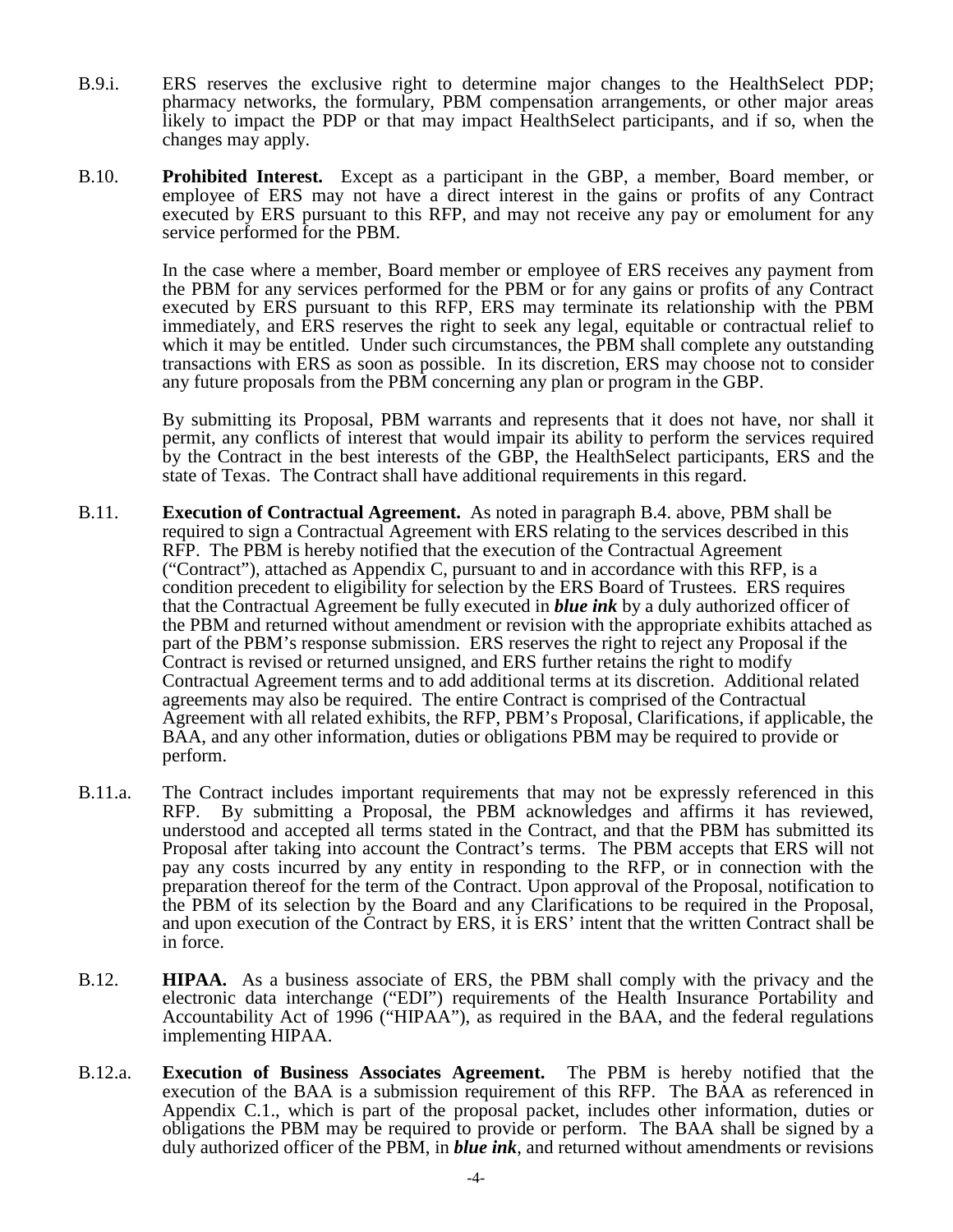with the response submission. ERS reserves the right to reject any Proposal if the BAA is revised or returned unsigned. Upon approval of the Proposal and notification to the PBM of its selection by the Board including any and all clarifications to be required in the Proposal, and upon ERS' execution of the Contract, as referenced in B.11., B.11.a., B.13., B.13.a, and BAA, it is ERS' intent that the BAA shall be in force.

- B.13. **Contract Term and Chronology of Responsibility.** The Contract and all its aspects shall be for a term beginning after the Board has accepted the PBM's Response and has notified the PBM of its selection and immediately upon the execution of the Contract by ERS, and extending through the 31st day of August 2012, unless terminated, renewed or extended.
- B.13.a. The PBM benefits and coverages to be provided under the Contract shall occur between September 1, 2008 and August 31, 2012. ERS and the PBM also agree and acknowledge that there are duties and obligations specified by the Agreement to be performed prior to September 1, 2008 and following August 31, 2012, and the parties each agree to perform all such duties and obligations, and all damage provisions included herein and in the Agreement shall thereby be in effect. Such prerequisites, duties and obligations include, but are not limited to the following:<br>• Selection by the Board of Trustees at the February 2008 meeting;
	-
	- Execution of the Contract by ERS' Executive Director after all clarifications have been
	- agreed to and accepted or rejected by ERS;<br>The parties each agree to perform all such duties and obligations, and all damage<br>provisions included in the Contract shall be in effect;
	- The Contract includes the RFP, the PBM's response thereto as accepted by ERS and the BAA;<br>ERS reserves the right to renew the Contract for additional periods subject to terms and
	- conditions acceptable to ERS, unless ERS determines that rebidding is in the best interests
	- of ERS, the GBP, and its participants; The PBM shall act in utmost good faith in connection with such contract renewal process and shall provide all information requested by ERS in order to facilitate such negotiation of an extended agreement; and<br>Any and all activities required by the PBM to effectively implement the requirements of
	- this Contract.
- B.14. **Fiscal Year.** The GBP Fiscal/Plan year ("FY or PY") begins each September 1st, and ends each August 31st. The GBP fiscal year shall be determinative for all Contract reporting requirements. The Contract expands upon this provision.
- B.15. **Termination of Contract.** In the event the PBM fails or refuses to perform any of its duties or obligations as provided by the Contract, which includes this RFP, the PBM's Response, to the extent accepted by ERS, and the signed Contract, ERS, without limiting any other rights or remedies it may have by law, equity or under contract, shall have the right to terminate the Contract immediately. The PBM understands and acknowledges that, notwithstanding any termination of the Contract, certain obligations of the PBM shall survive the termination of the Contract. The Contract expands upon this provision.
- B.16. **Contract Implementation.** The PBM shall submit with its response to the RFP, for review and approval by ERS, a detailed Implementation Plan, which shall include, without limitation,
	-
	- A detailed description and manner in which all work is to be performed;<br>• A list of sample reports relevant to the PBM reporting specific GBP reports will be
	- determined following contract award;<br>A detailed description of all activities the PBM expects ERS to perform related to the
	-
	- implementation plan;<br>Schedules of meetings between the PBM and ERS to facilitate the transition;<br>Schedules of meetings between other contracted GBP vendors and ERS to facilitate transition; and
	- Scheduled updates and/or amendments to the Implementation Plan, at least weekly, to reflect mutually agreed-upon changes as additional work is defined.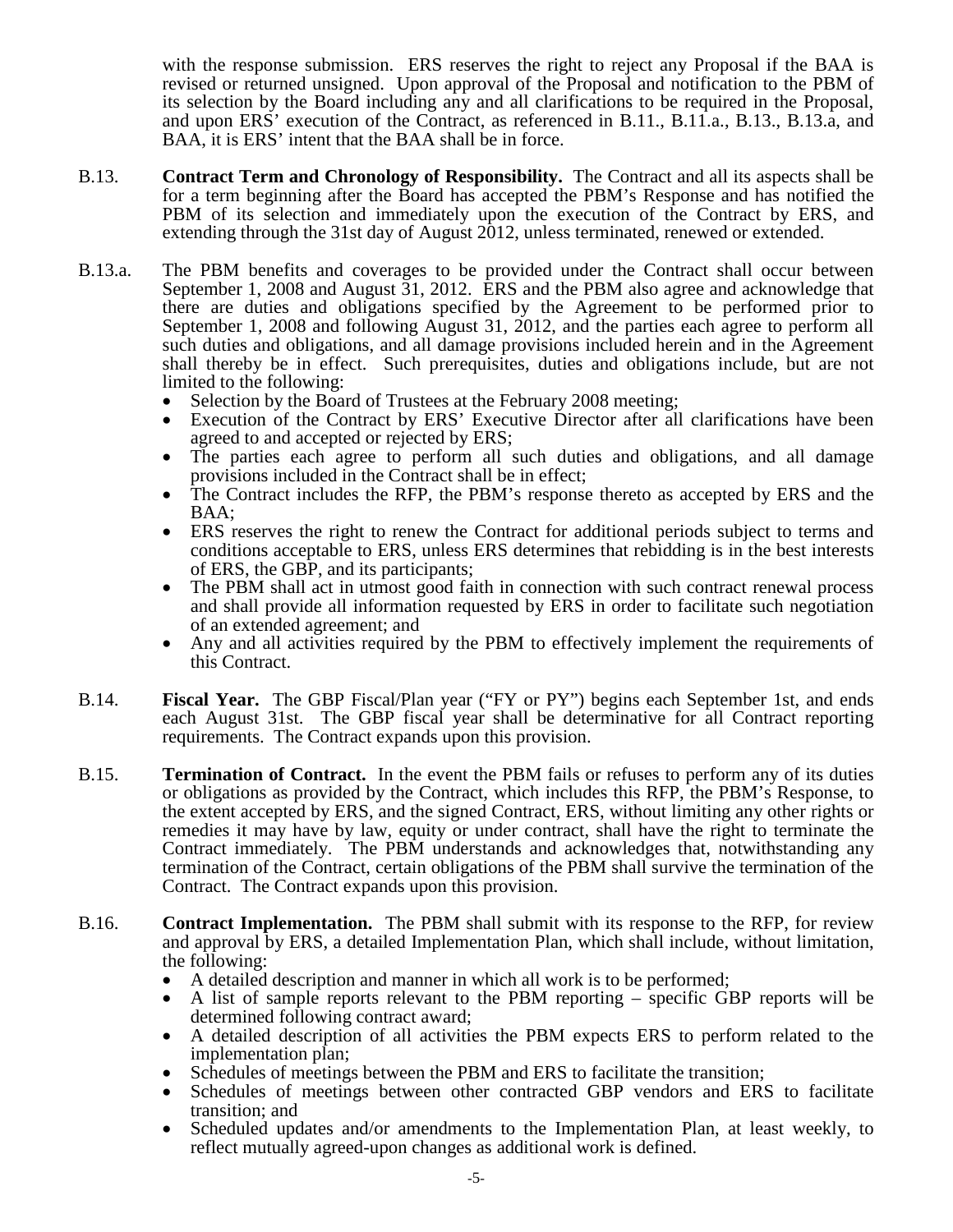Following selection of the PBM by the Board at its February 2008 meeting, and upon ERS' notification to PBM that it has executed this Contract, the PBM shall immediately staff an implementation team and name an implementation manager. The names, positions and qualifications of the implementation team shall be communicated to ERS no later than fifteen (15) calendar days following Board selection. The period of time beginning with the selection of the PBM by the Board and upon ERS' execution of the Contract to August 1, 2008, shall be known as the "Implementation Period." The implementation manager shall serve as ERS' primary contact throughout the Implementation Period, shall have the authority to make binding decisions for the PBM, and be accessible to ERS seven (7) days a week and twenty- four (24) hours per day during the Implementation Period.

- 
- B.16.a. During the Implementation Period, the PBM warrants and represents the following:<br>
 It shall maintain appropriate, sufficient and qualified staff, technical capabilities and resources that are fully and solely devo
	- ERS reserves the right to require the PBM to add additional staff or remove staff from the
	- Implementation Team;<br>It shall not permit any current or prospective business, projects or other matters to interfere in any manner with the smooth and timely implementation of the PDP;<br>The PBM understands and agrees that time is of the essence in the performance of this
	- Contract and in the implementation of the PDP;<br>The PBM acknowledges and agrees that the GBP, its participants and ERS shall suffer
	- irreparable harm if the PDP is not fully and completely transitioned on or before August 1, 2008; • To the extent the Liquidated Damages and/or Performance Guarantee provisions of the
	- Contract require prior notice, the PBM hereby waives such prior notice during the Implementation Period;<br>• ERS may immediately assess against the PBM the agreed upon Liquidated Damages,
	- and/or *Performance Guarantees* as referenced in Appendix N to this RFP, without prior notice, in the event the PBM fails, refuses or if it reasonably appears that it will fail or refuse to complete or perform any aspect of this Contract in connection with the timely and smooth implementation of the PDP;
	- All communication materials dealing with the implementation, including participant communication materials, call center staff training materials, IVR System, and web site design are subject to ERS' review and approval before implementation; and
	- The PBM shall successfully complete and/or implement all critical components identified in the selected PBM's implementation plan as required by ERS no later than August 1, 2008.
- B.17. **Payment Methodology.** The methodology to be used in paying the PBM is specifically outlined in Article III., *Financial Requirements*.
- B.18. **Finalist Interview.** Following ERS' initial review of the RFP Proposals, and if the PBM is selected as a finalist in the selection process, ERS may request that personnel from the PBM, at the PBM's expense, attend a meeting at an ERS-designated location to clarify responses and to answer questions regarding the PBM's Proposal. If ERS deems necessary, a site visit to the PBM may be conducted during the RFP review period at ERS' expense.
- B.19. **Disclosure of Information.** ERS is required to provide access to certain records in accordance with the provisions of Chapter 552, Tex. Gov't Code, and the Texas Public Information Act ("PIA"), formerly known as the Open Records Act. In order to protect and prevent inadvertent access to confidential information submitted in support of its Proposal, the PBM is required to supply a separate schedule of all pages that the PBM in good faith, and with legally sufficient due diligence, considers to contain any confidential and/or proprietary information. By submitting a Proposal, the PBM acknowledges and agrees that ERS shall have no liability to the PBM or to any other person or entity for disclosing information in accordance with the PIA. ERS shall not have any obligation or duty to advocate the confidentiality of the PBM's material to the Texas Attorney General or to any other person or entity. The PBM further understands and agrees that upon ERS' receipt of a PIA request for a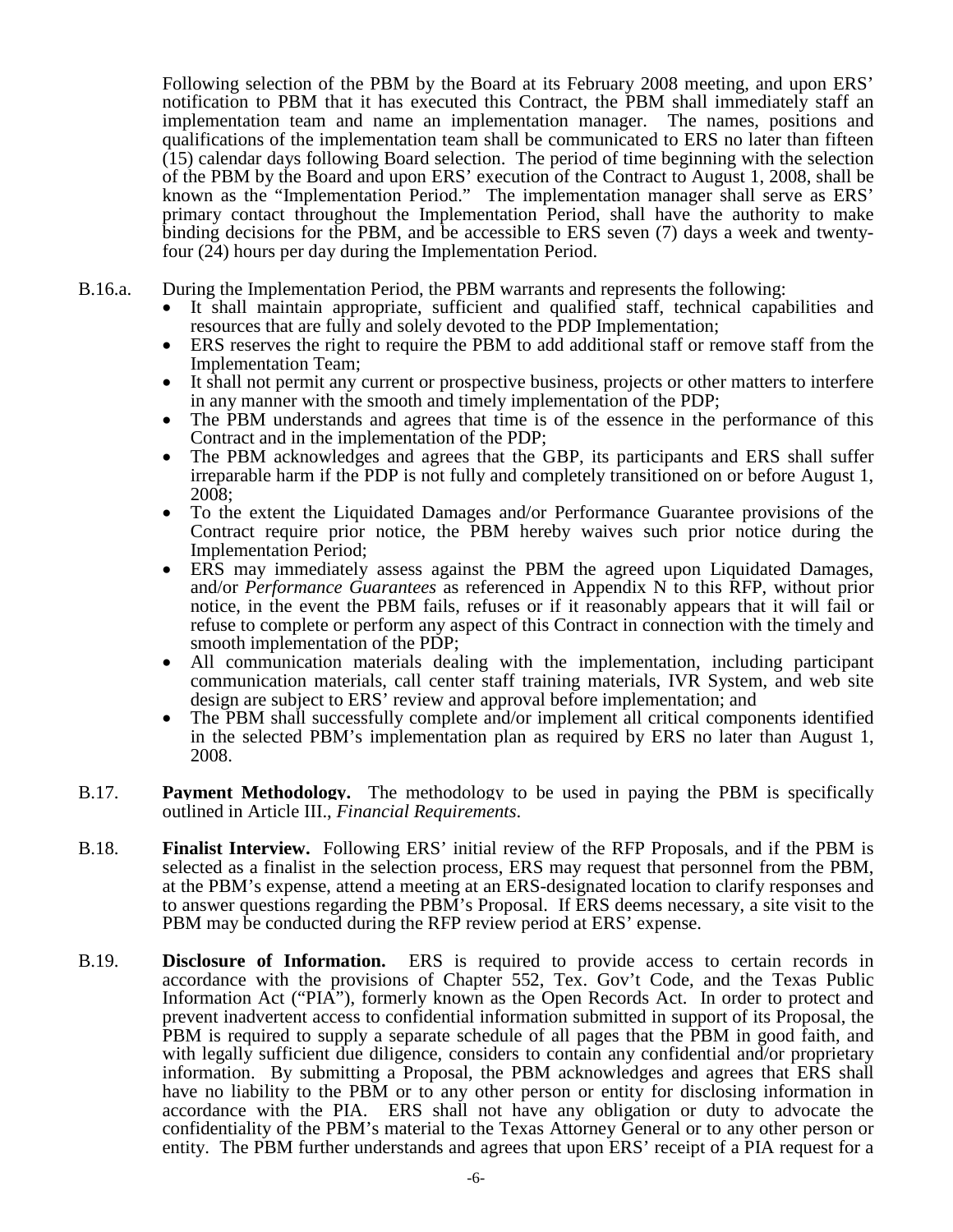copy of the PBM contract, including the Proposal and any exhibits to the Contract and Proposal, the only documents that ERS shall treat as the PBM's confidential and proprietary information shall be the documents the PBM identifies as required above. It is the PBM's sole obligation to advocate in good faith the confidential or proprietary nature of any information it provides in its Proposal, and the PBM understands that the Texas Attorney General may nonetheless determine that all or part of the claimed confidential or proprietary information shall be publicly disclosed.

In addition, the PBM specifically agrees that ERS may release the PBM's entire Proposal, including alleged confidential or proprietary information, upon request from individual members, agencies or committees of the Texas Legislature where needed for legislative purposes, as provided for in the PIA or to any other person or entity as otherwise required by law.

- B.20. **GBP and ERISA.** As a state governmental plan, the GBP is not subject to ERISA.
- B.21. **Historically Underutilized Businesses.** ERS encourages utilization of historically underutilized businesses ("HUB") that are qualified to provide services required by the Contract. If HUBs are not appropriate, please so indicate in the PBM's response to this RFP. If HUBs are utilized by the PBM in the performance of the Contract, then the requirements applicable to subcontractors shall apply.
- B.22. **Subcontractors.** Any planned or proposed use of subcontractors by the PBM shall be clearly disclosed and documented in the Proposal response and agreed to by ERS. The PBM shall be completely responsible for all services performed and for fulfillment of its obligations under the Contract, even if such services are delegated to a subcontractor.
- B.23. **Board Rules.** The Board has sole rulemaking authority in connection with the GBP pursuant to Chapter 1551 TIC, except where the Board Rules may conflict with state laws. In accordance with Texas law, the Board Rules, located at Title 34, Part IV, Tex. Admin. Code, and any amendments adopted by the Board of Trustees to said Board Rules and duly enacted state statutes, are a part of any Contract executed in accordance with this RFP process for all purposes as if they were contained verbatim therein. The PBM agrees to comply with all such Board Rules and to applicable Texas law.
- B.24. **No Solicitation.** The PBM shall not use, or otherwise disseminate, sell, copy, or make available to any person or entity, lists of GBP participants or employees, or any other participant data for any purpose other than what is necessary in order to perform the services required under the Contract, including, but not limited to marketing purposes, solicitation of any other insurance coverage, annuity products, or any other service or product, unless specifically approved in writing by ERS' authorized representatives. This requirement shall survive the termination of the Contract. The Contract has additional requirements in this regard.

#### **C. General Specifications**

- C.1. **Changes Required by Statute, Regulation, Court Orders, or Program Funding.** ERS acknowledges that certain factors may change conditions with regard to HealthSelect benefits and administration. Some factors that may affect HealthSelect include, but are not limited to: • Changes in federal and state statutes, regulations, and new court decisions and
	-
	- administrative rulings;<br>Changes in funding by the Texas Legislature; and<br>Changes in PDP plan design.
	-
- C.1.a. PBM agrees to make a good faith effort to comply with any additional responsibilities or changes to the PDP imposed as a result of the above factors, and other similar factors that may arise, requiring plan design changes and/or an increase or decrease of PBM fees, and to cooperate with ERS to effect any such changes and to execute any agreements that may be required as a result. However, should a mandated change materially affect the PBM's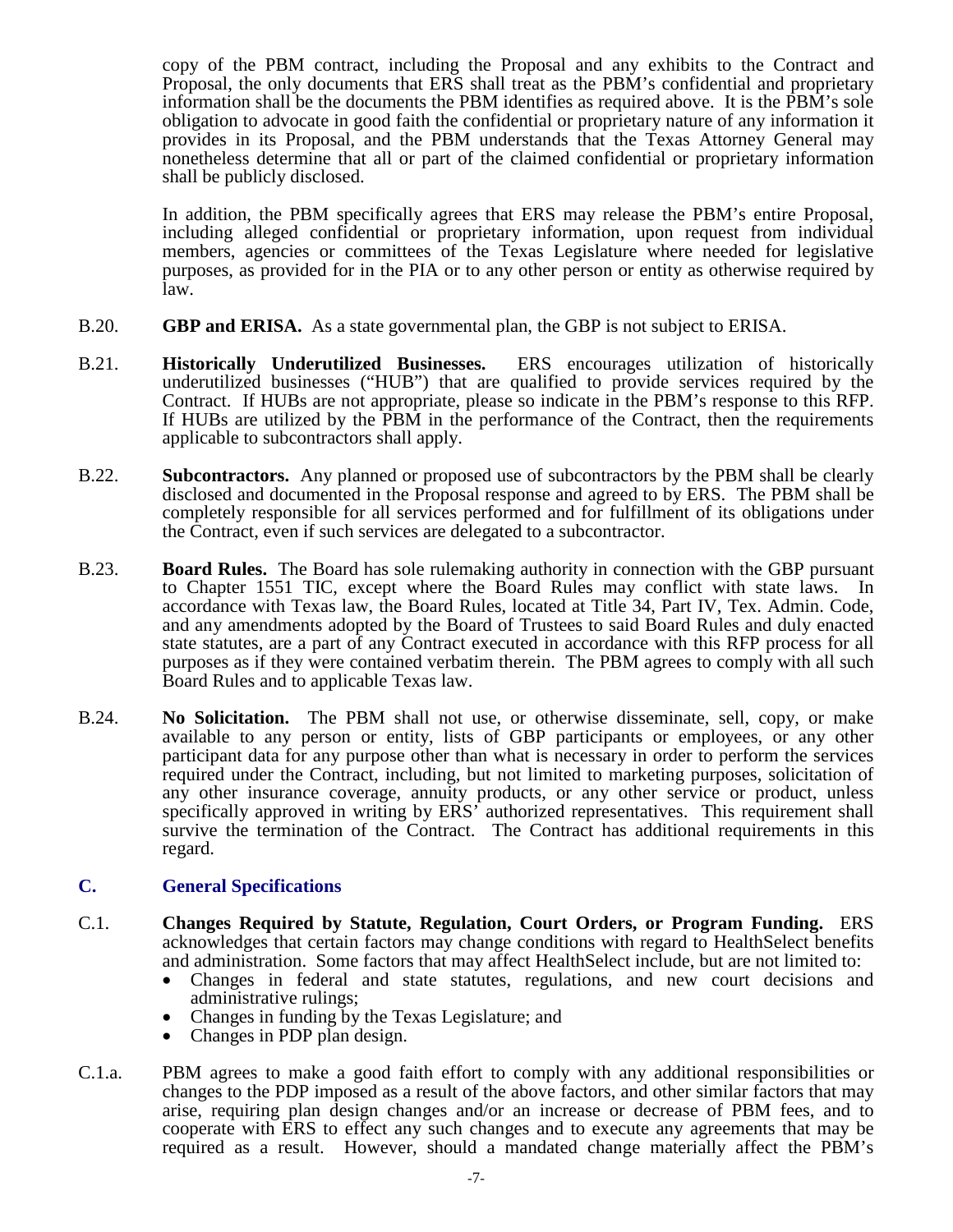obligations under the Contract, ERS reserves the right to negotiate with the PBM regarding any fee increase (or decrease), that may be appropriate under the circumstances, as provided in the Contract.

- C.2. The following considerations should be kept in mind when responding to ERS' RFP:
	- Health Select is fully self-funded;
	-
	-
	- No commissions will be paid;<br>• The GBP is exempt from premium and maintenance taxes;<br>• The current PBM shall process all claims incurred prior to but paid after September 1,
	- 2008; and The PBM shall process all claims incurred while the Contract between ERS and the PBM is in effect, see Articles I.B.13, I.B.13.a., and III.C. This includes runoff claims incurred, but paid after the Contract has been terminated for any reason, with or without cause.
- C.3. **Definitions.** Refer to **GLOSSARY OF DEFINITIONS** attached to this RFP as Appendix E, which is incorporated by reference herein.
- C.4. **Materials.** A copy of all materials to be used by the PBM in administering the HealthSelect PDP benefits shall be provided as requested in Article IV, *Communication Requirements*. The PBM is required to submit proposed marketing and other informational materials in ERS' required format according to deadlines to be set by ERS. In addition to the marketing materials, this also includes, but is not limited to all scripts to be used by PBM customer service representatives, the PDP Plan document, that shall be attached as Exhibit "C" to the HealthSelect Master Benefit Plan Document ("MBPD"), and the PDP description of benefits, that shall be included as Section V of the HealthSelect Benefits Book. The cost for preparation of these materials for the term of the Contract, see Article I.B.11.a. shall be included in the PBM Price Proposal quoted by the PBM. ERS shall retain the right to review and approve all such documents prior to distribution.
- C.5. **Service-Oriented Architecture.** ERS is moving toward a service-oriented architecture ("SOA"), which will combine a number of technologies to provide comprehensive and cost- effective technical solutions that will integrate our front-end information ("web site") and processes ("ERS OnLine") with our back-end information systems. SOA deployment at ERS will be incremental and scaled as business processes, opportunities, and capabilities require. An example of such technology would include ERS' ability to extract XML-tagged content from a PBM's web site through the use of "data feeds". Throughout ERS' SOA evolutionary processes, the PBM shall provide compliant information in a timely manner and provide all necessary technological support as required by ERS staff and its designated representatives.
- C.6. **Enrollment and Coverage.** ERS is responsible for determining the eligibility of participants in HealthSelect and for reporting eligibility to the PBM. ERS provides a 100% weekly enrollment file via **file transfer protocol** ("**FTP**"). HealthSelect participants and new hires utilize ERS OnLine, accessed through ERS' web site (**[www.ers.state.tx.us](http://www.ers.state.tx.us/)**), to enroll in or change their coverage during the annual Summer Enrollment ("SE") period and throughout the plan year. SE is generally held in July and August of each year. *Note: ERS OnLine is the system of record for eligibility and enrollment.*
- C.6.a. The PBM processes and pays all HealthSelect pharmacy claims based on the enrollment data provided by ERS. As plan administrator for HealthSelect, ERS may access appropriate PBM documents and participant records as required for purposes of administering the plan. The PBM shall be fully capable of accepting and implementing all PDP-related information via FTP on or before May 1, 2008.
- C.7. **Employee Identification ("ID") Number.** Current employee, retiree and dependent (collectively referred to as participants) enrollment reporting is based on an ERS Employee Identification Number. PBM's system shall have the capability to manage an eleven (11) digit number in its reporting system. Both PBM and the HealthSelect medical Third Party Administrator ("TPA") shall be required to utilize the ERS system generated ID number. ERS collects Social Security Numbers for dependents over the age of one (1) year.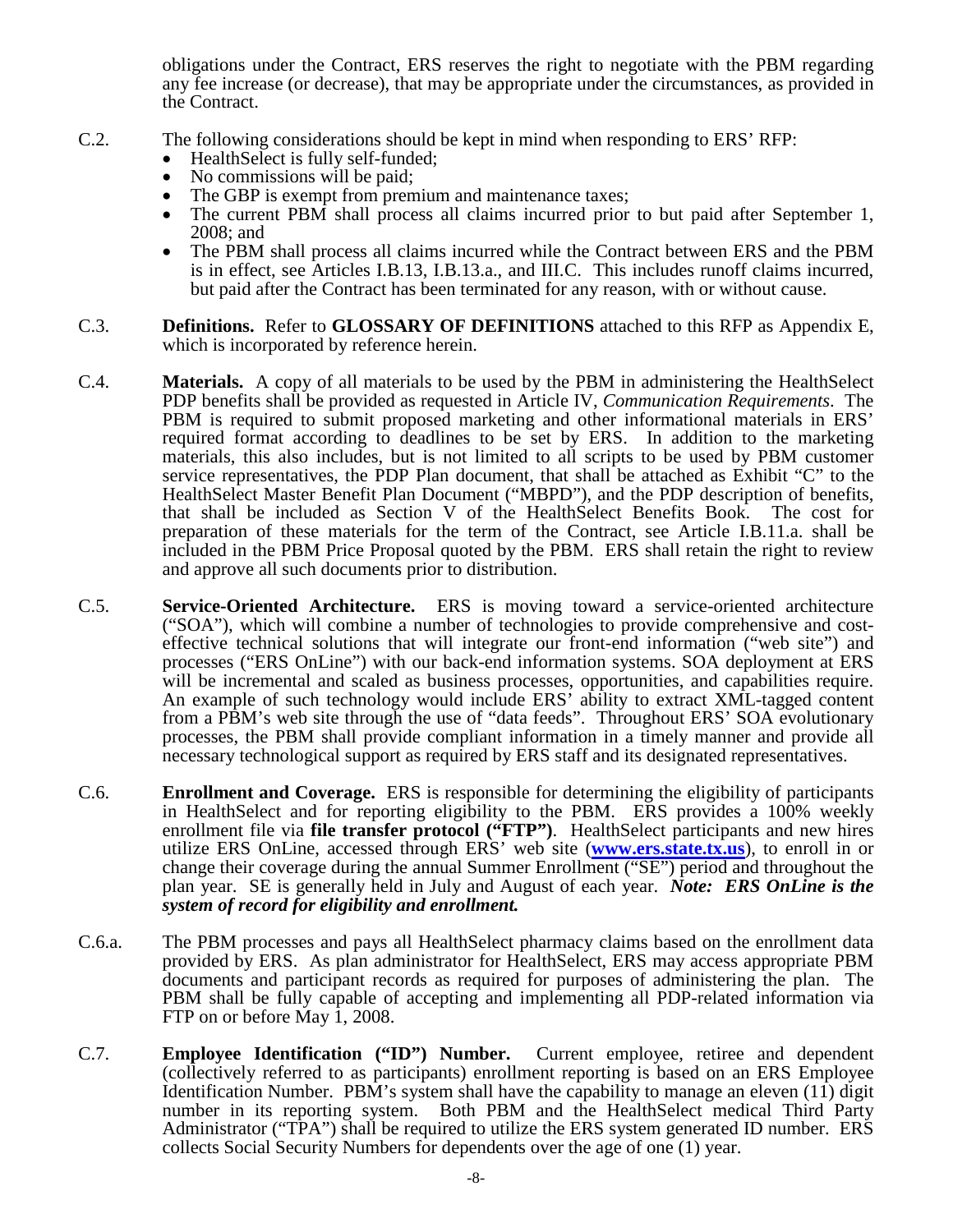C.8. **Online Access.** The PBM shall provide to ERS and its designated representatives, online access to any information reasonably related to the PDP, the GBP, HealthSelect participants, and the services, coverages, benefits, supplies and products specified hereunder. Such online access, at a minimum, shall give ERS the ability to view, download and print such information. Thus, any information regarding the services, coverage, benefits, supplies or products that the PBM is required to perform, deliver or provide in connection with the PDP shall be fully accessible and available to ERS via online access.

#### **D. Alternative Benefit Design or Financial Arrangements**

- D.1. Alternative benefit design or financial arrangements, other than as requested herein, shall not be considered in selecting a PBM. However, ERS reserves the right to revise the benefits and/or financial arrangements should that become necessary due to legislative, budgetary, or other factors. The purpose of this RFP and the subsequent review process is to select the PBM that ERS considers to be most qualified to provide the most effective, efficient and high- quality services, supplies and products to the GBP, HealthSelect participants, ERS and the state of Texas. ERS views the relationship with the PBM as a cooperative one, and nothing contained in this RFP, nor any action taken in the review and approval process, shall prevent ERS from continuing negotiations with the selected PBM after the selection is made.
- D.2. The PBM agrees to act in utmost good faith in connection with all such negotiations and in performing all of its services, duties, and provisions of coverage related to HealthSelect.

#### **E. Minimum Requirements**

Those wishing to respond to the RFP shall demonstrate their competence to perform the services required by ERS, and shall evidence the ability to satisfy each of the following minimum requirements by specifically identifying supporting documentation contained in the PBM's response. *If PBM fails to reflect the ability to meet the following minimum requirements, its proposal will not be considered.*

- E.1. The PBM shall maintain its principal place of business in the United States of America and shall have a current license from the Texas Department of Insurance ("TDI") to serve in Texas as a TPA, if applicable.
- E.2. The PBM shall have been providing prescription benefit management services for an organization with a member participation of no less than 100,000 or an aggregate of 1,000,000 covered lives for a minimum of three (3) years. **Note:** The PBM's response to this requirement officially authorizes ERS to contact these organizations or any other entity to discuss the services and other considerations which the PBM has provided to such organizations and entities and authorizes the organizations or any other entities to provide such information to ERS, and PBM shall and hereby does release and hold harmless ERS, the state of Texas, and the organization/other entity of any and all liability whatsoever, in connection with providing and receiving all such information. **The PBM may not provide sponsoring, or parent organizations, subsidiaries, or subcontractors as references.**
- E.3. The PBM shall provide a pharmacy network capable of effectively servicing the GBP membership (approximately 500,000 lives) without member access disruption by March 31, 2008.
- E.4. The PBM shall have a current net worth of \$50 million as evidenced by a 2006 audited financial statement. Since the PBM would be required to advance up to two (2) weeks of claim payments totaling approximately \$15 million before being reimbursed by ERS, the PBM must have at least \$30 million of cash and cash equivalents available, on average, throughout its 2006 financial period.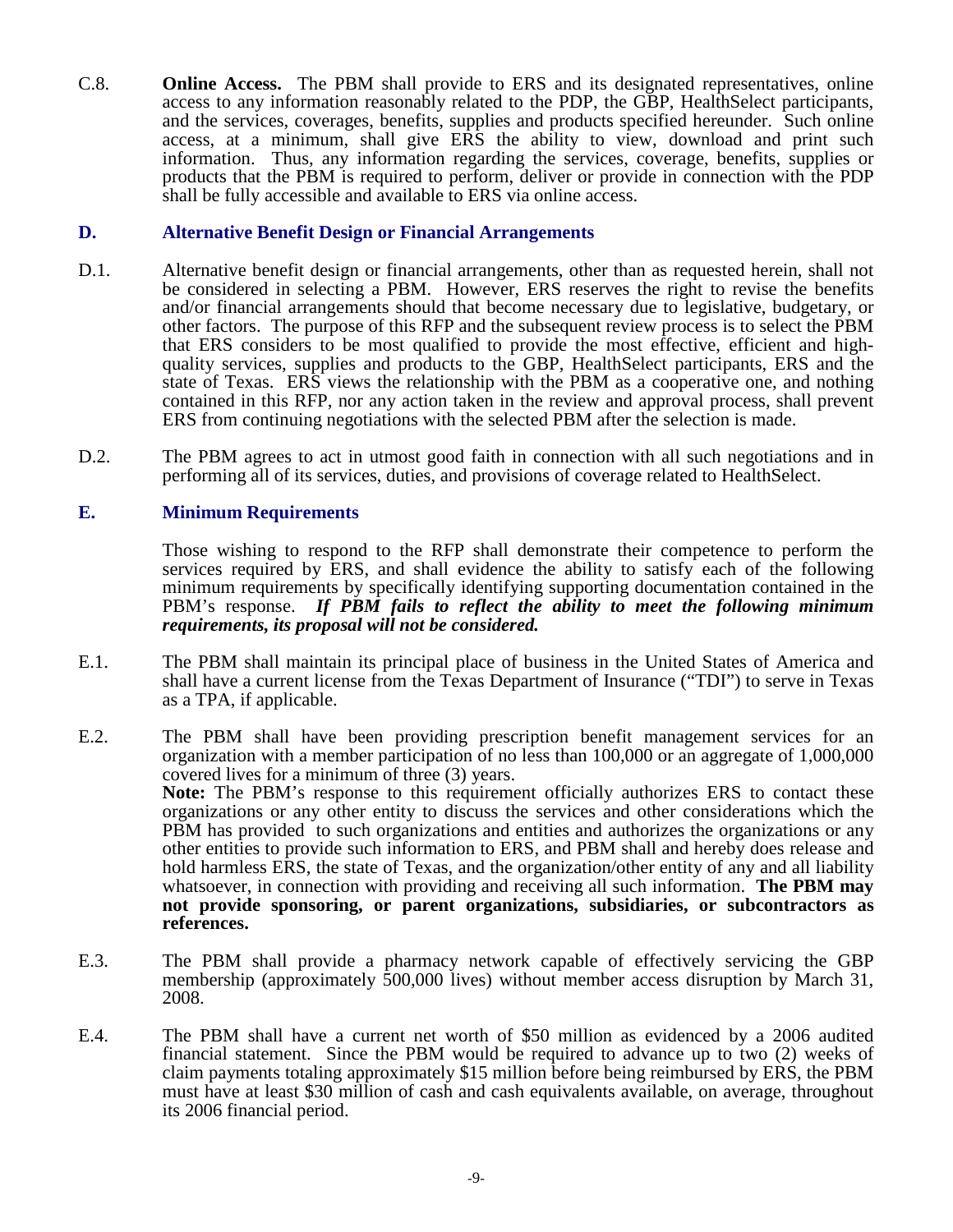# **F. Preferred Requirements**

Those wishing to respond to the RFP shall demonstrate their competence to perform the services required by ERS, and shall evidence the ability to satisfy (or not), each of the following preferred requirements by specifically identifying supporting documentation contained in the PBM's response.

- F.1. The PBM should have experience working with and/or extensive knowledge of applicable Texas laws and regulations.
- F.2. The PBM shall have experience working with and/or extensive knowledge of public or governmental benefit plans that are not subject to ERISA.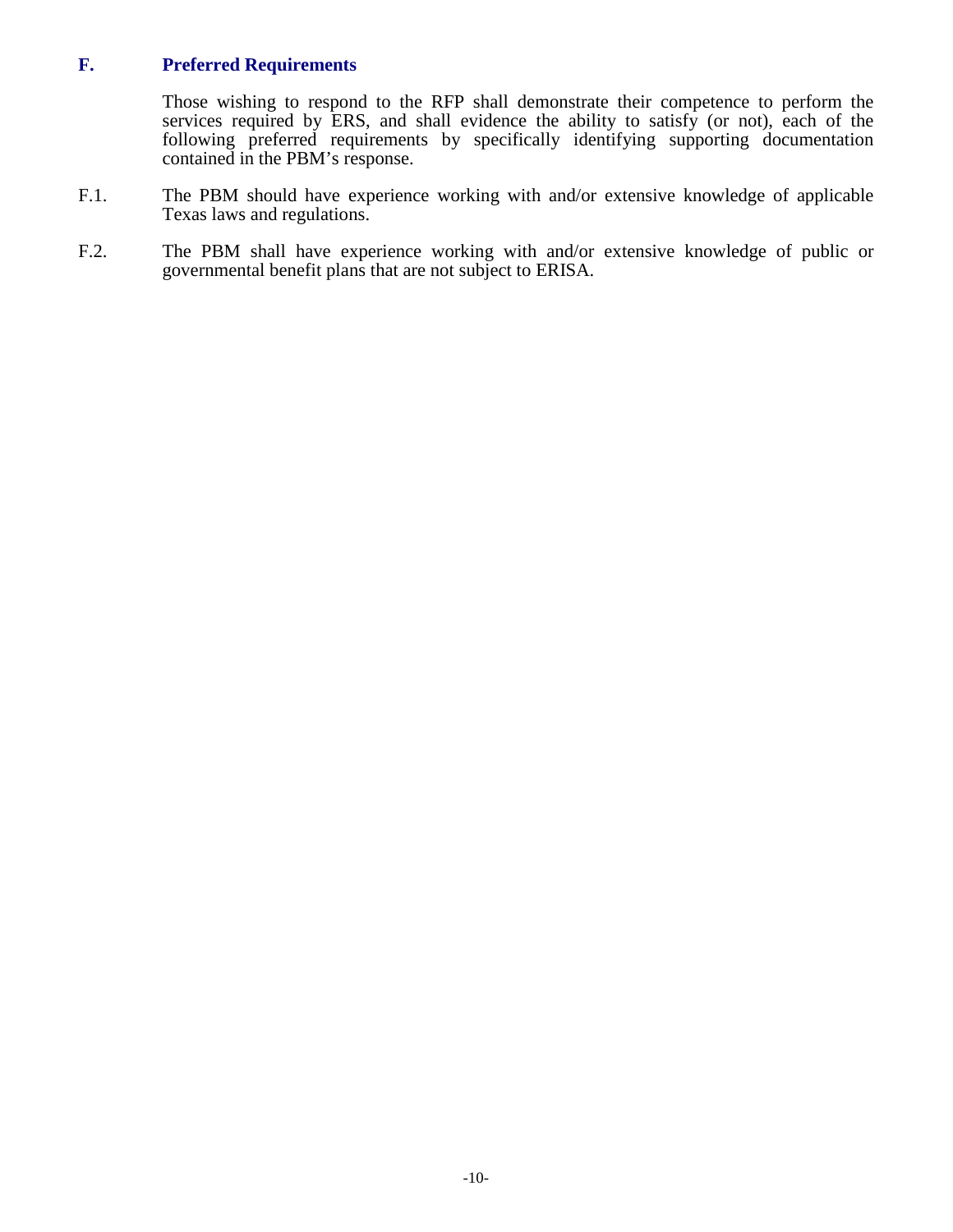# **II. Proposal Evaluation Criteria**

- A. Proposals submitted in response to this RFP shall be evaluated on the basis of the criteria listed below. The criteria are not listed in order of importance. While the criteria shall provide the basis for an objective evaluation of each proposal, the experience and judgment of ERS' staff, Board and their advisors shall also be important in the selection process. The criteria include the PBM's:
	- Compliance with and adherence to the specifications of all terms contained in the RFP and Contractual Agreement;
	- Retail Pharmacy Network;<br>• Minimum requirements:
	- Minimum requirements;
	- Preferred requirements;
	- Administrative Capability/Network Management;
	- PBM Price Proposal Response;
	- Financial Strength and Stability;
	- References;<br>• Ability to se
	- Ability to service large group programs and past experience;
	- Site Visits; and
	- Other Factors, as determined during evaluation review process.

ERS reserves the right to reject any and/or all proposals and/or call for new proposals if ERS deems it to be in the best interests of HealthSelect and its participants. ERS also reserves the right to reject any proposal submitted that does not fully comply with the RFP's instructions and criteria. ERS is under no legal requirement to execute a Contract on the basis of this notice or upon issuance of the RFP or receipt of a Proposal.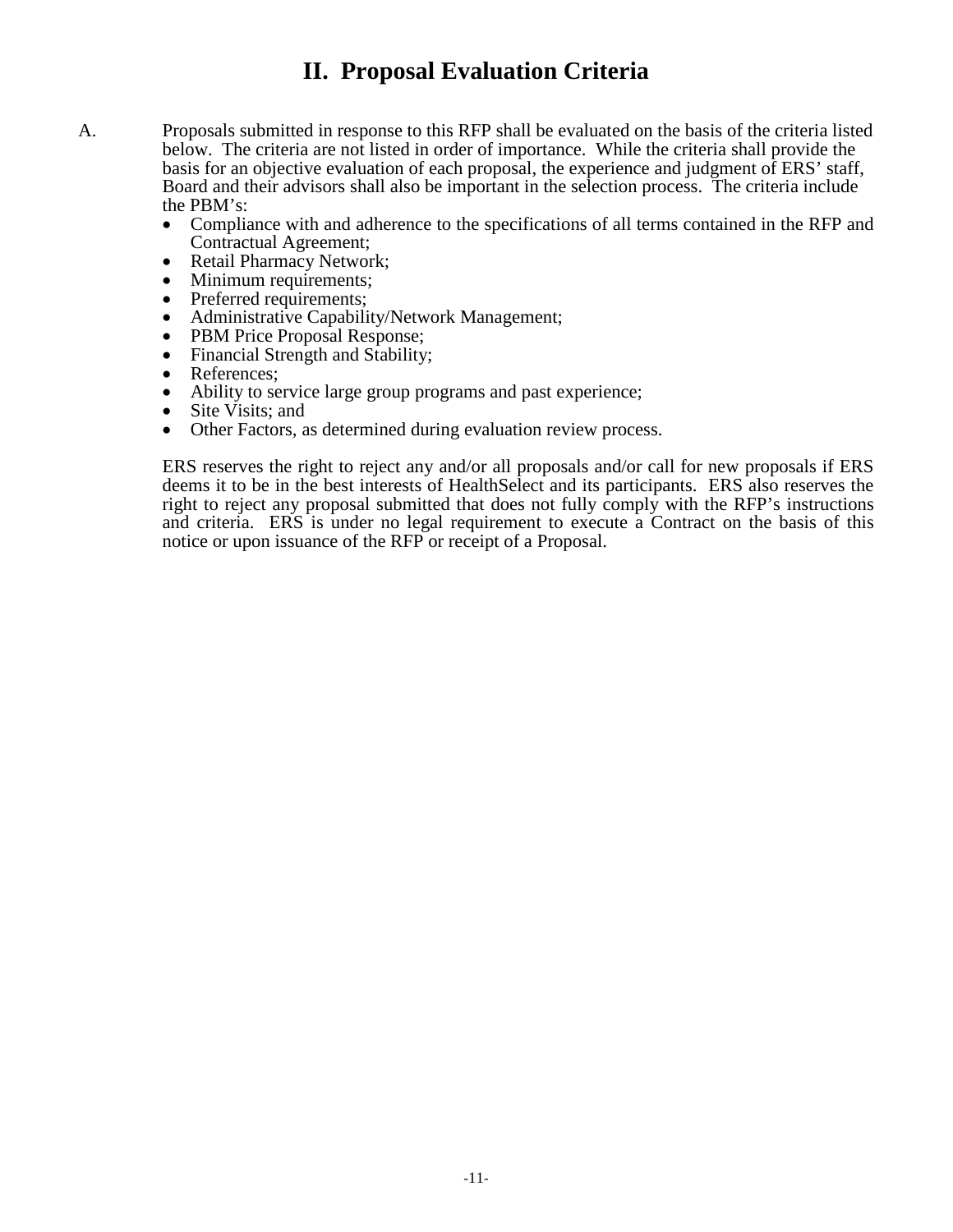# **III. Financial Requirements**

The PDP is financed on a fully self-funded basis. The Contract to be executed in accordance with this document shall involve no insurance or reinsurance. Although risk sharing between ERS and the PBM may be considered at some point, none is contemplated at this time. The Contract shall be for administrative services, pharmacy network management and credentialing, establishment and maintenance of the formulary used in connection with HealthSelect, rebate administration, drug utilization review ("DUR"), disease management and Medicare Part D Retiree Drug Subsidy administration as described elsewhere in this RFP. The cost of the requirements described in this article shall be recovered by the PBM only by making provision for such expenses in the PBM Price Proposal.

# **A. PBM Financial Strength**

A.1. To be eligible for consideration, the PBM shall have a net worth of at least \$50 million, as demonstrated by a 2006 audited financial statement. To affirm financial capability, the PBM shall submit all documentation as requested in the *Organizational Information*, Article VIII.

# **B. Funding Methodology**

- B.1. ERS shall pay the PBM an administrative fee, if any, and shall reimburse pharmacy claims paid by the PBM in accordance with the following: The PBM shall process and pay all claims submitted under the PDP as described herein and in the Contract. PBM shall pay claims through the issuance of drafts or through Electronic Funds Transfer ("EFT") from the PBM's account prior to seeking reimbursement from ERS. On the first workday of each week, the PBM shall present a voucher to ERS for all payments made during the previous week. It is expected that within one (1) business day following receipt of the invoice, ERS shall prepare, process and submit the voucher to the Texas State Comptroller for payment. It is anticipated authorization shall be returned from the Comptroller's office to ERS within four (4) business days. Upon receipt of the Comptroller's authorization by ERS, payment shall be direct deposited in PBM's designated financial institution.
- B.2. The PBM shall be responsible for maintaining its own funds sufficient to provide for the costs incurred under the PDP. However, the PBM shall have no risk for the sufficiency of plan contributions. Due to the timing of the reimbursements, the PBM could be required to advance up to two weeks of claim payments before being reimbursed by ERS. It is expected that in the first year of the Contract, two (2) weeks of claim payments shall average approximately \$15 million.
- B.3. In connection with retail pharmacy claims, ERS shall reimburse PBM only for the exact amount paid to the pharmacies and only after PBM has actually paid said claims to pharmacies. The PBM shall be reimbursed for actual payments to pharmacies (i.e., it is not acceptable for the PBM to seek reimbursement from ERS in an amount that is different than the amount PBM paid to the pharmacy). The PBM shall only be reimbursed for paid claims, and shall not be reimbursed for claims that have been processed but not yet paid to pharmacies.
- B.4. As required in Appendix N, *Performance Guarantees,* the PBM for the HealthSelect PDP shall adjudicate 100% of electronically submitted retail pharmacy "clean" claims by remitting the total amount of the claim no later than the twenty-first (21st) calendar day following the date the PBM affirmatively adjudicates the retail pharmacy claim.

# **C. Runoff**

C.1. Following expiration or termination of the Contract for any reason, the PBM shall continue to be responsible for processing and paying claims incurred during the term of the Contract. The cost of such runoff administration shall be reflected in Article VII, *Pharmacy Benefit Manager Price Proposal* section of this RFP.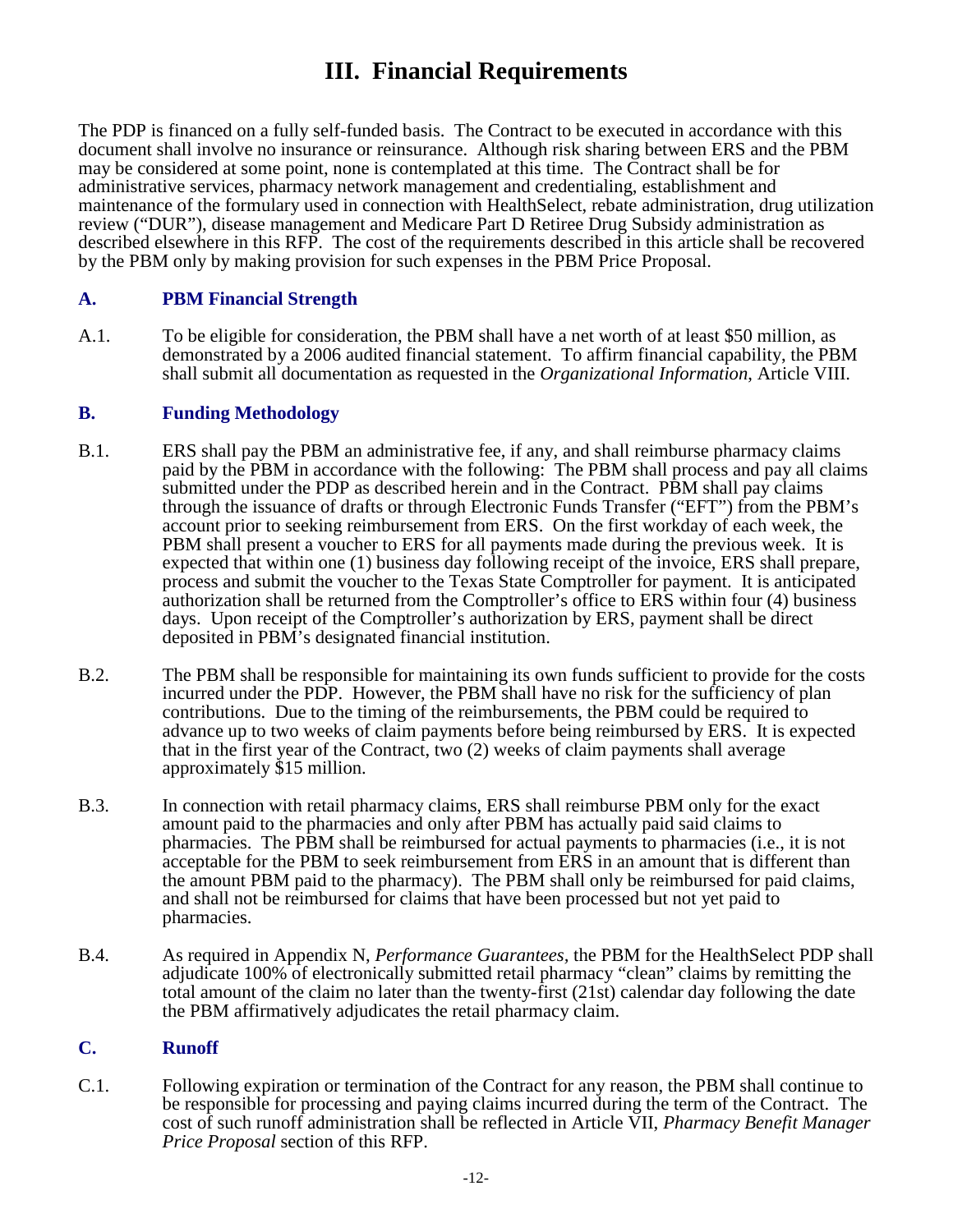### **D. Annual Experience Accounting**

- D.1. Within ninety (90) calendar days after the end of each Fiscal Year PBM shall:
	- Provide an executive review of the utilization and performance of the ERS drug program;
	- Provide ERS with an accounting of the PDP financial experience under the Contract to include monthly enrollment, paid claims, administrative fee, if any, rebates/pharmaceutical manufacturers revenue returned to ERS and *Performance Guarantees*; and
	- Provide ERS with such other experience data and accounting information, as ERS shall reasonably require.

#### **E. Audits**

- E.1. Pursuant to §§ 1551.055 and 1551.062 TIC, ERS shall commission an annual audit of the PBM's claims and PDP administration by an independent auditor to determine the adequacy, timeliness, and accuracy of the PBM's procedures and performance for the prior plan year. ERS may, in its discretion conduct other audits of PBM, when and in the manner it deems necessary.
- E.2. ERS shall determine the scope of the audit, and the PBM shall fully support the activities of and cooperate in good faith with the auditor. PBM support shall include maintaining readily available data that is accessible electronically as well as through hard copy. PBM shall not designate any "black out" periods of time for any audit conducted on behalf of ERS. Neither ERS nor the Auditor shall reimburse or indemnify the PBM for any cost incurred or adjusted that may arise in connection with or relating to these audits.
- E.3. In addition, ERS or any of its duly authorized representatives or designees shall, during the term of the Contract, and until the expiration of seven (7) years after the final payment is made under the Contract, have access to and the right to examine any and all pertinent books, documents, papers and records involving transactions relating to the Contract. In the event there arises any claim, dispute or litigation concerning the Contract, the period of access and examination described above shall continue until the disposition of such claim, dispute, or litigation is final. The Contract has additional requirements regarding audits.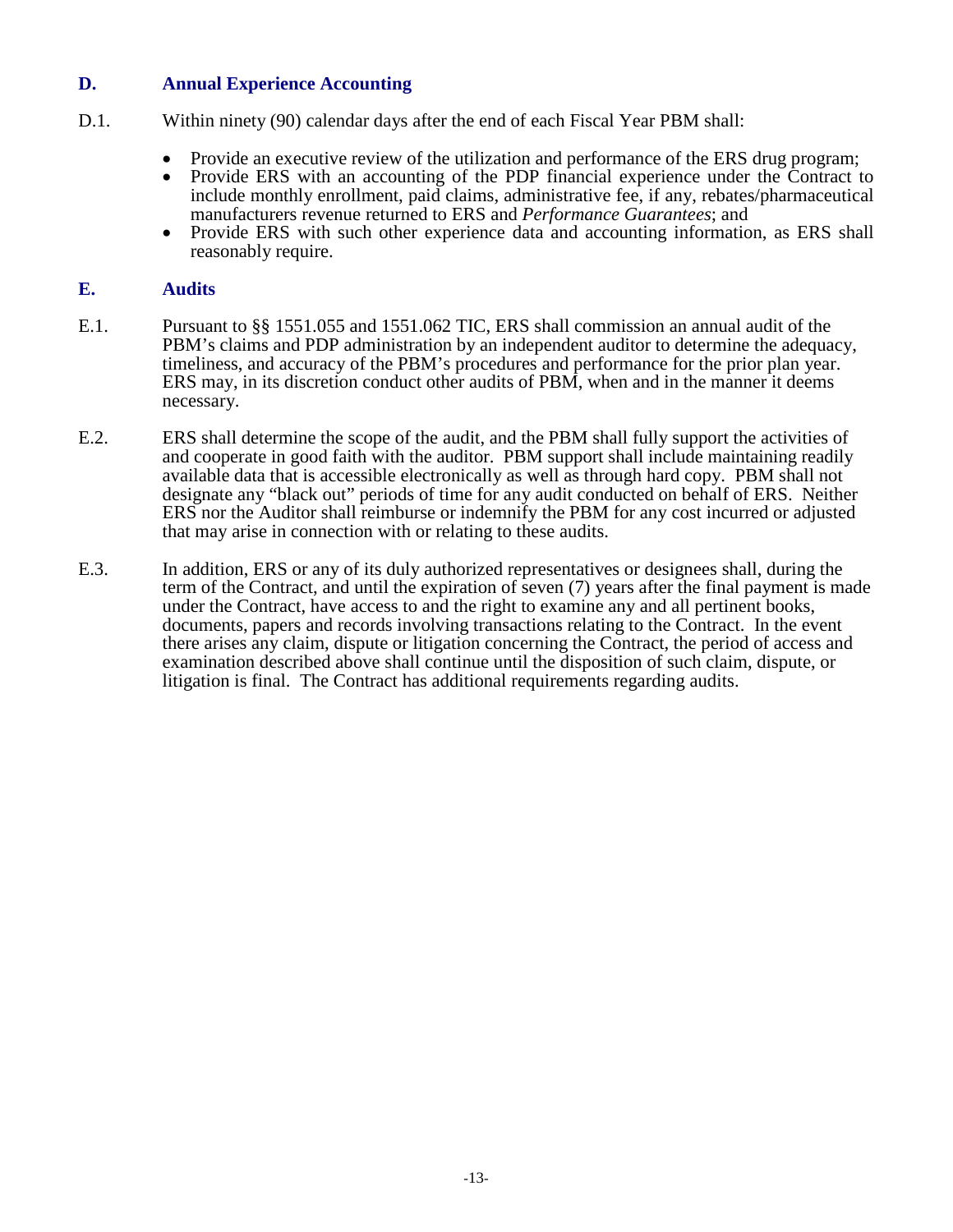# **IV. Communication Requirements**

This Article describes the PBM's requirements in communicating with GBP participants and potential participants, agency Benefits Coordinators ("BC"), and ERS staff, as further described in this Article. The PBM shall administer the PDP in a manner consistent with applicable state and federal statutory law, regulations and Rules of ERS and the direction of the ERS Board, its Executive Director, and ERS' staff.

**PBM communication materials designed for HealthSelect participants cannot, and PBM represents and warrants that it shall not, advertise or promote coverage, services, products or materials, other than those relating to the PBM participation in HealthSelect. Prior approval of all communication material design and content shall follow a formal process that requires ERS' documented authorization. In all cases, PBM is not allowed to disseminate materials or information relating to the GBP without prior written ERS approval. The final materials used by PBM must not differ in form or utility from those approved by ERS.**

#### **A. General Information**

- A.1. Costs associated with required communication functions described in this RFP, including startup costs, may be recovered only by making provision for such costs in the PBM Price Proposal.
- A.2. **PBM Contacts**. No later than the fifteenth (15th) calendar day following Board selection, PBM shall provide to ERS' Communications Manager and the Benefit Contracts Division, a thorough listing of PBM account team contacts assigned to support the PBM Contract. The list shall identify an account "key point of contact" responsible for the coordination and maintenance of the business relationship and continuity pertaining to all business matters in support of the GBP Contractual Agreement.
- A.2.a. The PBM account team contact list should reflect key contact information (office, fax and cell phone numbers, email, and physical mailing addresses) for each PBM account team representative. The PBM shall ensure a smooth transition in the event of a change in PBMs or complete continuity, without exception, of all ERS communication processes and requirements as follows:
	- The PBM shall inform the ERS Communications and Benefit Contracts divisions in advance of any planned periods of unavailability by the account team's key point of contact.
	- In any instance where an account team key point of contact is not available to ERS, PBM shall immediately secure, and provide details of alternate coverage sufficient to meet ERS expectations.
- A.3. **PBM Training Requirements.** PBM account team shall be responsible for providing training to ERS staff and to BC explaining plan operations as necessary and at ERS' request. Initially, PBM shall be required to provide a series of training sessions for ERS staff not to exceed fifteen (15) two-hour (2) sessions. Training related to PBM internal operations shall be provided to ERS Customer Benefits and Benefit Contracts staff upon ERS' request. Staff training shall occur randomly throughout the year based on changes to operations or plan design and as ERS determines to be necessary.
- A.3.a. The PBM shall participate in a two (2) hour web cast training on an announced date in late August of each year, to cover any topics as deemed relevant by ERS. The PBM is required to have, at a minimum, a client services participant and a supervisory level trainer available for attendance during the web cast.
- A.4. **Plain Language Requirement.** ERS is requiring PBM to comply with TDI's plain language requirements as outlined in the Texas Administrative Code, Title 28, Part I, Chapter 3, subchapter G  $\S$  3.602, and as it may be amended in the future for all communication materials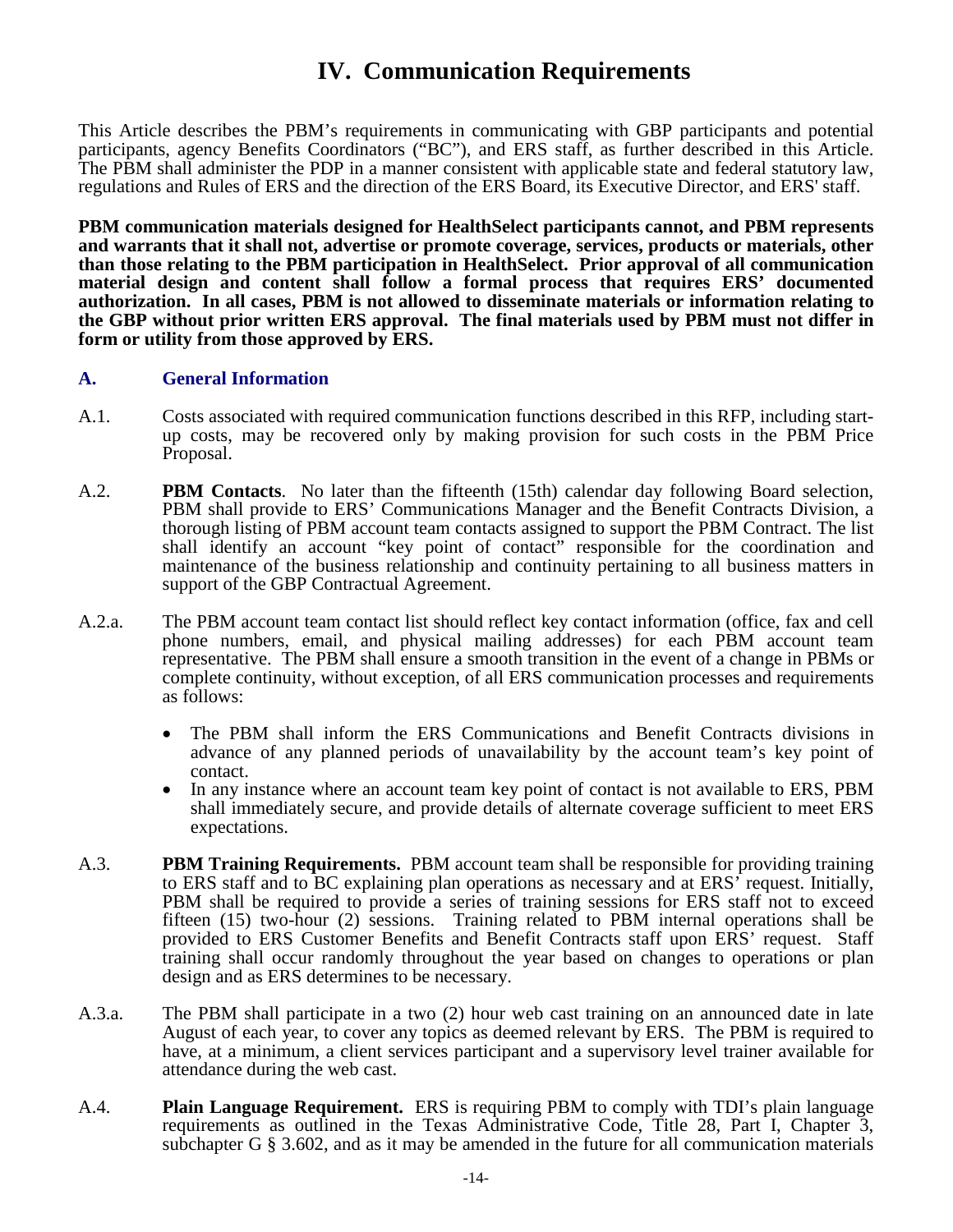related to the PDP. Communication to participants in the PDP shall be clear and understandable, using terminology familiar to participants, customized, as required by ERS, to comport with the benefit plan design and approved by ERS prior to dissemination. All printed material shall be available electronically. All PBM GBP communication materials shall meet ADA requirements for accessibility.

- 
- A.4.a. Communication materials include, but are not limited to:<br>
 Appropriate sections of Master Benefit Plan Document Exhibit "C", Benefits Book,<br>
brochures and newsletters;
	-
	-
	-
	-
	-
	-
	- PBM web site;<br>
	 Presentations to Benefits Coordinators and participants;<br>
	 Scripted responses used by customer service representatives;<br>
	 Advertising materials in association with HealthSelect enrollment;<br>
	 Summer En
	- subject to change. Drug formulary, including a specific disclaimer stating that the formulary is subject to
	-
	-
	-
	- change;<br>
	 Participant welcome packets;<br>
	 News releases/Contract signing announcements;<br>
	 Token giveaways for enrollment fairs, events; and<br>
	 News releases, contract award announcements and other GBP-related statements.
- A.5. **Communication Material Management Protocols.** Prior approval of any and all materials shall follow a formal process, and requires ERS' written approval. The PBM shall provide the material to ERS at least thirty (30) calendar days before approval is required to allow sufficient time for this review and approval process. PBM shall not disseminate material without prior ERS approval or pressure ERS to advance the timeline as provided herein, other than at ERS' discretion.
- A.5.a. PBM shall provide to an authorized representative of ERS, for ERS' approval, a template or form letter or other means of standardized communication prior to sending, disseminating or otherwise providing such written or oral communications to any person or entity reasonably connected to or involved in HealthSelect or the GBP. PBM shall regularly review, revise and update, where necessary, all information contained on its web site that relates to or may be utilized by HealthSelect and any of its participants.
- A.6. **PBM Request for Information.** As the PBM for HealthSelect, respondent may receive numerous inquiries from interested third parties relating to HealthSelect and the PBM's program administration. PBM shall notify the ERS Benefit Contracts Division immediately in writing of any such inquiries. Any response or material responding to such an inquiry shall be submitted to ERS for approval prior to its dissemination by PBM. The Contract contains additional requirements in this regard.
- A.7. **Quality Control.** The PBM shall ensure that all materials submitted to ERS will reflect quality production, accuracy, timeliness, and thorough review. All GBP-approved benefit and legal documents, required reports (to include all *ad hoc* reports), and dated materials shall at the minimum, but not limited to, reflect the following criteria: appropriate Plan Year, accurate data related exclusively to the GBP, unless otherwise specified by ERS, and contain GBPspecific language. All such materials shall be provided within the required time lines as directed by ERS staff and/or it's consultants and may not be released to outside sources without prior ERS consent. The PBM's failure to adhere to quality production standards may result in ERS levying performance assessments.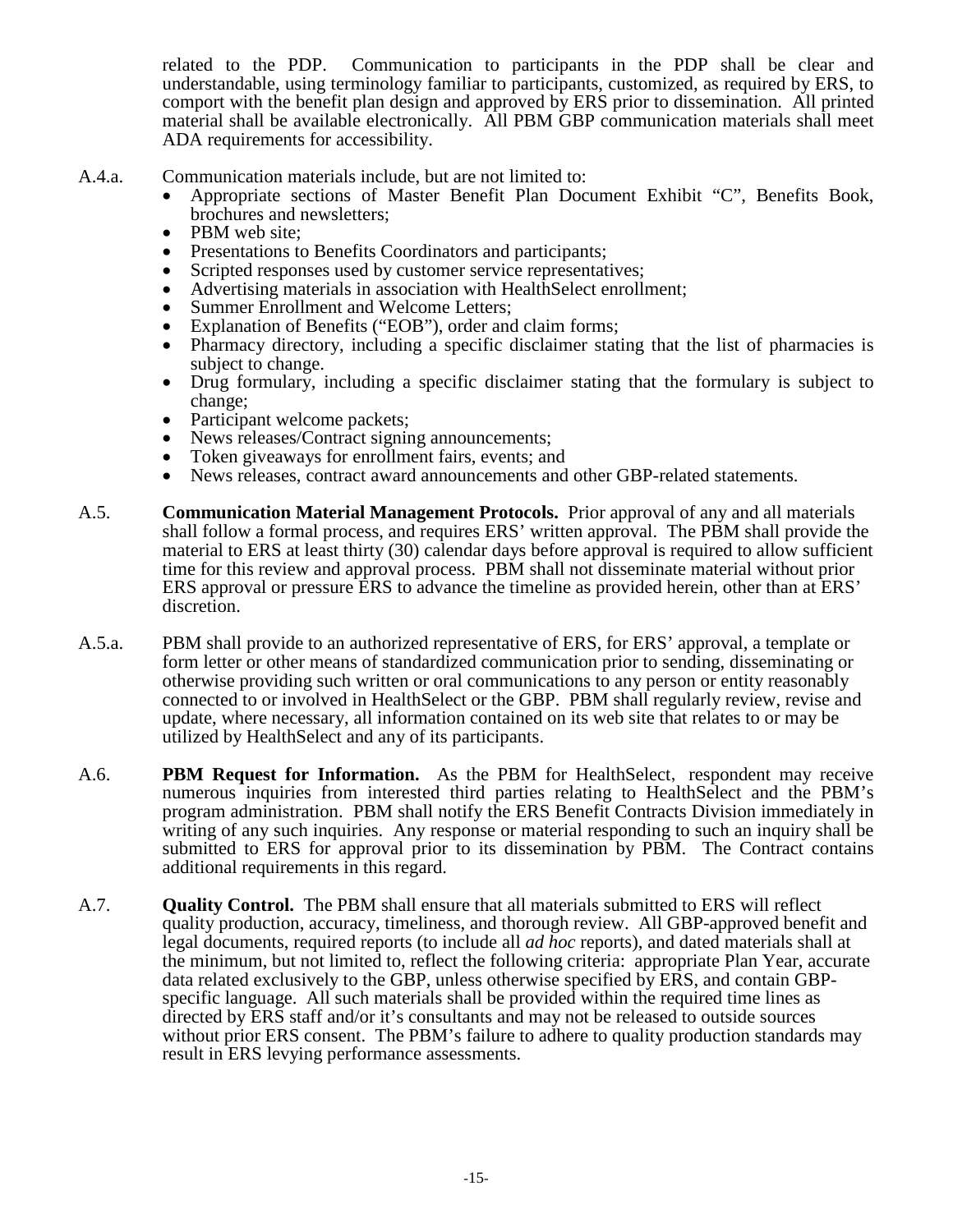A.8. **Dissemination of Communication Materials.** Communication materials may be considered "published" when a final electronic copy is delivered to ERS or is accessible on the PBM's Web site. However, the PBM shall respond to all participant requests for mailed materials within five (5) business days following a participant's request.

> As appropriate, certain materials shall also be available in printed copies including, but not limited to:

- 
- 
- Prescription drug formulary;<br>
 Pharmacy directory;<br>
 EOB, order, and claim forms; and<br>
 Benefit plan description.
- 
- A.8.a. The PBM shall mail, at its expense, printed copies of any of the above materials at the request of an individual participant. The PBM shall mail, at its expense, to agencies and institutions and ERS a supply of materials equal to five (5) percent of the employer's workforce. For example, an institution with five hundred (500) employees would receive a printed supply of twenty-five (25) copies. This equals about 12,500 printed copies in total for all participants.

### **B. Benefits Coordinator Conference and Summer Enrollment Fairs**

- B.1. **GBP Primary Contacts.** The primary contact for actively employed GBP participants is through a BC who is a staff member of an individual agency or higher education institution. There are approximately 226 agencies of the state and institutions of higher education. Currently the BC's primary responsibilities include program information distribution, enrollment and change activity, payroll interface, and reconciliation.
- B.2. **Benefits Coordinator Conference.** Training for BCs shall be provided at an annual conference which may include a presentation by the PBM. The PBM shall staff a booth providing approved communication materials and individualized customer service as necessary. PBM shall provide a minimum of two (2) representatives to participate for a five (5) day period during this event, which is generally held in July of each year prior to the Summer Enrollment period. PBM acknowledges and accepts that additional obligations and enhancements to this requirement may become necessary should benefit plan changes warrant and as expressed by ERS. Preparations for the conference and the upcoming SE period will be discussed at an ERS meeting that PBM shall be required to attend.
- B.3. **Summer Enrollment Fairs.** During the annual SE period, ERS hosts approximately fifty (50) enrollment fairs/meetings throughout the state of Texas, the majority of which are located in Austin, Texas. These fairs are voluntary for employees and retirees. Should PBM be awarded this contract, two (2) representatives from the PBM's organization who have knowledge of the products to be offered to HealthSelect participants shall be required to attend each fair and provide representation at a PBM booth to offer approved communication materials and individualized customer service as necessary. ERS' Communications Manager shall designate those fairs for which PBM's attendance shall be waived. PBM acknowledges and accepts that additional obligations and enhancements to this requirement may become necessary should benefit plan changes warrant and as expressed by ERS.

# **C. Communication Materials**

C.1. **Printed and Web-Accessed Materials.** Sample copies of all proposed communication materials, including the pharmacy directory, drug formulary, EOB/order/ and claim forms, brochures, member communication and general information pieces, and consumer-targeted educational materials (in both print and electronic format), along with draft copies of the web site screenshots as outlined in Sections C.6.a-c. of this Article; shall be included in one packet of materials in response to this RFP. Any cost for these forms should be included as a part of the PBM's proposed fees. ERS shall retain the right to change or modify such material to accommodate ERS' specific needs.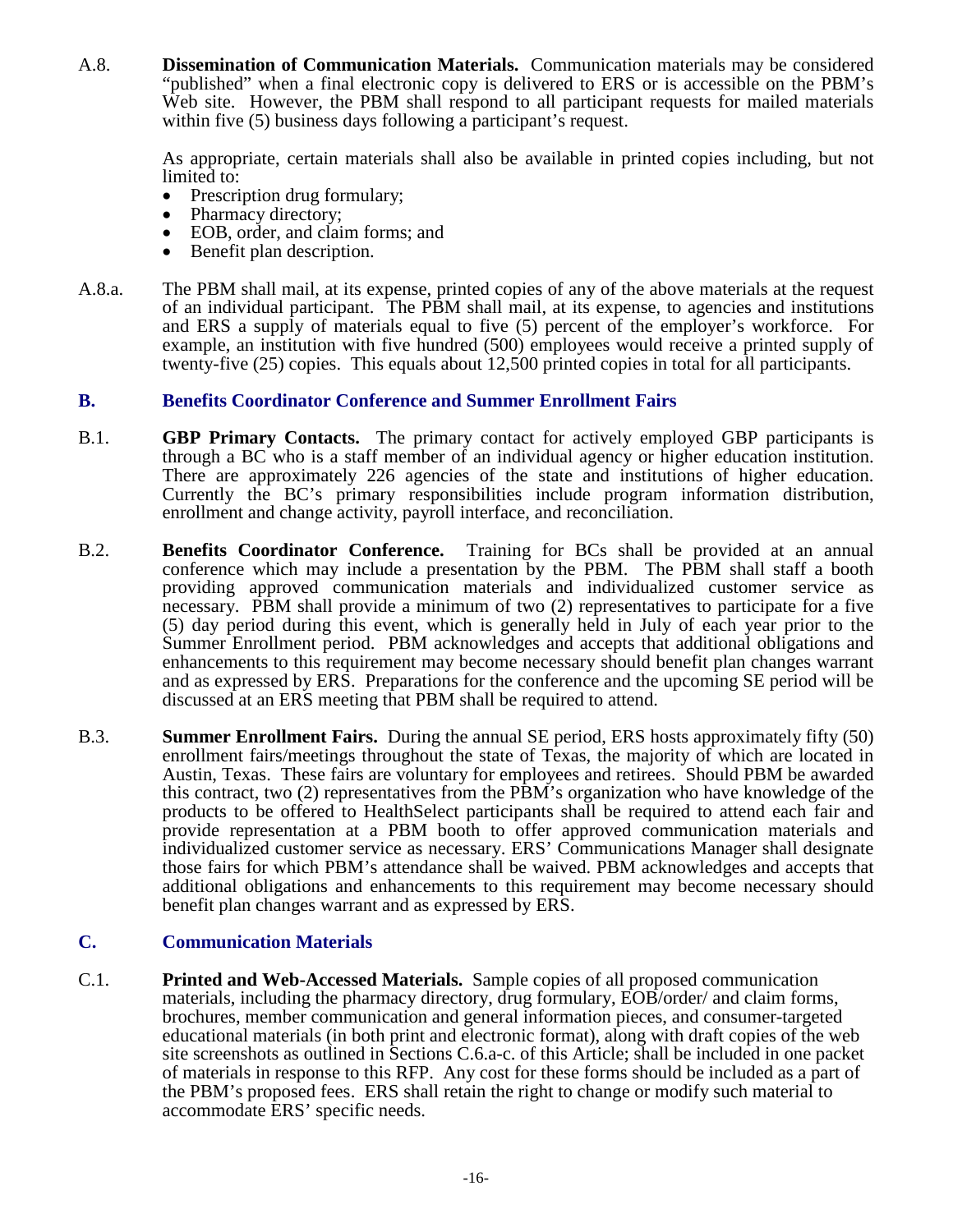- C.1.a. PBM shall provide web-based member decision support tools. These tools shall include at least the following: formulary search capabilities, online drug pricing to allow for price comparison by participant, copays, and coinsurance calculator, and member cost-share savings opportunities.
- C.2. **HealthSelect MBPD Exhibit "C" and Benefits Book.** The PBM shall provide to the HealthSelect administrator and the ERS Benefit Contracts Division:
- C.2.a. Language needed for Exhibit "C" (included as Appendix A.1. of the RFP) to the Master Benefit Plan Document (included as Appendix A of the RFP) and the *Prescription Drug Program,* Section V of the Benefits Book (Appendix B of the RFP) shall be provided to ERS within forty-five (45) calendar days following PBM's selection by the ERS Board.
- C.2.b. Information to be included in HealthSelect benefits materials as needed within fifteen (15) business days of an information request. This information includes explanations of the prescription drug program for:
	- HealthSelect Benefits Books;<br>• *Ad hoc* publications; and<br>• Newsletters.
	-
	-

#### **NOTE: In subsequent years, the PBM is required to provide Master Benefit Plan Documents and HealthSelect Benefits Book and/or its amendments within thirty (30) calendar days of ERS' request.**

#### C.3. **Participant Communication Materials.**

- C.3.a. **Existing PBM.** PBM shall produce a SE letter announcing any plan changes from the previous year to be mailed to the current HealthSelect membership one week prior to the onset of SE. New enrollment packets shall be required throughout all plan years for new hires.
- C.3.b. **Selected PBM.** PBM packets shall be produced for FY 2009 by the selected PBM and mailed to approximately 255,000 HealthSelect participants during SE. New enrollment packets shall be mailed by PBM throughout all plan years to new hires. A proposed sample of a PBM packet used to identify the selected PBM to HealthSelect participants shall be included in PBM's response to this RFP. This packet should contain, but not be limited to the following materials:
	- Welcome letter;
	- Brochure that provides the GBP benefit plan description;
	- GBP Prescription drug formulary;
	- Pharmacy directory;
	- Mail service/claim forms;
	- EOB form; and
	- PBM Health Assessment form.
- C.4. **Summer Enrollment Welcome Letter.** This communication piece should contain information about the PBM, how to access information and forms through the web, including customer service address, phone numbers, and hours of operation. The PBM's SE Welcome Letter should be available during the BC conference and for use during SE. The letter should specifically contain information explaining to participants the use of a single HealthSelect ID card, which will include the participant's prescription drug benefit information.
- C.5. The PBM shall create a customized GBP-specific Health Assessment form utilizing the Disease Management categories referenced in Article VI.H. for use by GBP participants and include the proposed draft version in the communication materials submitted with the PBM's response.
- C.6. **PBM Web site.** The PBM web site shall be in final form and linked as required by ERS no later than the first business day of June 2008.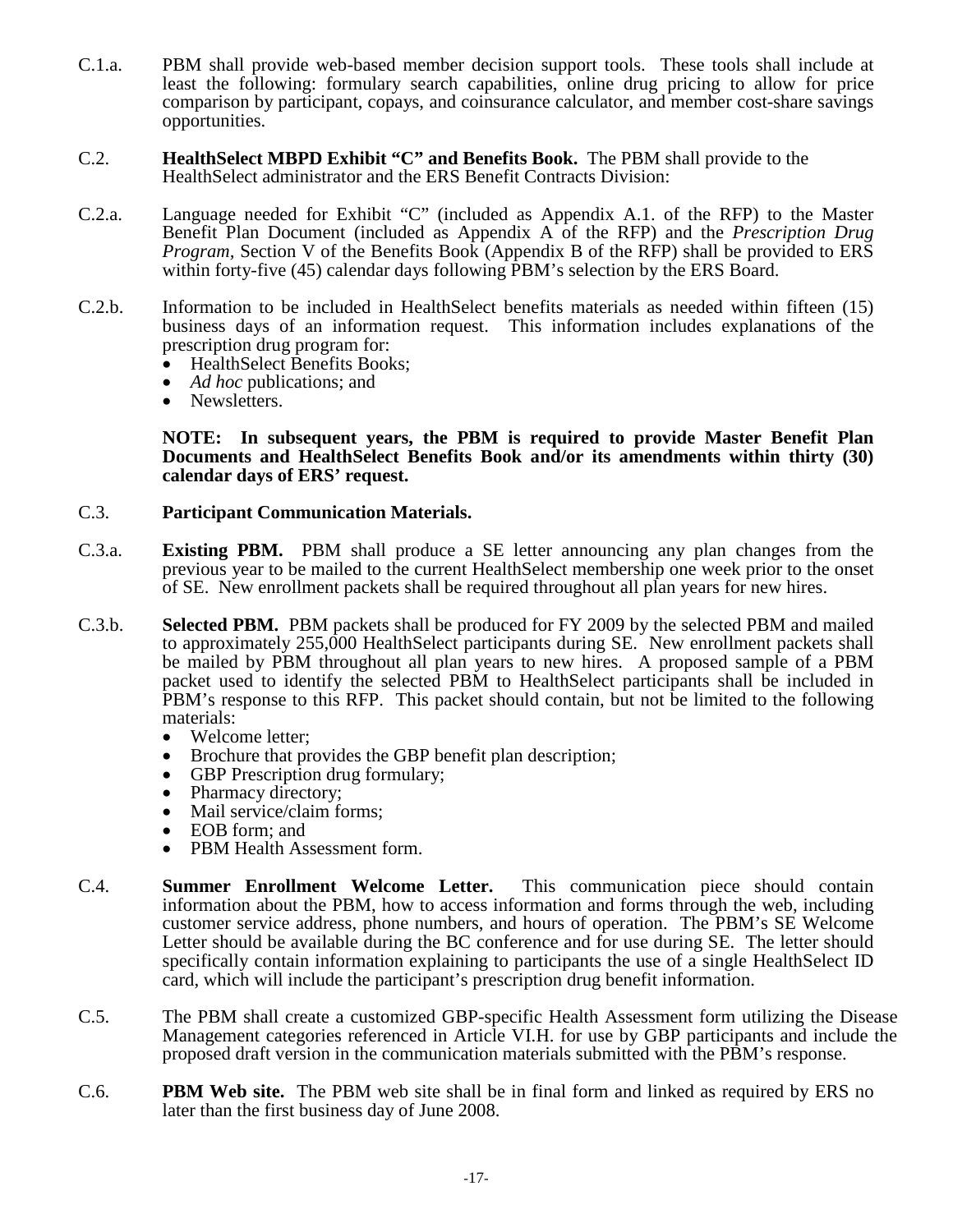- C.6.a. The PBM web site should provide real-time data related to the pharmacy network and drug formulary. Participants should be able to get the same information using the web site as they would if they were to contact a PBM customer service representative.
- C.6.b. PBM shall submit an electronic draft copy of all screen shots on a CD-ROM of PBM's proposed GBP-specific web site as described below in Section C.6.c. (PDF documents will not be accepted).
- C.6.c. The web site shall provide self-service transactions for GBP participants to include the ability to:
	- Easily access the formulary, research which drugs are in the formulary and what the member and plan costs are for those drugs, throughout the entire Plan Year during the • Contract term;<br>
	• Locate a retail pharmacy based on specific geographic requirements;<br>
	• Order prescriptions on-line and to track the status of a mail-order prescription;<br>
	• See and print an annual summary of out-of-poc
	-
	-
	- retail and mail, suitable for submission to the Internal Revenue Service for income tax purposes and to the flexible benefits administrator for Section 125 claims; • Lodge a service complaint, and escalate unresolved complaints and to request a telephone
	-
	-
	-
	- call back within 24 hours;<br>Communicate with customer service representatives using live chat;<br>Search the full web site using a key word and/or phrase; and<br>Each web page should have a "return to home" button, which returns HealthSelect PDP Home page.
- C.7. **PBM Web site Technical Specifications.** Providing information to state and higher education employees, retirees and their dependents is ERS' primary focus in its web page design. PBM shall adhere to all web site access, format, content, and technical requirements outlined in both the Americans with Disabilities Act ("ADA"), and Section 508 of the Rehabilitation Act in order to accommodate the needs of all individuals accessing GBP information.
- C.7.a. **Accessibility.** PBM shall comply with Section 508 accessibility standards. Section 508 requires that when state agencies develop, procure, maintain, or use electronic and information technology, they shall ensure that its information technology allows state employees and members of the public with disabilities to have access to and use of information and data that is comparable to the access to and use of information and data by state employees and members of the public who are not individuals with disabilities, unless an undue burden would be imposed on the state agency. In other words, all visitors to the ERS web site should get a full and complete understanding of the information contained on the site, as well as the full and complete ability to interact with the site. Exceptions to this rule are only acceptable on a case-by-case basis and must be prior approved by ERS.
- C.7.b. In addition to ADA and Section 508 requirements, PBM shall adhere to the following web site guidelines:
	- PBM's web page must be compatible with a wide spectrum of web browsers, including, but not limited to: Microsoft Internet Explorer IE 6 SP 1 ("Service Pack"), Netscape 7.0,
	-
	-
	- WebTV, and Mozilla Firefox 2.0, Safari 1.2;<br>
	 If providing a PDF document, assure ADA and Section 508 compliance;<br>
	 Warn user if "cookies" are used; however, do not use permanent "cookies";<br>
	 When linking to an external
	-
	- specified by ERS for each plan year;<br>Create text for all links used that makes sense when read out of context. For example,
	- avoid "click here";
	- Each page of the PBM's web site must have a link back to the GBP-specific HealthSelect PDP Home page; and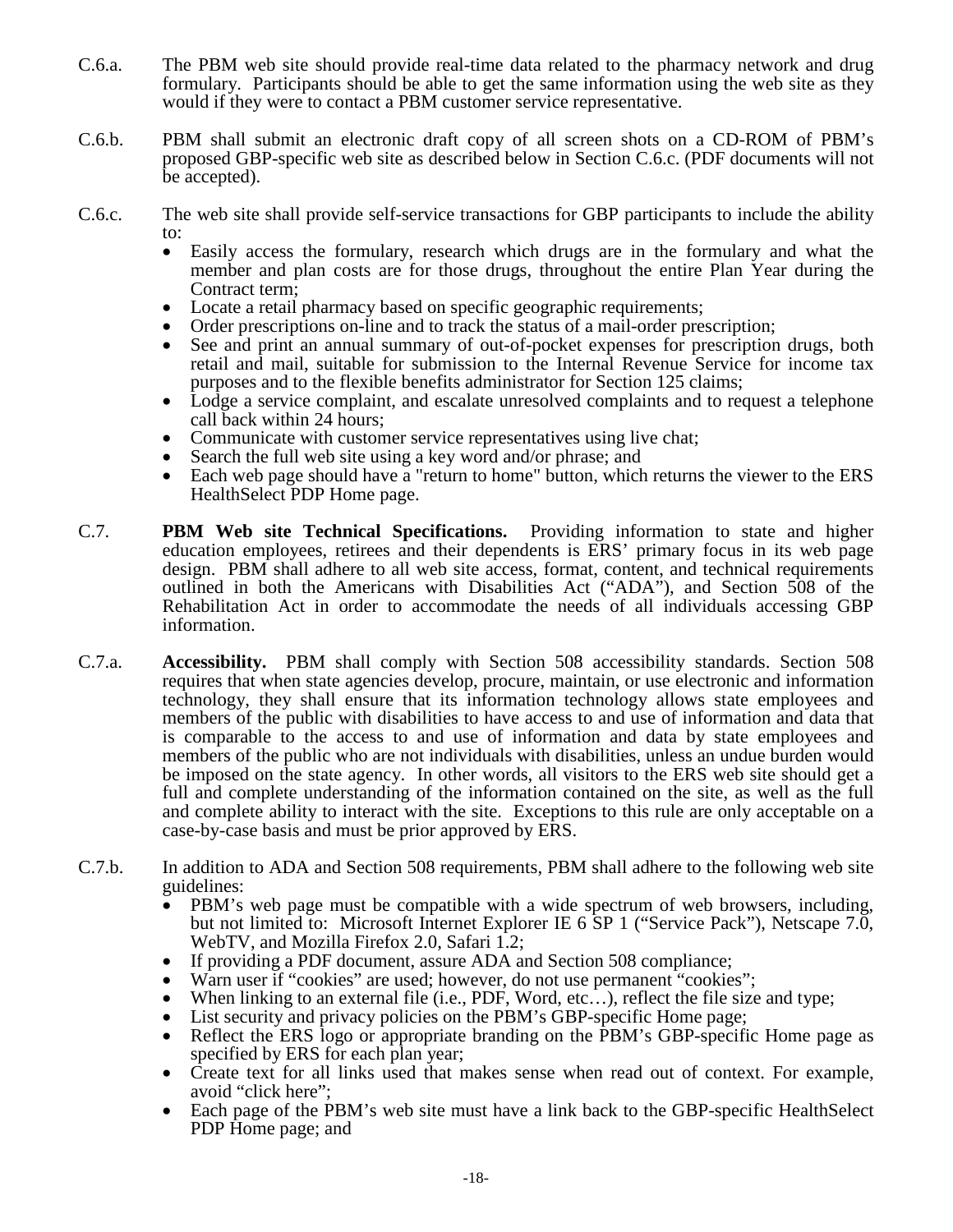- A link to prescription drug mail service or a process whereby participants can order drugs over PBM's web site linked through ERS' web site.
- C.7.c. To validate PBM's Section 508 compliance, PBM shall provide a report in responding to this RFP evidencing its organization's Section 508, Level 1, compliance.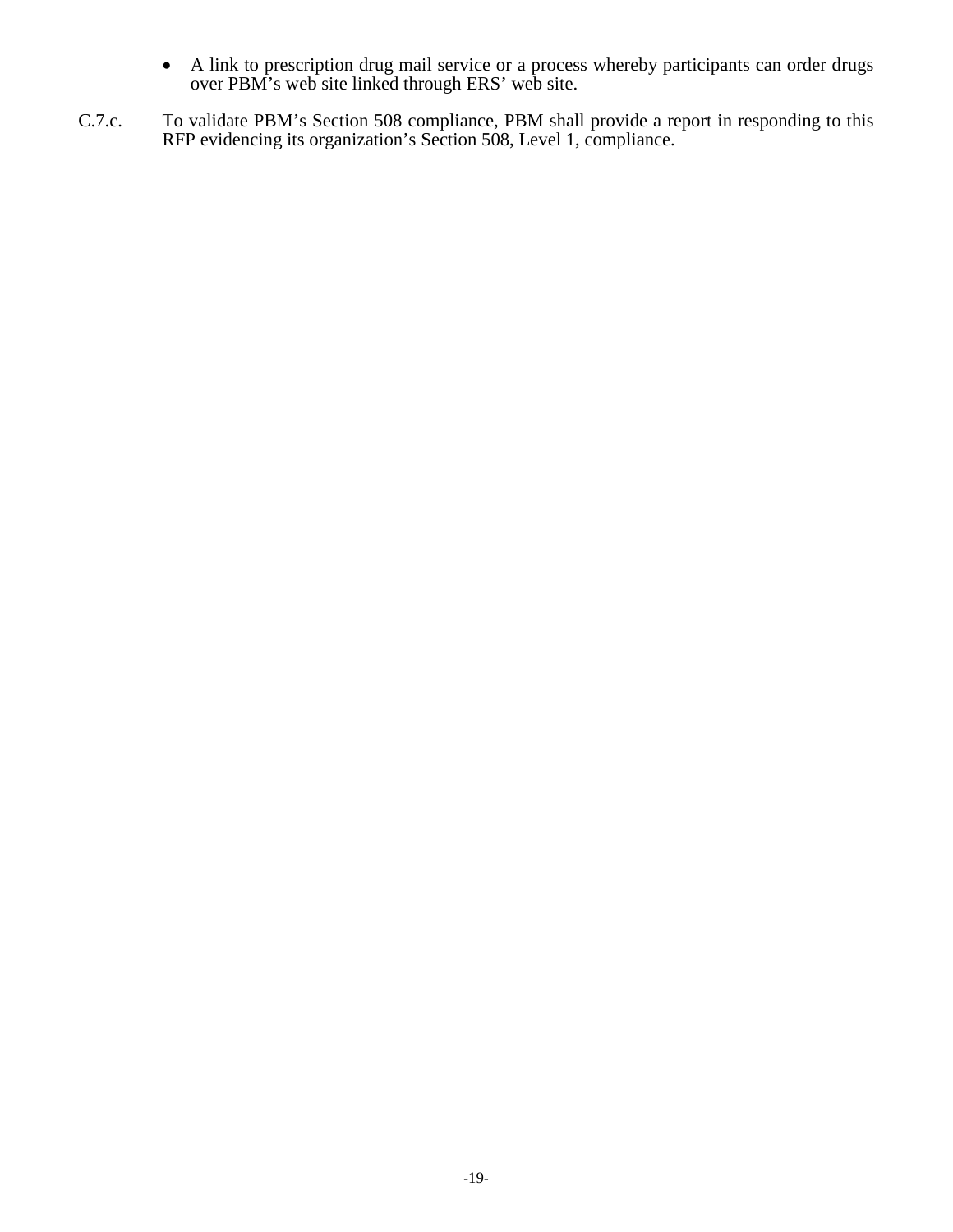# **V. Operational Specifications**

This Article describes operational specifications, including administrative requirements and functions, customer service, data processing interface requirements and the statistical reporting requirements as mandated by ERS. The PBM shall administer the HealthSelect PDP in a manner consistent with all applicable state and federal laws and regulations, as well as ERS' administrative rules and the direction of the ERS Board, its Executive Director, and ERS staff. The cost of the requirements described in this article shall be recovered by the PBM only by making provision for such expenses in the PBM Price Proposal.

Following the ERS Board's selection of a PBM, the PBM shall submit its "group number" and a list of lead contacts to both ERS Communications and Benefit Contracts divisions no later than fifteen (15) calendar days following Board selection. The PBM agrees that it shall cooperate with ERS and be flexible in working with ERS to ensure a smooth program implementation.

The PBM is required to administer the PDP consistent with and in support of the directions of the Board, Executive Director, and the staff of ERS. Through their respective sections, ERS Benefit Contracts, Benefit Operations, and Customer Benefits divisions provide administrative support in the areas described below. A copy of the ERS organizational chart for these divisions is attached hereto as Appendix G.

### **A. ERS Background Information**

#### A.1. **Benefit Operations Division**

- A.1.a. Using forms designed and developed by ERS, the Benefit Operations Division's Eligibility and Enrollment Section maintains all membership information for participants in the PDP. The Eligibility and Enrollment Section administers the enrollment and eligibility functions in accordance with Chapter 1551, Tex. Ins. Code, and ERS Trustees Rules. Enrollment is reported weekly to the PBM via FTP. Oral verification of a HealthSelect participant's coverage by an authorized representative of ERS or verification through utilization of electronic access of ERS OnLine shall be accepted by the PBM prior to receipt of ERS' weekly enrollment information.
- A.1.b. Benefit Operations also functions as the Benefits Coordinator for ERS retirees who participate in HealthSelect.
- A.1.c. The Direct Pay Unit of this section enrolls, bills, and coordinates functions for those individuals who pay premiums directly to ERS (primarily COBRA participants), as well as surviving dependents and Optional Retirement Program retirees who participate in HealthSelect.

#### A.2. **Benefit Contracts Division**

- A.2.a. The Contract Development Section conducts research, prepares Requests for Proposals, reviews the proposals, makes recommendations to the Board of Trustees, implements coverage plans, and manages the grievance process.
- A.2.b. The Contract Compliance Section verifies all payments to the TPA and the PBM, acts as the coordinator and researches plan coverages related to complaints and appeals, conducts audits of vendors, coordinates the activities of all health and welfare vendors participating in the GBP and monitors vendor operations for statutory, regulatory, Board Rules, and Contract compliance.
- A.2.c. The Underwriting Section monitors GBP plan data; performs statistical analyses, and manages reporting needs related to the GBP.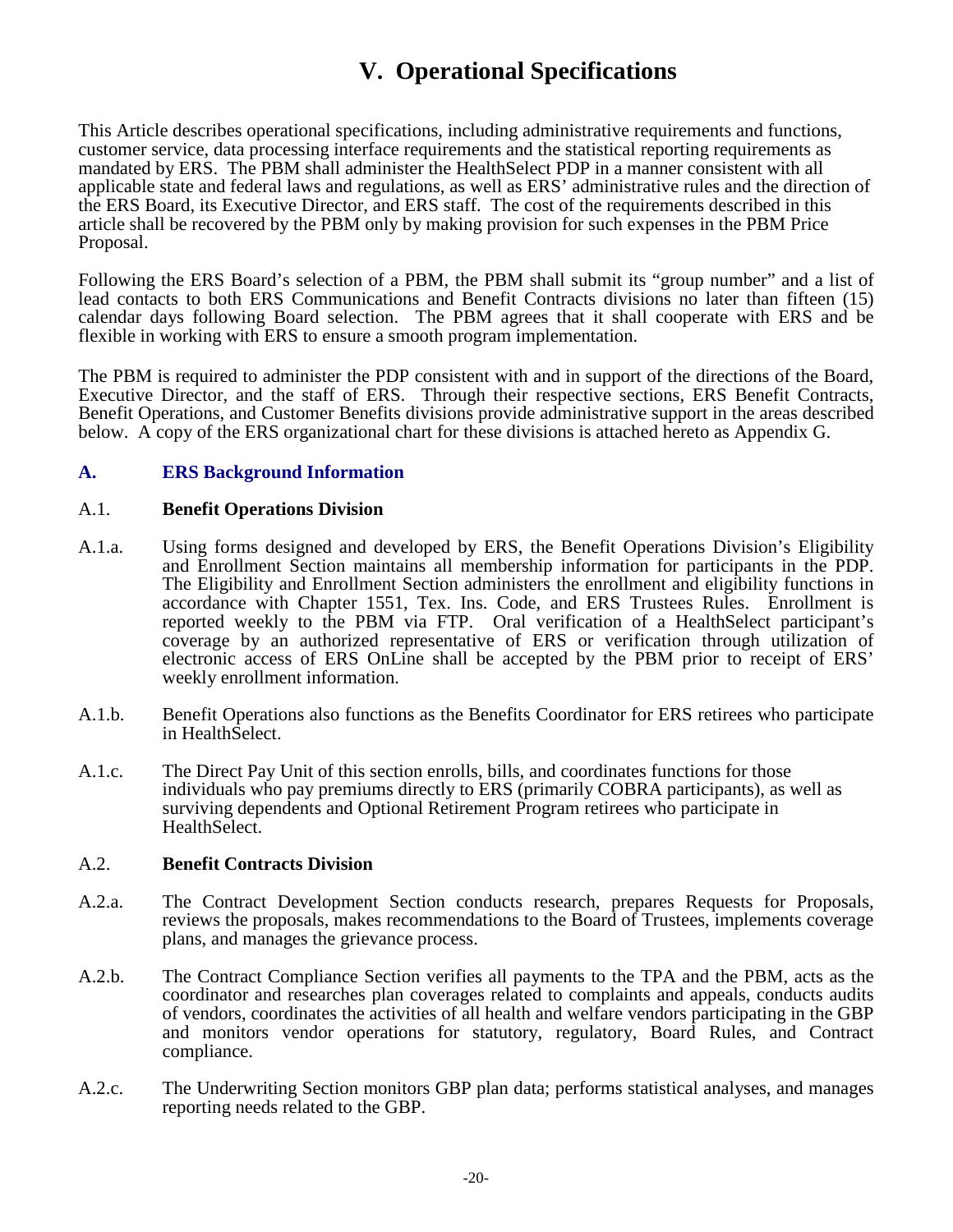#### A.3. **Customer Benefits Division**

- A.3.a. The Customer Relations Section assists participants, Benefits Coordinators, and PBM representatives with enrollment and eligibility issues and in verifying coverage.
- A.3.b. The Communications and Training Section produces and distributes information regarding ERS programs for employees, retirees, and benefits coordinators, via web and print publications. Staff also conducts presentations, fairs, web casts, training sessions, and other events for employees, retirees, and benefits coordinators.

#### **B. PBM Operational Requirements**

#### B.1. **Account Management**

- B.1.a. The PBM shall provide an Account Executive Team and make staffing adjustments, as required by, and acceptable to, ERS. An ERS Account Executive Team shall be established in Austin, Texas no later than fifteen (15) calendar days, following Board selection, and be available Monday through Friday from 8:00 a.m. to 6:00 p.m., Central Time, excluding national holidays.
- B.1.b. The PBM will provide a minimum of four (4) per fiscal year face-to-face Account Executive reviews to ERS on the utilization and performance of the PDP. The reviews will include cost saving recommendations.
- B.1.c. ERS strongly believes that the account service relationship is the critical link in developing and maintaining a strong working relationship dedicated towards the achievement of plan objectives. As such, the PBM shall be committed to providing ERS with service attention that is at the highest levels in the industry, and fully consistent with ERS' expectations. ERS shall define the criteria for measurement and evaluation of service performance.
- B.1.d. The PBM shall notify the Director of Benefit Contracts, in writing no less than thirty (30) calendar days prior to anticipated major changes to its networks, the formulary, pharmacy reimbursement, or other areas likely to impact the PDP. PBM must receive prior written approval from ERS' authorized representative prior to making any changes as addressed in this section.
- B.1.e. The PBM shall notify ERS' Benefit Contracts Division in writing, thirty (30) calendar days prior to implementing material changes in policies, business, and key personnel connected with the ERS account.
- B.1.f. The PBM's pharmaceutical experts shall advise and consult with ERS at least monthly regarding coverage of newly approved drug therapies and generics when going off patent, which could have a substantial cost impact on the HealthSelect Plan.
- B.1.g. The PBM shall provide general administrative, legal and statistical support to assist ERS in the operation of the PDP.
- B.1.h. The PBM shall provide ERS with priority positioning for delivery of *ad hoc* system service requests and/or issue resolutions. As reflected in Article VIII, *Organizational Information* Section A.15., the PBM shall designate a Technical Consultant ("TC") to lead the management of all technical issues, including, but not limited to system service requests. The TC shall ensure that all ERS system requests and issues are thoroughly analyzed and given priority positioning to ensure prompt resolution. The PBM shall provide competent, focused attention to ERS' system requests/issues. The PBM shall use its best efforts to implement all ERS system requests and to correct all ERS system issues within thirty (30) calendar days or sooner from receipt of ERS' written notification to the PBM of the request/issue. ERS shall fully supply any and all information reasonably necessary for the PBM to complete the requested services as outlined herein. If a thirty (30) calendar day resolution is not reasonably possible, then the PBM shall provide ERS with a written plan for implementation, to include a timeline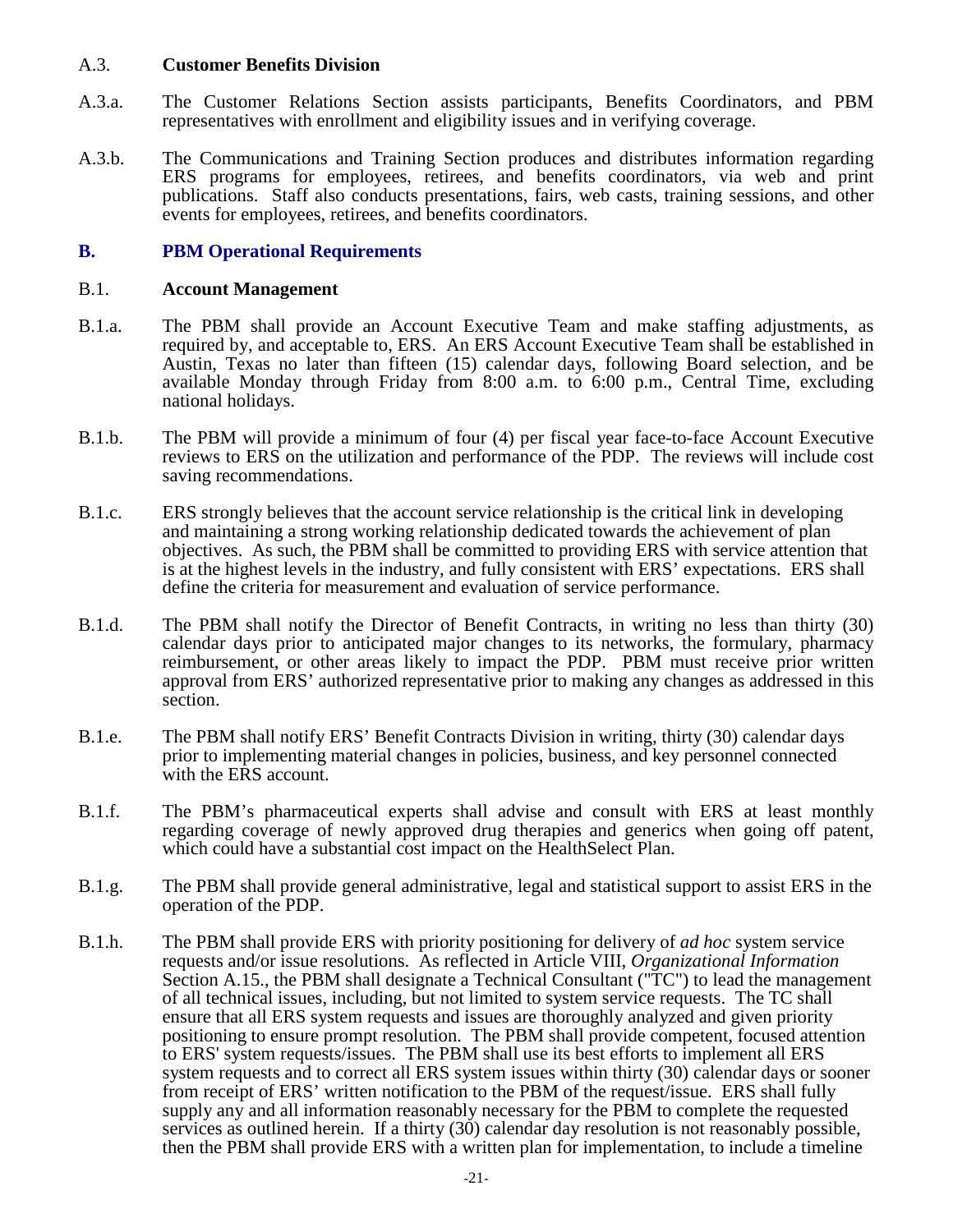for resolution within five (5) business days from receipt of the PBM's written notification as noted above.

B.1.i An example of a system issue includes, but is not limited to:

Eligibility and/or Benefit modifications shall be reviewed, responded to, and approved by the PBM within fifteen (15) business days of such request. If changes to the modifications are required, the PBM shall notify ERS and set up weekly updates until ERS agrees that the modifications meet ERS' operating requirements. After eligibility and/or benefit modifications have been mutually agreed to, the PBM shall complete the eligibility and/or benefit project, including required testing within forty-five (45) calendar days from ERS' approval.

### B.2. **Data Processing Interface**

B.2.a. Enrollment/Eligibility: ERS is responsible for determining the eligibility of participants in the PDP and HealthSelect and for reporting coverage. ERS provides a 100% Weekly Enrollment Interface File via FTP. The PBM's corresponding enrollment records shall be updated within twenty-four (24) hours of receipt of the FTP file to reflect any adjustments based on the data provided by ERS inclusive of terminations reported in arrears as required in Appendix N, *Performance Guarantees*.

> HealthSelect participants are responsible for their own SE choices. The participants' selections shall be processed and reported to the PBM in ERS OnLine format in the 100% Weekly Enrollment Interface file. The PBM shall implement automated enrollment (i.e., via telephone and Internet) and accept enrollment via verbal instruction from an ERS authorized representative to allow the participant immediate access to benefits. The PBM shall adjust appropriate information in its enrollment system immediately upon receiving updated participant eligibility information from an ERS representative. The PBM is required to accept enrollment via FTP on a daily basis and, therefore, shall be capable of accepting enrollment via FTP. Enhancements for future plan years during the initial term of the Contract are likely to require the PBM to accept enrollment on a real-time basis.

> ERS also provides the PBM with the opportunity to view ERS' enrollment system through Web access. ERS shall determine the appropriate security and encryption to be used in the delivery of data to the PBM. The PBM is required to utilize the enrollment information to assist in the verification of coverage. The PBM shall be prepared to access ERS OnLine via Web access ten (10) business days prior to the start of SE. The PBM shall provide Customer Service staff proficient with the ERS OnLine system during all ERS designated customer service hours. The PBM shall expend the necessary funds to provide electronic access to ERS' enrollment system by all departments involved in customer service, claims adjudication, and eligibility and enrollment administration.

> ERS shall report future effective dates for changes during SE. The PBM shall be required to accept data via FTP, and shall be prepared to accept reporting of future effective dates by June 1st of each plan year.

For the purpose of responding to this RFP, the PBM shall recover any costs involved in the adaptation of its system requirements to those set forth by ERS only through the PBM Price Proposal.

The file layouts that ERS uses to report to the PBM on a weekly and monthly basis are included as Appendix H.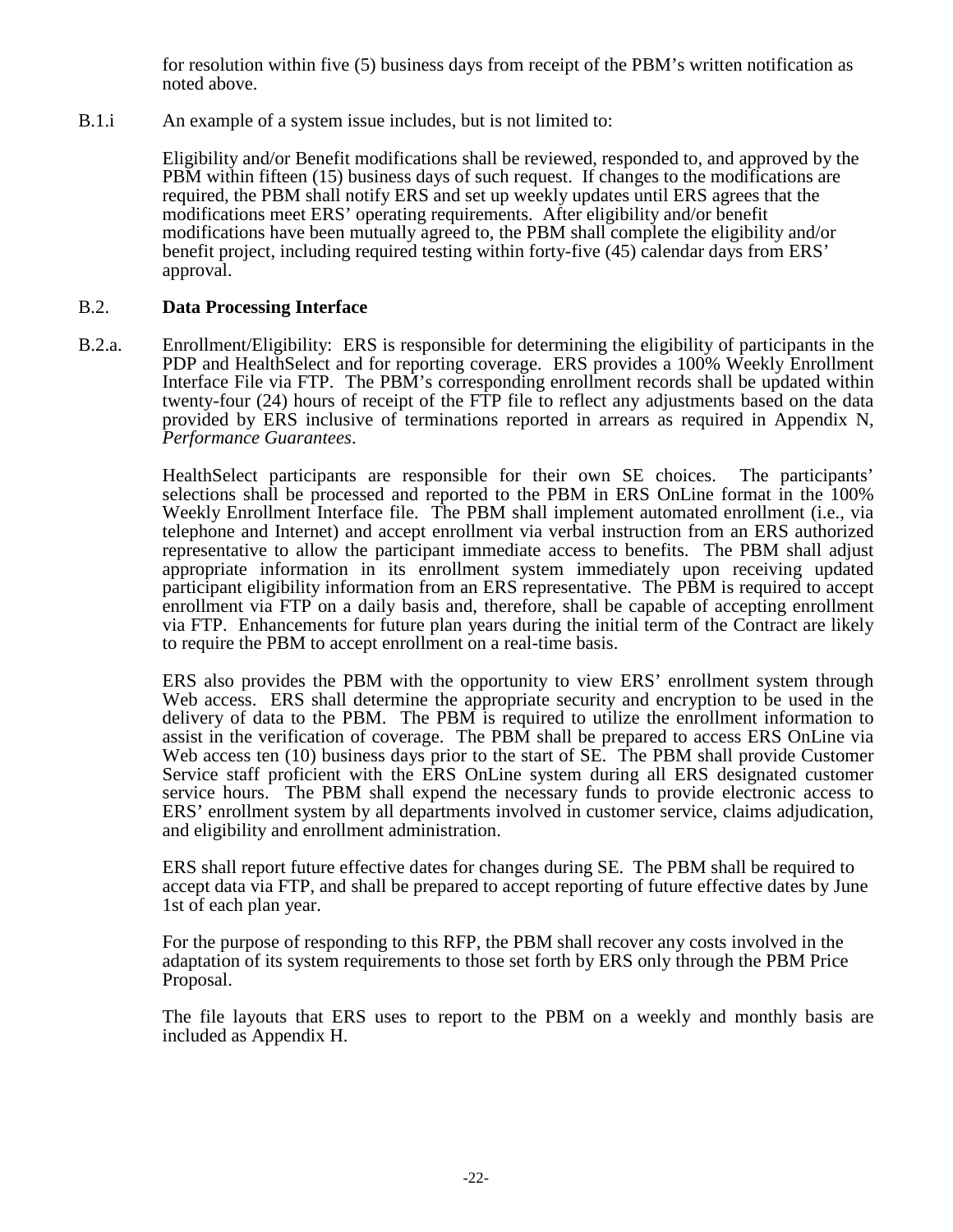#### B.3. **Customer Service**

- B.3.a. The PBM shall provide all services specified in this RFP, including, but not limited to the following:
	- The establishment and staffing for one (1) customer service unit dedicated exclusively to ERS' PDP. The unit shall be staffed to handle the PDP-related benefit questions, The unit shall be staffed to handle the PDP-related benefit questions, resolution of complaints, program clarification, and to assist in pharmacy selections. The PBM's customer service hours shall be, at a minimum, seven (7) days per week from 7:00 a.m. to 7:00 p.m., Central Time.
	- The PBM shall designate at least two (2) PBM customer service employees whose first and primary responsibilities shall be to respond to and resolve, within a reasonable timeframe determined by ERS, HealthSelect-related customer service needs. ERS and the PBM shall jointly monitor and adjust staffing levels to ERS' sole satisfaction as work and service requirements demand. The PBM warrants and represents that it shall provide thorough training of additional team members in support of the HealthSelect PDP. Any training deficiencies noted by ERS shall be immediately rectified by PBM to ERS' satisfaction.
	- The PBM shall dedicate additional staff members as needed to update HealthSelect-related records and accounts and to provide additional help for the PBM customer service team during and following ERS SE.
	- The establishment of toll free lines (telephone and facsimile) and appropriate customer service staff shall be adequate at a minimum to maintain *Performance Guarantees* for average speed to answer, abandonment rate and blockage rate as referenced in the Appendix N of the RFP. Customer Service call centers shall be located within the United States, preferably in the state of Texas. No out-of-country call centers shall be allowed.
	- The PBM shall make available to ERS staff the ability to listen to and monitor calls to and from the PBM call center(s).
	- The PBM shall conduct an ongoing quality assurance review to be monitored via periodic participant surveys and other reporting mechanisms.
	- The PBM shall provide an ongoing review of complaints received from participants and providers and respond as necessary and appropriate, monitor the denials of benefits made under the utilization management program to maintain the appropriateness of the program, and provide information about the utilization management program to ERS as requested.
	- The PBM shall use commercially reasonable efforts to personally contact and notify a HealthSelect participant immediately when such participant's mail service prescription is not filled for any reason. The PBM further agrees to contact a HealthSelect participant immediately if it is determined that a medication the participant ordered has been discontinued or is out-of-stock at the PBM's mail service facility, and to provide the anticipated time to dispense the medication is more than seven (7) calendar days. In such case, the PBM shall contact the participant's health care provider to obtain the provider's approval for dispensing an alternative medication. The PBM warrants and represents that it has in place a tested and proven process to enable the PBM to immediately contact the HealthSelect participant and inform the participant of the provider's determination.
	- The PBM shall provide receipts for medications obtained by HealthSelect participants by mail service. Such receipts shall include the name of the drug dispensed, the prescribing physicians name, the date dispensed, the amount paid by the health plan for the drug and the amount of the copayment reflecting the application of the annual deductible (if applicable).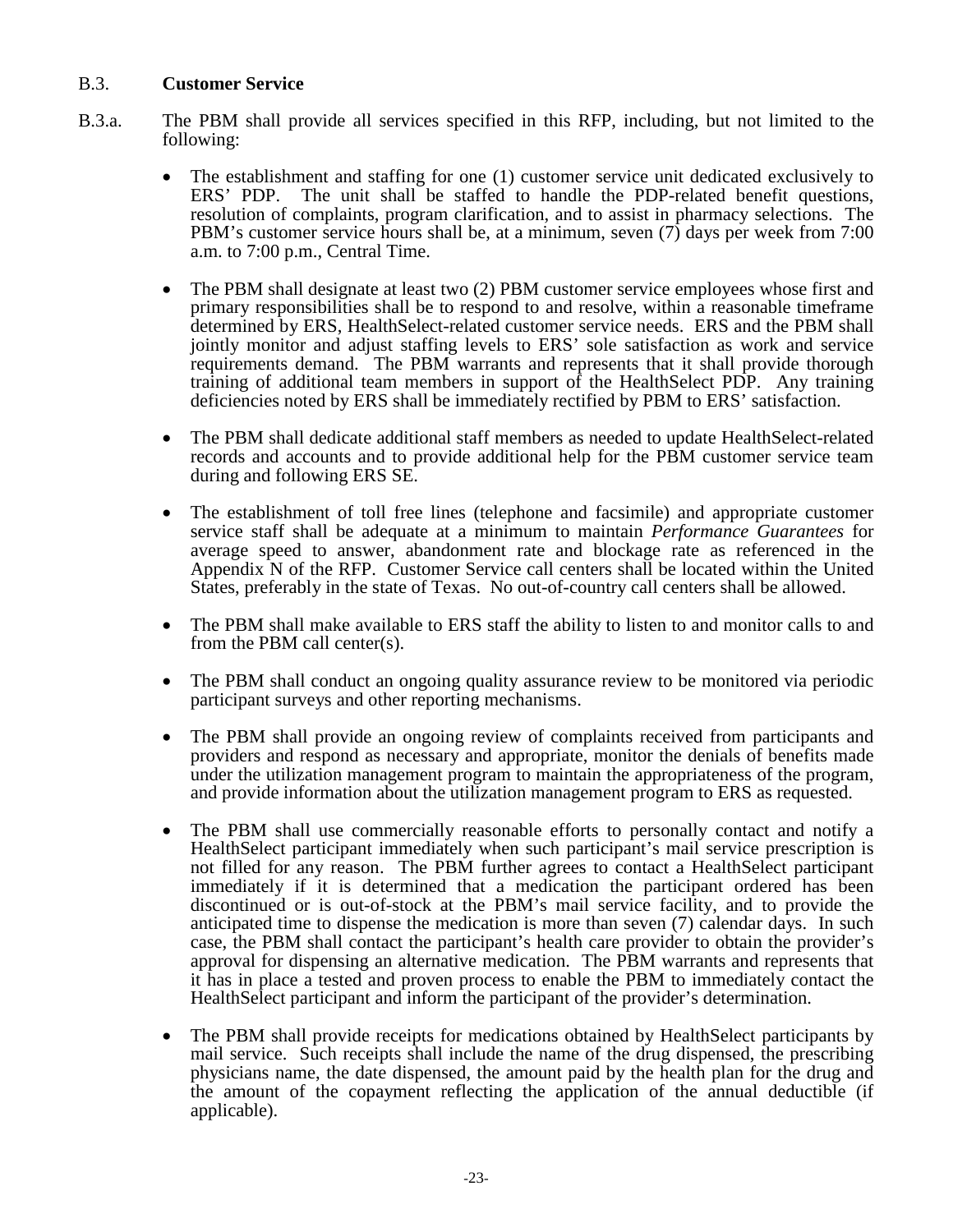- In the event ERS elects a Brand-to-Brand mail service interchange program and a substitution is not rejected by a health care provider when filling a mail service prescription for a participant, a substitution may be made, at the discretion of the PBM, in accordance with licensed pharmacy practice.
- B.4. **Claims Processing:** To assist the PBM in verifying enrollment, ERS provides online access to its enrollment system, via ERS OnLine. Online access provides the PBM with access to enrollment and aids the PBM in researching and resolving discrepancies in coverage.
- B.4.a. The PBM shall administer and process all claims functions required for the PDP. The PBM shall process and administer all eligible PDP claims incurred in connection with prescriptions dispensed on and after September 1, 2008, and throughout the term of the Contract. The PBM selected in accordance with this RFP shall have no responsibility under this Contract for the administration of claims incurred prior to the effective date of this Contract. General requirements for claims processing include the following:
	-
	- The PBM shall review claims for eligibility under the PDP.<br>• The PBM shall process HealthSelect participants' submitted non-network claims. Each
	- claim payment shall include an EOB. PDP claims filed by HealthSelect participants shall be processed within five (5) calendar days of submission to the PBM unless additional information and/or investigation are required.
- B.4.b. In the event the PBM issues excess payments or payments for ineligible claims or participants, it shall:
	- Take all steps necessary to recover the overpayment, including recoupment from participants, pharmacies or subsequent claims payments.
	- Assume 100% liability for overpayments, which result from errors attributable to the PBM
	- in whole or in part.<br>Within ninety (90) calendar days following identification of a PBM's error, in whole or in
	- part, PBM shall return to ERS all overpayments regardless of recovery status.<br>Refrain from initiating litigation to recover such overpayment unless authorized by ERS.<br>Reimburse ERS for any Covered Drug dispensed to a forme
	- reported by ERS as no longer a plan participant, if such notification is received by PBM at least two (2) full business days prior to the dispensing date of such prescription.
- B.4.c. The PBM shall process and pay PDP claims using its own funds first before seeking reimbursement from ERS. The required reimbursement methodology is described in Article III, *Financial Requirements* under Section B, *Funding Methodology* and in the Contract.
- B.4.d. The PBM shall provide legal services and litigation support. Legal services and litigation support include, but are not limited to the PBM assisting and supporting ERS in administrative hearings and providing its own legal representation in administrative hearings and lawsuits when appropriate. PBM shall coordinate its legal services and legal support with the ERS Legal Services division.
- B.4.e. **Subrogation.** Subrogation may apply when another party (person or organization) is or may be considered responsible for payment resulting from a participant's injury or sickness for which benefits under PDP shall be or have been provided. The PBM shall provide subrogation services, which shall include, but not be limited to investigating claims to determine potential third-party liability, contacting participants to obtain information related to third-party liability, initiating demands and filing liens to protect the HealthSelect PDP's interests, initiating or intervening in litigation when necessary, and employing or retaining legal counsel for such purposes.

The PBM shall be responsible for costs associated with subrogation activities and litigation. The PBM's provision for such costs should be included in the PBM Price Proposal.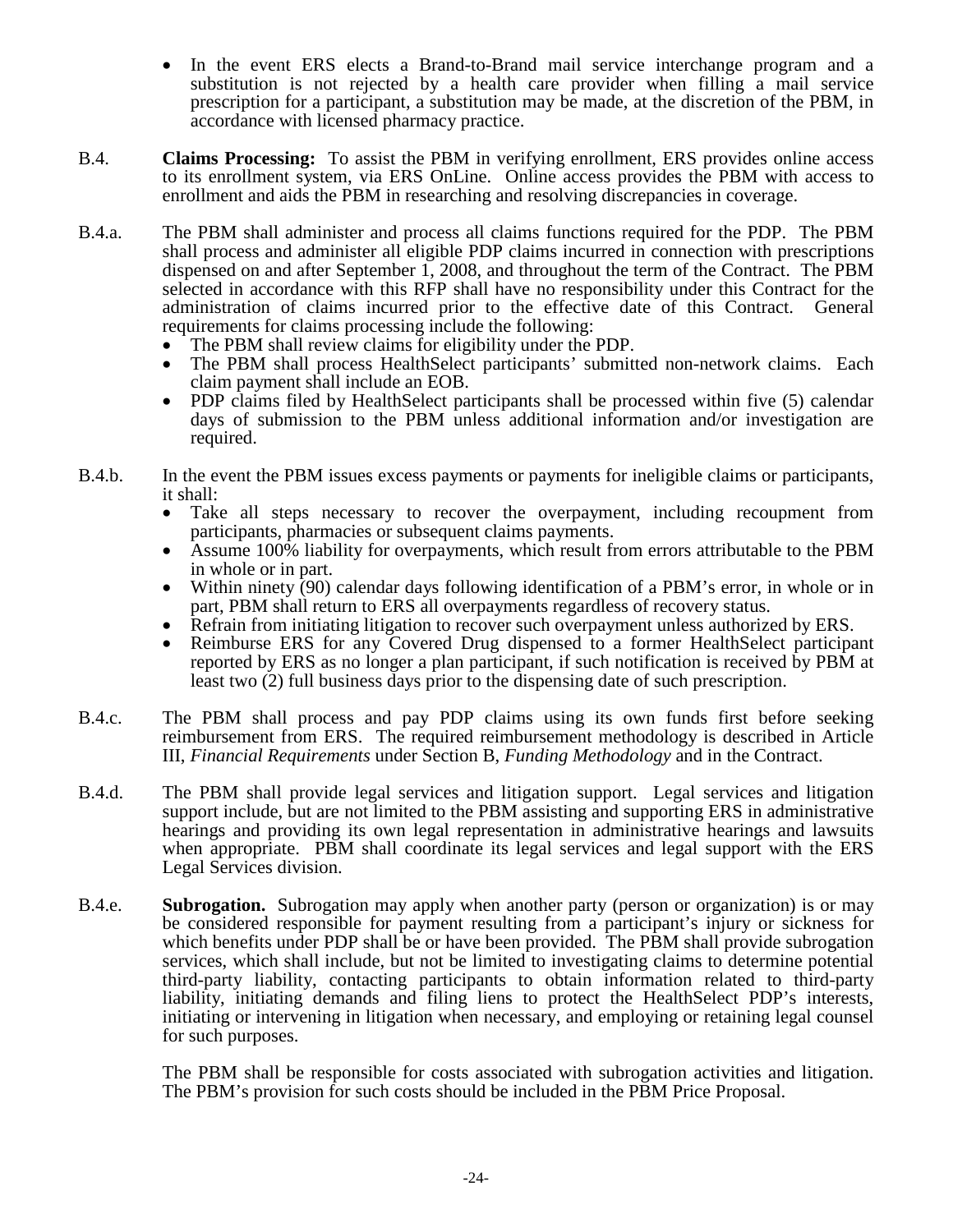- B.4.f. The PBM shall use a comprehensive plan, including automated systems, to prevent and detect fraud and misuse of the program, overpayments, wrongful or incorrect payments, falsification of eligibility, verification of enrollment and unnecessary and/or wrongful drug prescribing practices and abuses. The PBM shall comply with all applicable state and federal laws and regulations and shall also comply with all ERS policies, and is encouraged to develop additional safeguards as allowed by law. The PBM understands that ERS may develop further policies in connection with the detection and prevention of fraud or abuse. The PBM shall also conduct thorough, diligent, and timely investigations with regard to fraudulent and suspicious claims, and report all such suspicious claims to ERS' Benefit Contracts division. The Contract contains additional anti-fraud and abuse requirements. Examples of practices for preventing and detecting pharmacy fraud and abuse include, but are not limited to:
	-
	-
	-
	- Enhancing prospective drug utilization review to prevent waste;<br>
	 Using technology at the point of sale to prevent abuse and errors;<br>
	 Using data and education to change provider prescribing behavior;<br>
	 Limiting the s
	-
- B.4.g. The PBM shall maintain a complete and accurate claims reporting system, and provide for the retention, maintenance, and storage of all payment records with provision for appropriate reporting to ERS. The PBM shall maintain all such records throughout the term of the Contract, and for at least seven (7) years following the end of the Contract, and shall make such records accessible and available to ERS for inspection and audit upon ERS' request. In the event the PBM is scheduled to destroy payment records, the PBM shall contact ERS for approval prior to the destruction of the payment records. If ERS approves destruction, verification of the destroyed records shall be required at ERS' direction.

#### B.5. **PDP Reporting**

- B.5.a. The PBM shall submit to ERS' consulting actuary on a monthly basis, via FTP, all claims (retail, mail, and participant-submitted) processed during the previous calendar month. This data shall be used by ERS' consulting actuary to analyze claims experience and reconcile the weekly invoices. Notwithstanding the foregoing, ERS shall at all times have online access to such information at no additional charge. The detailed claims file shall include at least the following information for each claim record:
	- Service Date;
	- National Drug Code;
	- Drug Name;
	- Drug Type Indicator (single source, multi-source, generic);
	- Quantity;
	- Days Supply;
	- Maintenance Drug Indicator;
	- Formulary Drug Indicator;
	- Adjustment Code (original claim, adjustment, etc.);
	- Dispense as Written Code;
	- Subscriber Social Security Number;
	- Patient Social Security Number;
	-
	-
	-
	-
	-
	-
	-
	- Patient Relationship Code;<br>
	 Pharmacy Number (NCPDP);<br>
	 Date Pharmacy Paid;<br>
	 Date Pharmacy Paid;<br>
	 Average Wholesale Price (AWP);<br>
	 Ingredient Cost;<br>
	 Dispensing Fee;<br>
	 Member Pay the Difference Amount;<br>
	 Deduct
	-
	- Participant Copayment;
	- Plan Payment;
	- Pharmacy's Usual and Customary Charge;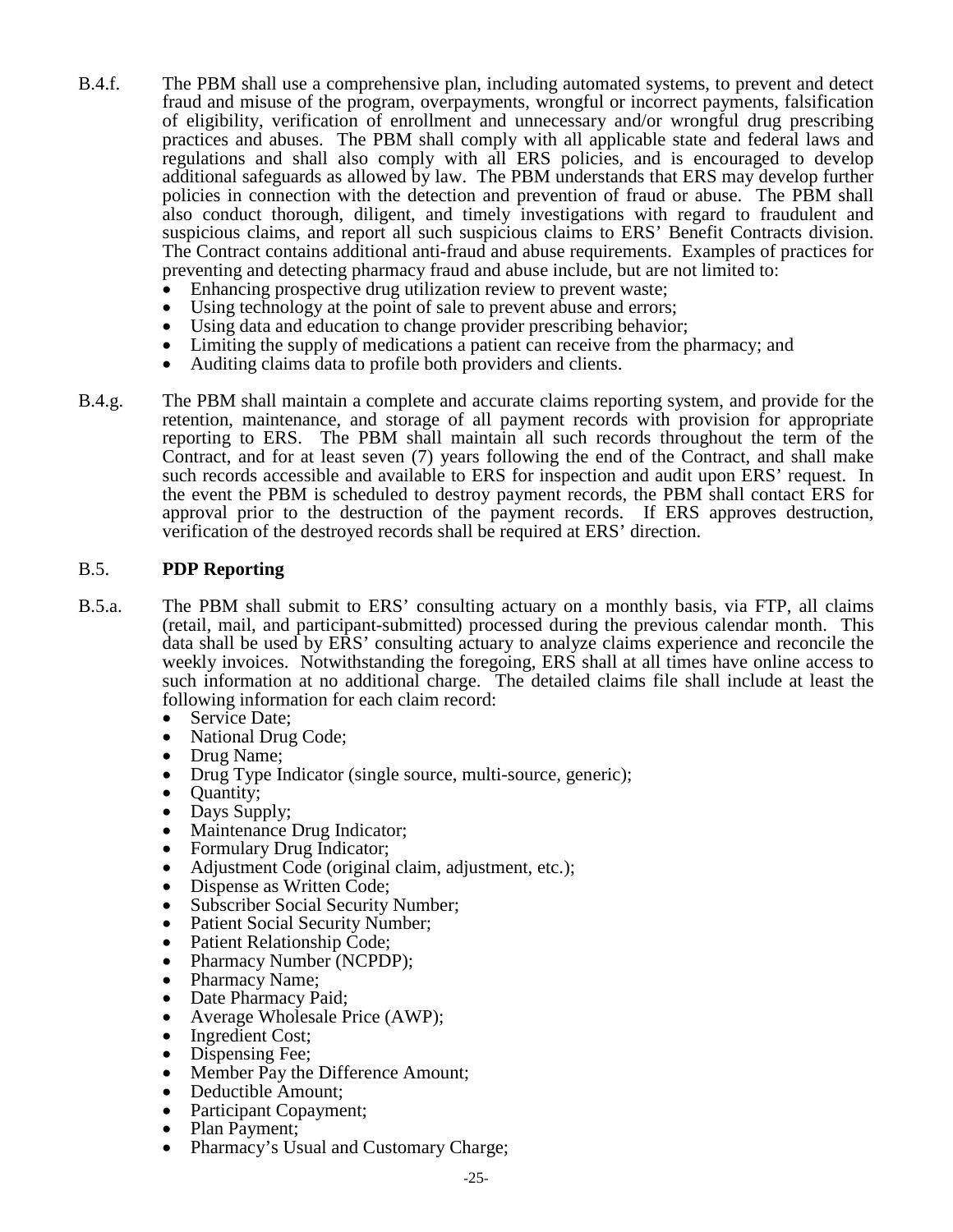- Pricing Formula used to Determine Ingredient Cost (AWP formula, MAC, usual and customary charge, etc.);
- Participant RDS Eligibility Indicator; and
- Drug RDS Eligibility Indicator.
- B.5.b. The PBM shall notify ERS' Benefit Contracts Division of all GBP-identified issues in connection with reports and/or audit findings, and provide supporting documentation for all such reports.
- B.5.c. The PBM shall provide online access to statistical information associated with the PDP. The information will include current fiscal year information and the full twelve (12) months of the previous fiscal year. Examples of statistical analyses as may be periodically requested by ERS include, but are not limited to:
	-
	-
	- Top 100 Drugs by expenditure;<br>• High Utilization Reports;<br>• Executive Management Summary; and<br>• Separation of experience by Mail and Retail.
	-
- B.5.d. Additionally, the PBM shall provide a prescription drug data base with search capabilities, and provide any related training necessary as requested by ERS staff. All necessary software, hardware, and system access shall be furnished by the PBM at no additional cost to ERS.
- B.5.e. The PBM shall provide certain reports that are required to administer a self-funded plan including, but not limited to IRS Form 1099.

#### B.5.f. **Reporting**

B.5.f.1. ERS retains a consulting actuary on insurance matters. The consulting actuary assists and advises the ERS staff on benefit plan design, proposal review, and PBM Price Proposal analysis. ERS staff or the consulting actuary may, from time to time, request the PBM to provide additional information specific to HealthSelect. The PBM shall cooperate with and act in good faith in working with ERS and/or the consulting actuary and shall be prepared to respond to these requests promptly. In that regard, or for other PDP purposes, from time to time ERS may, on an *ad hoc* basis, request that the PBM prepare customized reports on a timely basis at no additional cost to ERS.

#### B.5.f.2. **Administrative Reporting Requirements**

ERS shall utilize information reported by the PBM to proactively monitor trends and to identify/address variances on targeted PBM performance requirements. ERS shall specify the reporting timelines, quality standards and formats. Some formats shall include a column indicating a performance standard for the item being reported, that ERS shall use as a benchmark to monitor compliance and to analyze the reported statistics. A sample of the minimum required reporting is referenced in Appendix F. Reporting requirements shall include, but not be limited to the following:<br>
• Performance Guarantees;<br>
• Customer Service Standards;<br>
• Utilization and Experience History;<br>
• Statistical information (i.e., Lag Report); and

- 
- 
- 
- 
- Ad Hoc Reports at ERS' Request.

Reports shall vary in frequency and scope based on ERS' designation after selection of the PBM and execution of the Contract as reflected herein. However, all reports provided by the PBM shall reflect quality production with attention to detail, accurate data, and meet additional requirements as specified by ERS. Costs associated with reporting shall be included in the PBM's Price Proposal.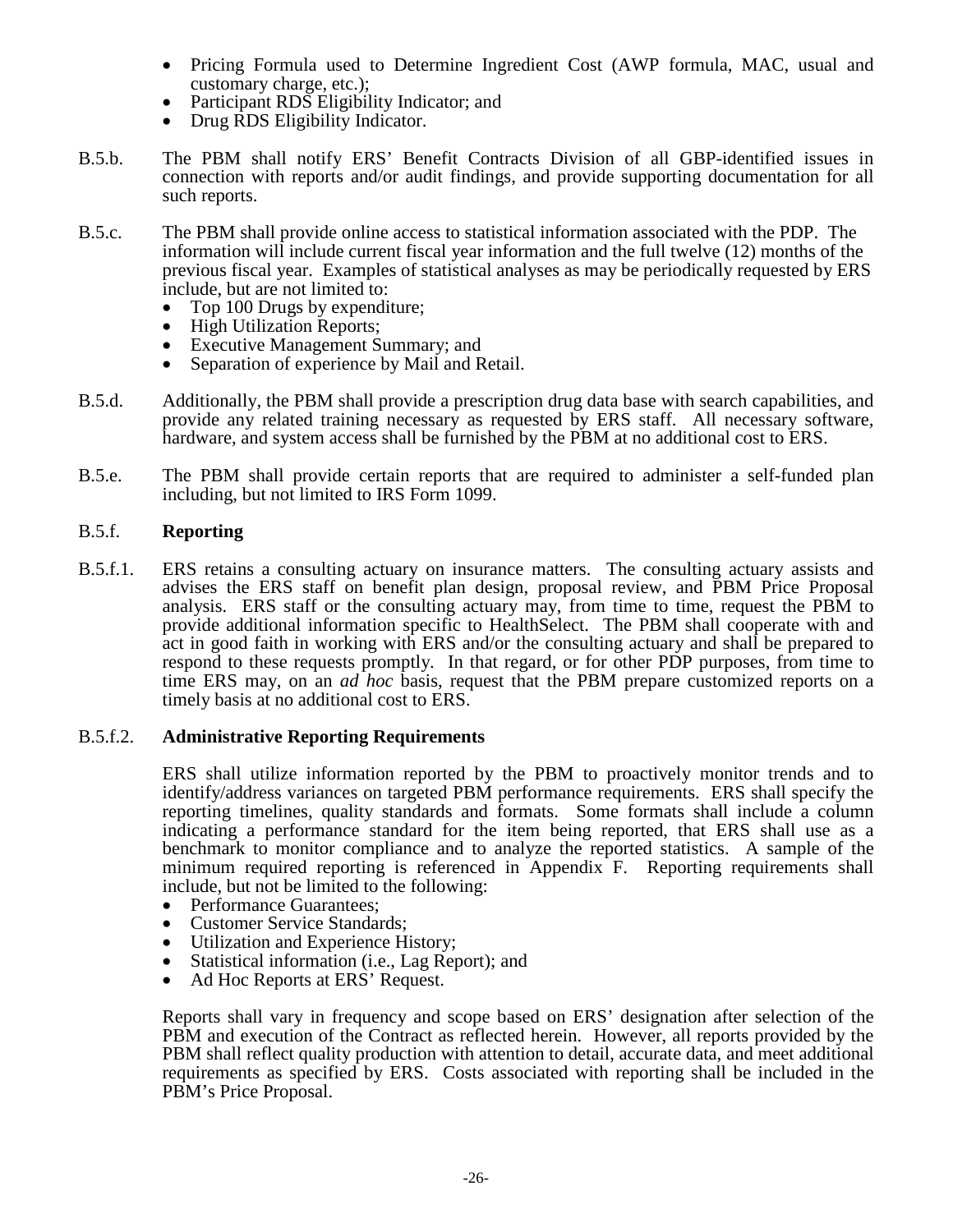- **C. PBM Coordination with Other GBP Vendors.** The PBM shall coordinate with all other GBP vendors as required by ERS, including, but not limited to:
- C.1. The PBM shall work with the HealthSelect health plan TPA to include the appropriate pharmacy copayments and pharmacy benefit manager logos on the HealthSelect ID cards prior to the TPA mailing ID cards to participants.
- C.1.a. The PBM shall coordinate with the HealthSelect health plan TPA to exchange patient health care information and to educate network physicians and pharmacies only as necessary to administer prescription drug dispensing and usage needs.
- C.1.b. TexFlex: TexFlex is an Internal Revenue Code Section 125 cafeteria plan that allows participants to establish healthcare reimbursement accounts and to pay certain unreimbursed charges with pre-tax funds. The selected PBM shall have the capability to have an electronic interface function in place (transmit and receive eligibility/claims data) as appropriate, with the TexFlex administrator to allow adjudication of pharmacy claims automatically on a real-time basis. As required in Appendix N, *Performance Guarantees*, this capability shall be established no later than August 1, 2008.

#### **D. Other Administrative Requirements**

#### D.1. **Site Visits**

At ERS' discretion, ERS may conduct site visits. Site visits are at ERS' expense unless necessitated by vendor error or perceived contract breach. The PBM may be asked to assist ERS staff with travel and lodging arrangements that shall be in compliance with state of Texas travel guidelines.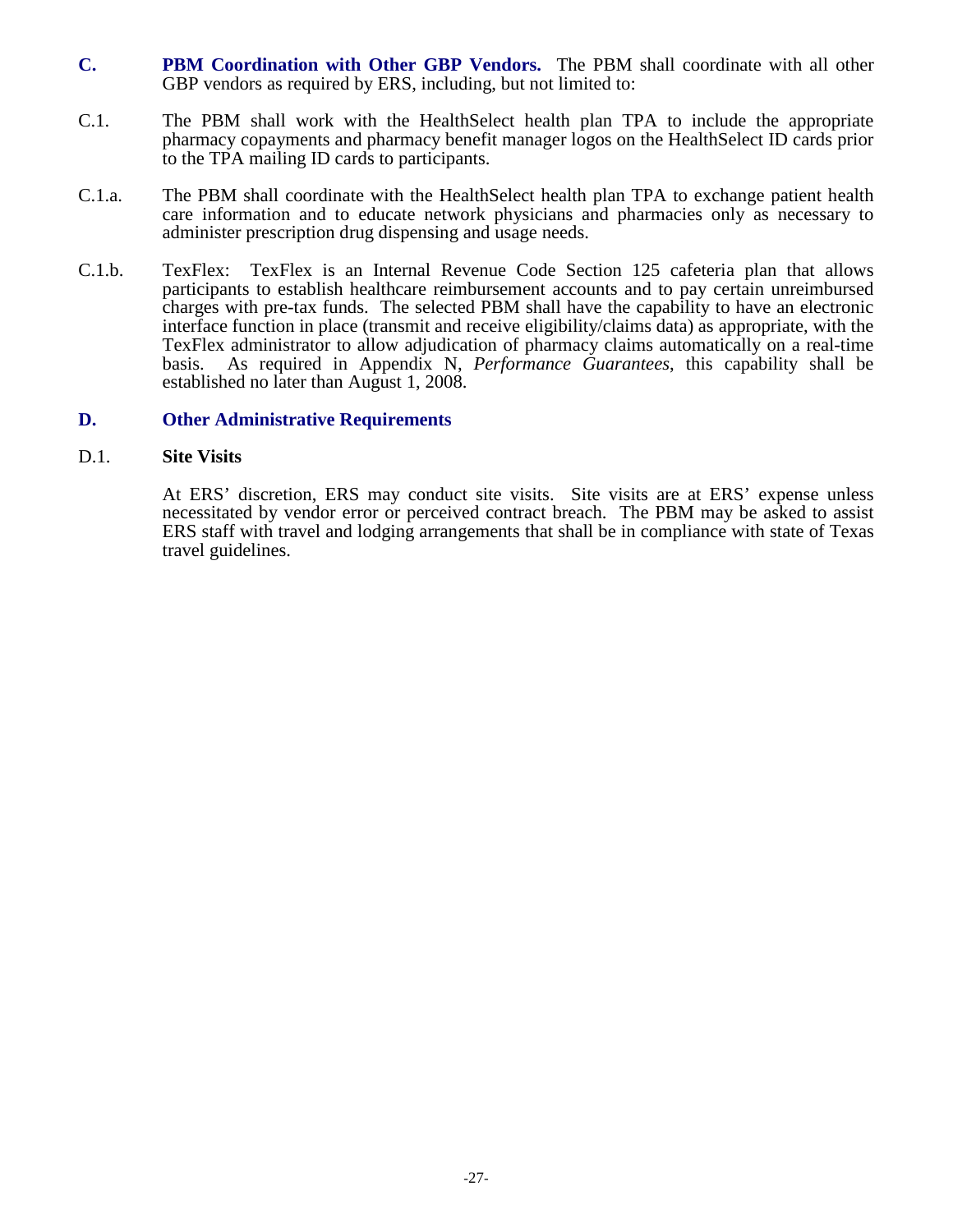# **VI. Benefits, Network, and Program Requirements**

ERS designs and manages the PDP. ERS is conducting this RFP process to obtain the desired highquality services at the best possible economic value, not to redesign operational aspects of the PDP. Therefore, ERS requires that the selected PBM replicate the benefits and program requirements presented in this article.

The PBM shall administer the PDP benefits presented in Appendices A and B. No deviations from these required benefits shall be allowed. The PDP also provides coverage for prescriptions filled by pharmacies that do not participate in the pharmacy network. Participants who use non-network pharmacies submit a claim for benefits at non-network levels. The PBM shall be capable of administering this facet of the program. The cost of the requirements described in this article shall be recovered by the PBM only by making provision for such expenses in the PBM Price Proposal.

### **A. Retail Pharmacy Network**

- A.1. **Current Retail Network.** HealthSelect is a statewide POS plan with employees widely dispersed throughout the state in both urban and rural locations. In addition, some participants reside outside of Texas and the United States. The current pharmacy network has been designed with this characteristic in mind and with the express intent of providing a wide choice between independent and chain pharmacies. The current pharmacy network directory is reflected in Appendix I.
- A.2. **Proposed Retail Network. To be eligible for selection, a PBM must commit to maintaining the current HealthSelect retail pharmacy network.** Preferably, the PBM shall already have contracts with most of the network pharmacies at the time of submission of its Proposal; however, the selected PBM must commit, to the greatest extent possible, to contract with the current network pharmacies by no later than March 31, 2008, so that the resulting HealthSelect PDP network is comparable to the current network.
- A.2.a. **Alternative Retail Pharmacy Network.** ERS is interested in the PBM's most cost effective network that shall provide adequate access for HealthSelect participants across the state and United States, and may, therefore, consider alternative retail pharmacy networks utilizing contracts with lower reimbursement rates than presently in effect. ERS recognizes that lower reimbursement rates could result in a contraction of the network. For purposes of evaluating network adequacy, ERS will consider adequate access to equal one network pharmacy within five (5) miles of a participant's residence. In the alternative network, the PBM shall provide a retail pharmacy network that satisfies this access standard for 80% of the HealthSelect members. PBMs interested in providing alternative retail networks shall complete a separate Table #2 in Appendix O for up to two (2) networks each representing a more cost effective alternative to the current HealthSelect PDP retail network.
- **B. Retail Pharmacy Reimbursement.** The PBM shall reimburse retail network pharmacies based on an amount determined as the lesser of (i) the pharmacy's usual and customary price ("U&C") or (ii) the sum of (a) ingredient cost, plus (b) dispensing fee. The payment to the pharmacy shall be equal to the amount determined above less (a) retail copayment, less (b) retail maintenance fee, if applicable, and/or less (c) the deductible, if applicable.
- B.1. The retail maintenance fee is an amount paid by the member, in addition to the copayment, for maintenance medications purchased at retail pharmacies. The retail maintenance fee is \$5 for a Tier 1 drug, \$10 for a Tier 2 drug and \$15 for a Tier 3 drug. Additional information regarding the PDP benefit plan is included in Appendix B of the RFP.
- B.1.a. The PDP deductible applies to both retail and mail service pharmacies. The deductible is applied prior to the application of the copayment.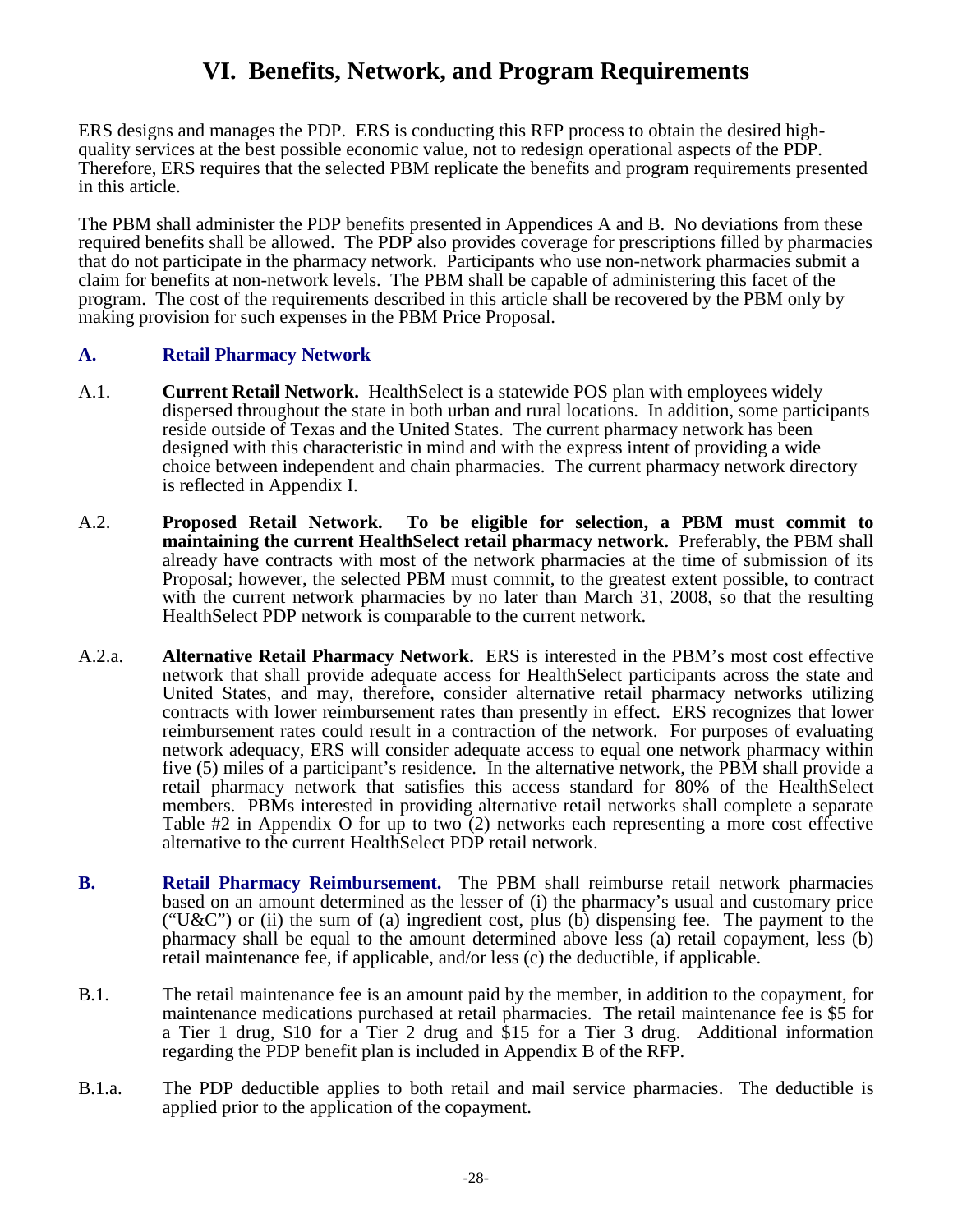- B.2. **Retail Copayment**: The PBM shall ensure that the retail pharmacy charges the participant the lesser of (a) the pharmacy's U&C price (b) the ingredient cost plus the dispensing fee or (c) the copayment plus the retail maintenance fee, if applicable. For any prescription for which the participant payment is limited to (a) or (b) above, there shall be no additional charge to the HealthSelect PDP.
- **C. Mail Service.** The selected PBM shall at a minimum, be capable of providing mail services to meet the needs of over 500,000 HealthSelect PDP participants.
- C.1. The PDP has a mail service option that allows the participant to obtain a ninety (90) day supply of most covered drugs for one mail service copayment, which is equal to three times the retail copayment. Participants may also purchase up to a thirty (30) day supply of covered drugs at mail service for one (1) retail copayment or a 31-60 day supply for two (2) retail copayments. To be eligible for consideration, a PBM shall provide access to at least one (1) mail service facility at no additional cost to the State, HealthSelect and the GBP or its participants (cost shall be included in the PBM's Price Proposal). The mail service facility shall be located within the continental United States.
- C.1.a. Currently, ERS reimburses the PBM for covered drugs dispensed by mail service based on an amount equal to (a) ingredient cost plus (b) dispensing fee less (c) mail service copayment and/or the deductible, if applicable.

The PBM shall submit its proposed mail service reimbursement levels in the *Pharmacy Benefit Manager Price Proposal,* Article VII.

- C.2. **Mail Service Copayment:** If the amount of the applicable copayment for a mail service prescription exceeds the applicable ingredient cost plus dispensing fee, if any, the PBM shall return to the participant an amount equal to the copayment less the sum of the applicable ingredient cost plus dispensing fee, if any. The mail service pricing formula shall include the following services:<br>• Properly licensed pharmacists in good standing to oversee filling of prescriptions;
	-
	- Handling and postage expense of mail service prescriptions, including special handling requirements for temperature-sensitive medications;
	- Braille labels on prescriptions for visually impaired participants;
	- Drug Information Leaflet with each new prescription;
	- Access to the PBM's "Drug Information Service";
	- Receipts for medications obtained by participants by mail service with the name of the drug dispensed, the date it was dispensed, the amount paid by the plan for the drug over and above the copayment, and the amount of the copayment;
	- Easy-open lids upon request; and
	- Cold pack shipping when necessary.
- **D. Average Wholesale Price ("AWP**"**)**. The term used for any one of the recognized published averages of the prices charged by wholesalers in the United States for the drug products they sell to a Pharmacy.
- D.1. The current source for AWP is the National Drug Data File ("NDDF") from First DataBank ("FDB "). The PBM shall use this source to determine ingredient cost for retail, mail and specialty pharmacy reimbursement.
- D.2. ERS reserves the right to utilize any pricing index it believes to be in the best interests of the HealthSelect PDP throughout the term of the Contractual Agreement.
- D.3. The PBM is required to enter into good faith negotiations with ERS prior to the time that FDB AWP is replaced with the "sustainable benchmark for drug reimbursement" as called for in the proposed FDB/Medi-Span Settlement. Such negotiations shall, to the greatest extent possible, achieve a timely and cost neutral transition from FDB AWP to the new index.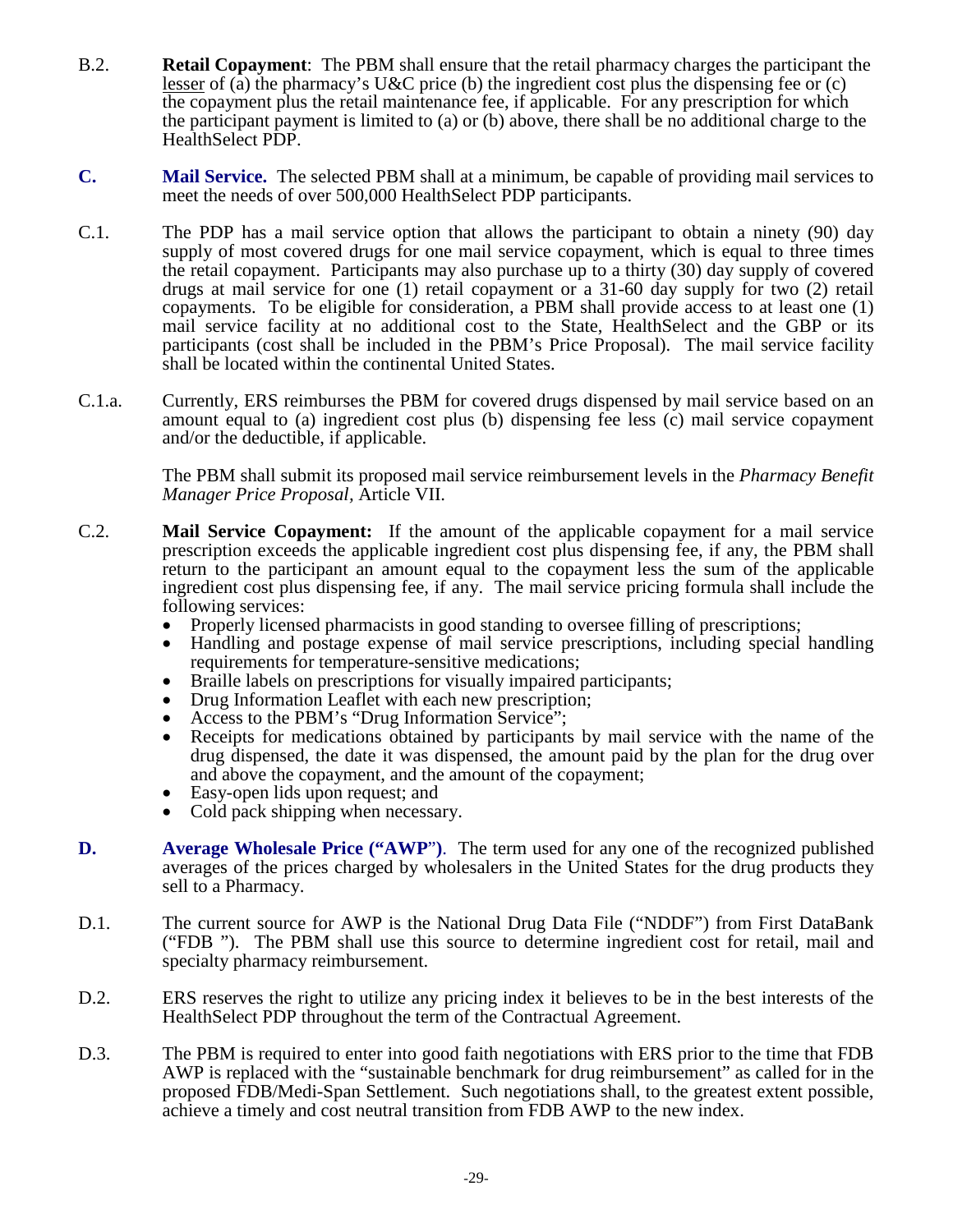# **E. Formulary**

E.1. The PDP has a three-tier incentive formulary. The categories of drugs covered under the current formulary are presented in Appendix K. **To be eligible for selection, the PBM shall have a viable formulary covering each of the categories listed in Appendix K. The PBM's Proposal shall include the specific formulary that the PBM intends to offer for HealthSelect participants.** During the term of the Contract, the PBM shall not make changes to nor implement a new formulary for the PDP without the express approval of ERS.

# **F. Therapeutic Substitution**

F.1. ERS does not allow the PBM to initiate therapeutic substitution under either the retail or mail program. However, ERS at its discretion may implement such a program.

# **G. Drug Utilization Review**

G.1. The PBM shall provide comprehensive drug utilization review that meets or exceeds the standards set forth in the Omnibus Budget Reconciliation Act of 1990 (P. L. 101-508) ("OBRA"). The PBM shall provide concurrent (point-of-sale) DUR as well as retrospective DUR. The cost for such program shall be included in the Price Proposal.

#### **H. Disease Management**

- H.1. The PBM shall provide Disease Management Programs on behalf of HealthSelect participants in order to provide additional cost containment in the PDP. The cost for such programs shall be included in the PBM Price Proposal. The Disease Management Programs currently in place in the PDP are listed below.
	-
	-
	-
	- Respiratory Program;<br>• Diabetes Program;<br>• Cardiovascular Program;<br>• Digestive Health Program;<br>• Hepatitis C; and
	-
	- Multiple Sclerosis Program.
- H.2. ERS requires the PBM to make available, implement, and administer the PBM's Disease Management Programs, as agreed from time-to-time between the PBM and ERS, to HealthSelect participants. The PBM may, from time-to-time, recommend modifications to the Disease Management Programs for the PDP as PBM determines to be in the best interest of Disease Management Program enrollees. The PBM shall notify ERS and obtain ERS' consent as to any modification of the Disease Management Programs prior to implementing or making same available to HealthSelect participants.
- H.3. The PBM may use the above-referenced information to profile patients solely in order to do the following: to offer, implement and administer the Disease Management Programs; to assess patterns of care and outcomes measurements; and, to provide opportunity analysis for interventions adherence analysis. Only non-identifying participant information may be used to administer, evaluate, and improve the PBM's Disease Management Programs and other managed care programs.

# **I. Prior Authorization**

I.1. The PBM shall provide prior authorization programs in order to provide additional cost containment in the PDP. The prior authorization programs currently in place are listed in Appendix L for reference. The cost for such programs shall be included in the PBM Price Proposal. All savings attributable to such programs shall accrue solely to the HealthSelect PDP.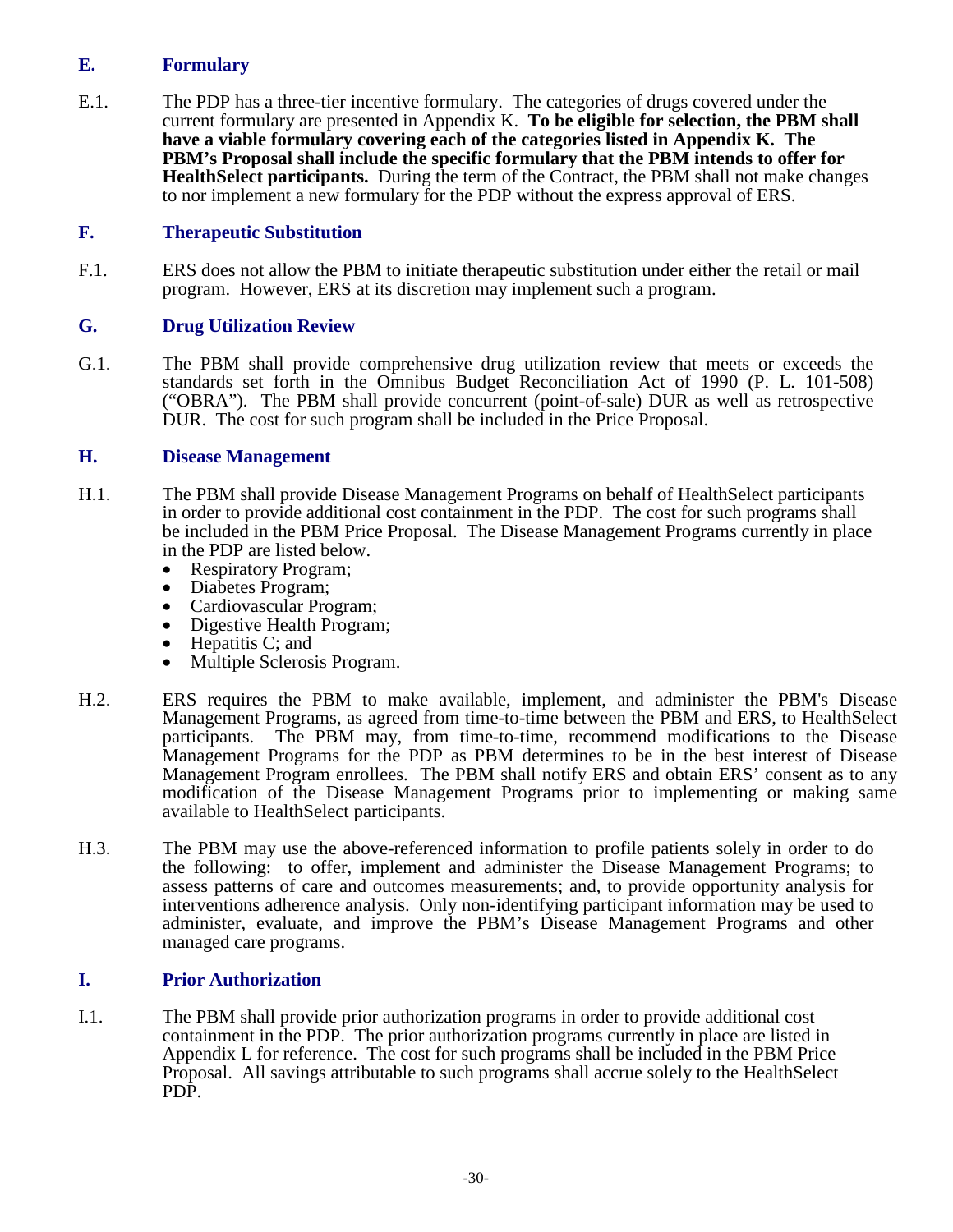# **J. Coordination of Benefits**

- J.1. The PBM shall provide coordination of benefits with any group plan under which a HealthSelect participant has coverage, regardless of whether or not the PBM also services the other group plan as its PBM. The PBM shall establish integrated exchange of information for other health coverages with ERS' existing TPA. ERS has determined that Coordination of Benefits follows the normal rules of Coordination of Benefits adopted by TDI. The cost for such programs shall be included in the PBM Price Proposal. All savings attributable to such programs shall accrue solely to the HealthSelect PDP.
- J.2. **Medicare Part B Coordination of Benefits.** The PBM shall include Medicare Part B coordination at point-of-sale in the PBM Price Proposal.
- J.2.a The PBM shall process claims from various state and federal government agencies on behalf of HealthSelect participants who also participate in other state and federal government institutional programs. ERS shall authorize the PBM to process these claims subject to the plan's edits and only in accordance with the approved plan design applicable to claims submitted by a plan participant. PBM shall pay all claims that meet plan design parameters in accordance with the plan's terms, and reject those that do not meet those parameters, including those that are submitted in the wrong format or are missing one or more data elements that are required by the plan design.
- J.2.b. Because of the potential for variations in timely filing requirements among the various state and federal government agencies, claims should not be rejected solely because they do not meet the plan's timely filing edits. In processing such claims under these parameters, PBM should reimburse the applicable state or federal government agency at the lesser of (1) the amount the agency actually paid, or (2) the negotiated network price, minus any applicable deductible, copayment or coinsurance that the HealthSelect participant is responsible for under the plan design. The cost for this process shall be included in the PBM Price Proposal.

#### **K. Grievances and Appeals**

- K.1. Section 1551.352 of the Tex. Ins. Code provides that the Executive Director of ERS has exclusive authority to determine all questions relating to enrollment in or payment of claims arising from programs or coverages provided under the GBP. In accordance with Tex. Ins. Code §§1551.355 and 1551.360, and 34 Tex. Admin. Code §67.5(d), a decision by ERS under this section may be appealed, provided the decision grants a right of appeal, to the Board of Trustees' designee. An appeal to the Board's designee is a contested case under Chapter 2001, Tex. Gov't Code. On appeal to state district court of a decision made by the Board of Trustee's designee under this section, the standard of review is by "substantial evidence." Pursuant to Tex. Ins. Code §1551.356, appeals of plan design features are not available, and the remedies provided under Chapter 1551 Tex. Ins. Code are the exclusive remedies available to GBP participants. See Tex. Ins. Code §1551.014.
- K.1.a. The Rules of ERS, Title 34, Part IV, § 81.9 Tex. Admin. Code, describe the Grievance Procedure that is available to a person participating in the PDP. The Rules may be accessed at: [http://www.ers.state.tx.us/htdocs/about/legislation/statutes.aspx.](http://www.ers.state.tx.us/htdocs/about/legislation/statutes.aspx)
- K.1.b. The PBM shall provide support for this function. Among these requirements are the PBM's maintenance of adequate staff to produce grievance rights letters to participants who request ERS' review of a claim determination, to provide applicable pharmaceutical and related opinions records and expertise to ERS, to conduct professional staff reviews, to determine any medical (pharmaceutical) necessity issues, and to provide legal representation to the PBM in administrative hearings under Chapter 1551, Tex. Ins. Code and Chapter 2001, Tex. Gov't Code.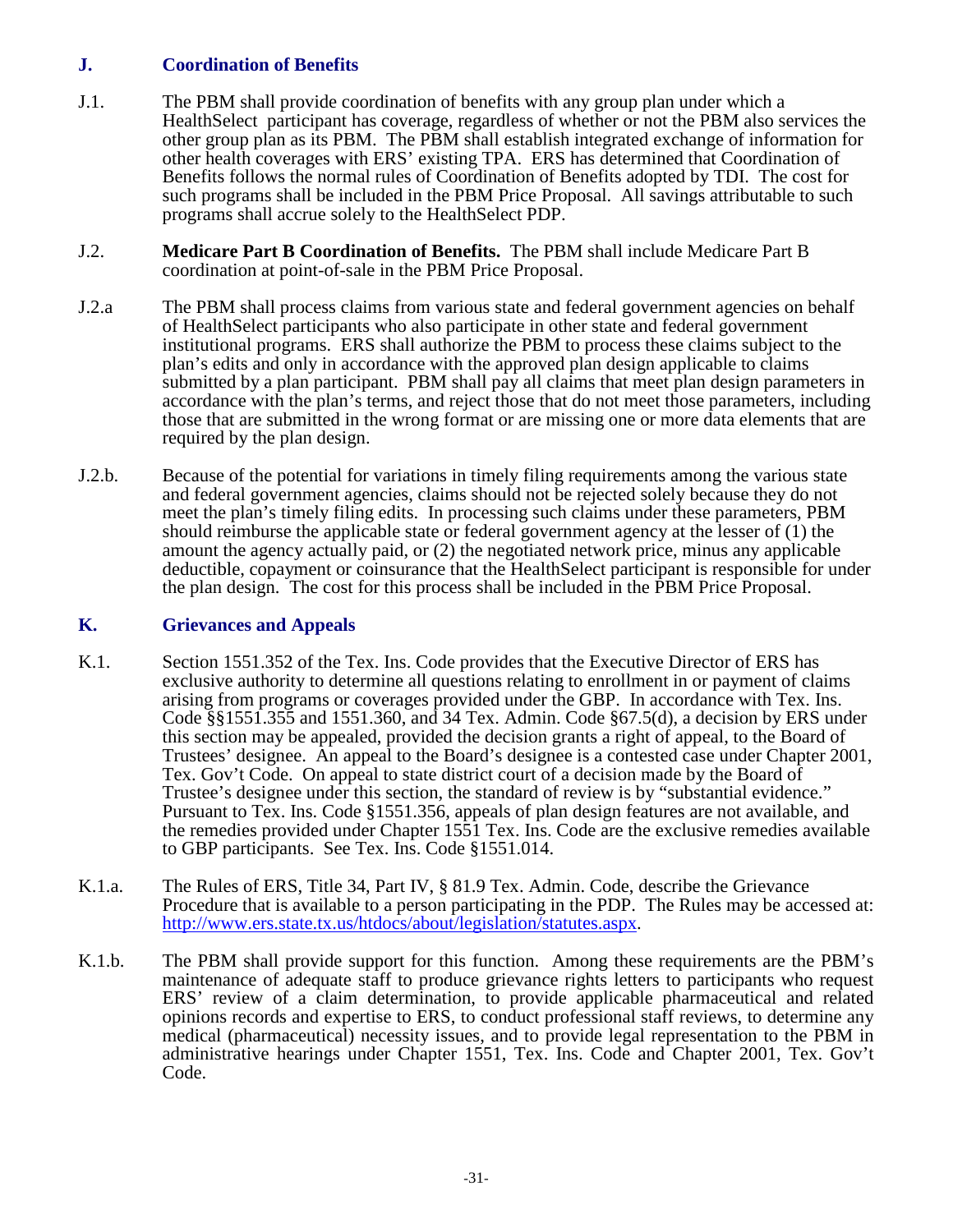#### K.2. **Process for Grievance and Appeals.**

- K.2.a. If a claim for benefits under the Plan is denied, the participant may appeal to the PBM. The PBM shall provide the participant with a written explanation including the specific reasons for the denial.
- K.2.b. If the participant still does not agree with a claim denial, he may call or write to the PBM and request that the claim be reviewed. Additional information may be submitted with the request for review.
- K.2.c. If the claim is again denied, the PBM shall furnish written instructions to the participant on how to file a grievance with ERS. The grievance shall be in writing, signed, and postmarked or received by ERS within ninety (90) calendar days following the date of the PBM's letter to the participant. The PBM must have a proven process in place to ensure that letters are properly mailed to participants on the date reflected on the letter. After a grievance is filed with ERS, ERS shall notify the participant of the decision in writing. Eligible participants with proper standing, who do not accept ERS' decision may appeal the decision to the ERS Board of Trustees' designee, provided the decision grants a right of appeal. This appeal shall be in writing, signed, and postmarked or received by ERS within thirty (30) calendar days following the date the decision is served on the participant by ERS (see Tex. Admin. Code §67.7.)
- K.2.d. In accordance with Tex. Ins. Code §1551.356, appeal rights are not allowed on plan design issues which include, but are not limited to copayments, prior authorization determinations and Quantity Limitation determinations.

### **L. Pharmacy Network Management**

- L.1. **Pharmacy Network Management Requirements**. The PBM shall provide all services specified in this RFP including, but not limited to the following:
- L.1.a. The PBM shall provide initial and ongoing recruitment, credentialing, and contracting with a sufficient number of pharmacies, as specified herein to provide reasonably convenient, accessible, and quality pharmaceutical coverage throughout the state of Texas and United States in accordance with applicable state and federal laws, regulations and industry practice.
- L.1.b. The PBM shall provide ongoing management of the pharmacy network.
- L.1.c. The PBM shall require that its network pharmacies cooperate with reasonable requests by HealthSelect participants to prepare and provide, without charge to the participants, any records pertaining to prescriptions or copayment amounts.
- L.1.d. The PBM shall provide ongoing review of retail pharmacy reimbursement rates and recommend adjustments as appropriate, subject to consultation with and approval by ERS.

#### **M. Medicare Part D**

- M.1. The PBM shall prepare and submit to ERS monthly payment requests and the final cost report for submission to the Center for Medicare and Medicaid Services ("CMS") in connection with the Medicare Part D Retiree Drug Subsidy ("RDS").
- M.2. The PBM shall make available to ERS any and all data required to confirm the PBM's calculation of the RDS.
- M.3. The PBM must meet the CMS requirements for data and eligibility filing.
- M.4. The requirements of Article VI.M. apply to all required data, interim requests and final reports for all fiscal years for which the contract is in effect, including reports (and supporting data and documentation) due after the termination of the contract.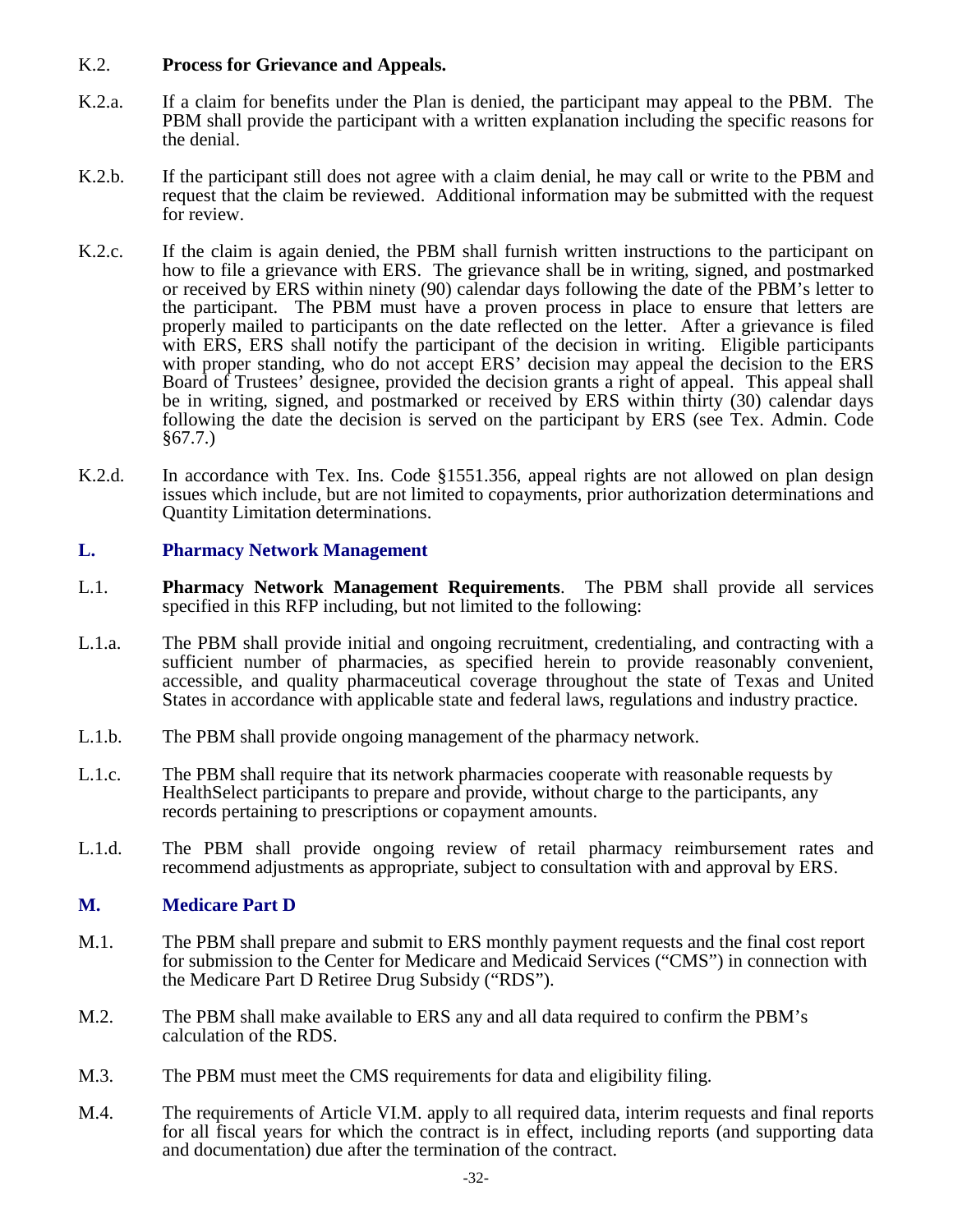- M.5. Any fees associated with this process must be recovered solely through the PBM Price Proposal quoted with this RFP.
- M.6. The PBM must have the ability to administer a Medicare Part D wrap-around and a Medicare Part D prescription drug plan for ERS.

#### **N. Clinical Management**

- N.1. The PBM shall apply clinical utilization management programs with a focus on managing conditions rather than finding an application for pre-developed "Programs."
- N.2. The PBM shall provide all cost savings programs to HealthSelect at no additional cost to ERS, the GBP, its participants or the State of Texas. Any fees associated with these programs must be recovered solely through the PBM Price Proposal quoted with this RFP.
- N.3. The PBM shall provide ongoing utilization management, including, but not limited to drug utilization review and disease management programs described herein.
- N.4. The PBM shall act in the best interests of the PDP as required by the Contractual Agreement in determining when it should substitute a generic medication for a brand medication in filling a HealthSelect participant's mail service prescriptions. To this end, if necessary, the PBM shall contact the participant's health care provider who authorized the filling of the original prescription and obtain the provider's authorization to substitute generic medication as contemplated by the PBM and as permitted by applicable laws and regulations.
- N.5. The PBM shall warrant and represent that it provides appropriate coverage management services in accordance with applicable state and federal laws, regulations and protocol regarding pharmacy benefit managers. Such services include reviewing claims to determine whether they are medically and pharmaceutically necessary. These services are used to make coverage decisions that are required when the information needed to determine coverage for a particular drug is not available from the ordinary claims transaction. Each coverage management service adopted by ERS has been determined based on the recommendations and expertise of the PBM. In making coverage decisions for claims incurred by PDP participants, the PBM gathers the necessary information from health care providers prescribing the applicable drugs and from PDP participants, compares that information with the PDP plan design, and informs the health care providers and participants of the coverage decision.
- N.6. The PBM shall make copies of its formulary available to each HealthSelect participant, at no additional cost, upon request of the participant or ERS. The PBM shall train its employees to assist HealthSelect participants who call, e-mail or write to the PBM with formulary questions, including, but not limited to answering questions about the process for creating the formulary, and transferring or otherwise making available to HealthSelect participants a PBM pharmacist to discuss preferred and generic alternatives in the event any formulary change affects the participant. If a change in the formulary affects a particular participant's medication, such that a medication that was on the formulary becomes a non-formulary item, the PBM agrees to contact that participant individually, in writing, of the effect of the change. Within ten (10) business days of any formulary change, the PBM shall update its formulary listing on its web site.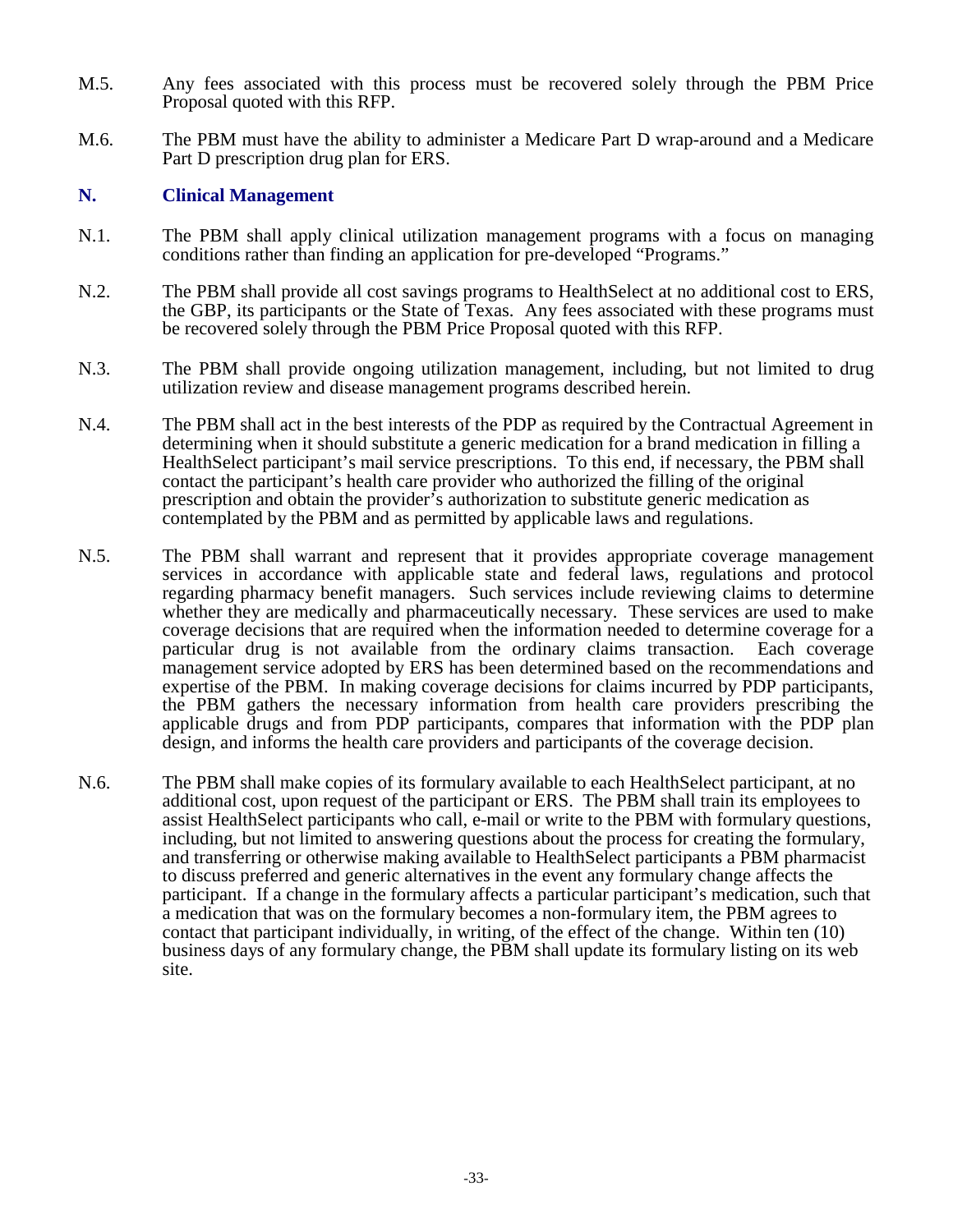# **VII. Pharmacy Benefit Manager Price Proposal**

ERS requires the PBM to submit equivalent proposals under two (2) financial arrangements: (A) the Traditional Arrangement and (B) the Transparent Arrangement. The PBM shall include provision for ALL services and/or programs as referenced in the RFP in the PBM Price Proposal.

#### Under the Traditional Arrangement **(Proposal A)**, the PBM:

- 1. Has full discretion to structure its pricing proposal using any combination of (a) retail, mail service and specialty pharmacy ingredient cost reimbursement and dispensing fees, (b) administrative fees, and/or (c) guaranteed rebates that the PBM deems appropriate, and
- 2. May use a portion of any pharmaceutical manufacturer revenue generated from the prescription drug utilization of HealthSelect participants to fully or partially offset administrative and/or dispensing fees that would otherwise be charged against the program, to reduce ingredient cost charges and/or enhance pricing guarantees.

#### Under the Transparent Arrangement **(Proposal B)**, the PBM:

Must structure its pricing proposal using any combination of (a) retail, mail service and specialty pharmacy reimbursement, (b) dispensing fees, and (c) administrative fees, if any, that it deems appropriate recognizing that it:

- a) Must pass through to ERS any and all pharmaceutical manufacturer and any other type of revenue generated from the prescription drug utilization of HealthSelect participants; and
- b) Base charges for drugs dispensed through mail service and specialty pharmacy on wholesale acquisition cost ("WAC").

#### **Requirements Applicable to Traditional and Transparent Proposed Fee Arrangements:**

- 1. As noted above, ERS requires that the PBMs pricing proposal be designed so that the total cost of the Traditional Arrangement (Proposal A) is expected to be equal to the total cost of the Transparent Arrangement (Proposal B).
- 2. The pricing proposal must be guaranteed for the four-year period beginning September 1, 2008.
- 3. The pricing proposal should be adequate to cover all expenses incurred by the PBM for implementation of the Contract and for the performance of all services and other matters described herein and in the Contractual Agreement prior to and during the initial four-year term of the Contract, and during any runoff period following termination of the Contract.
- 4. Section 1551.012 of the Texas Insurance Code exempts the GBP from any state tax, regulatory fee, or surcharge, including premium or maintenance taxes or fees. As reflected in the Contractual Agreement, the administrative fee, if any, should not include any provision for such taxes or fees.
- 5. Both arrangements must be fully subject to audit by ERS and/or its designated representatives as more fully described in the Contractual Agreement.
- 6. All AWP or WAC discount guarantees shall be a direct savings off of AWP or WAC and are not the result of incremental savings due to repackaging of drugs or blending non-MAC generics to achieve a higher brand discount.
- 7. Claims adjudicated on the basis of Usual and Customary pricing will not be considered in determining compliance with the brand and generic guaranteed discount rates.
- 8. The PBM shall not include expenses for clinical programs of any kind (i.e., retro/DUR) in any of the quoted discount rates.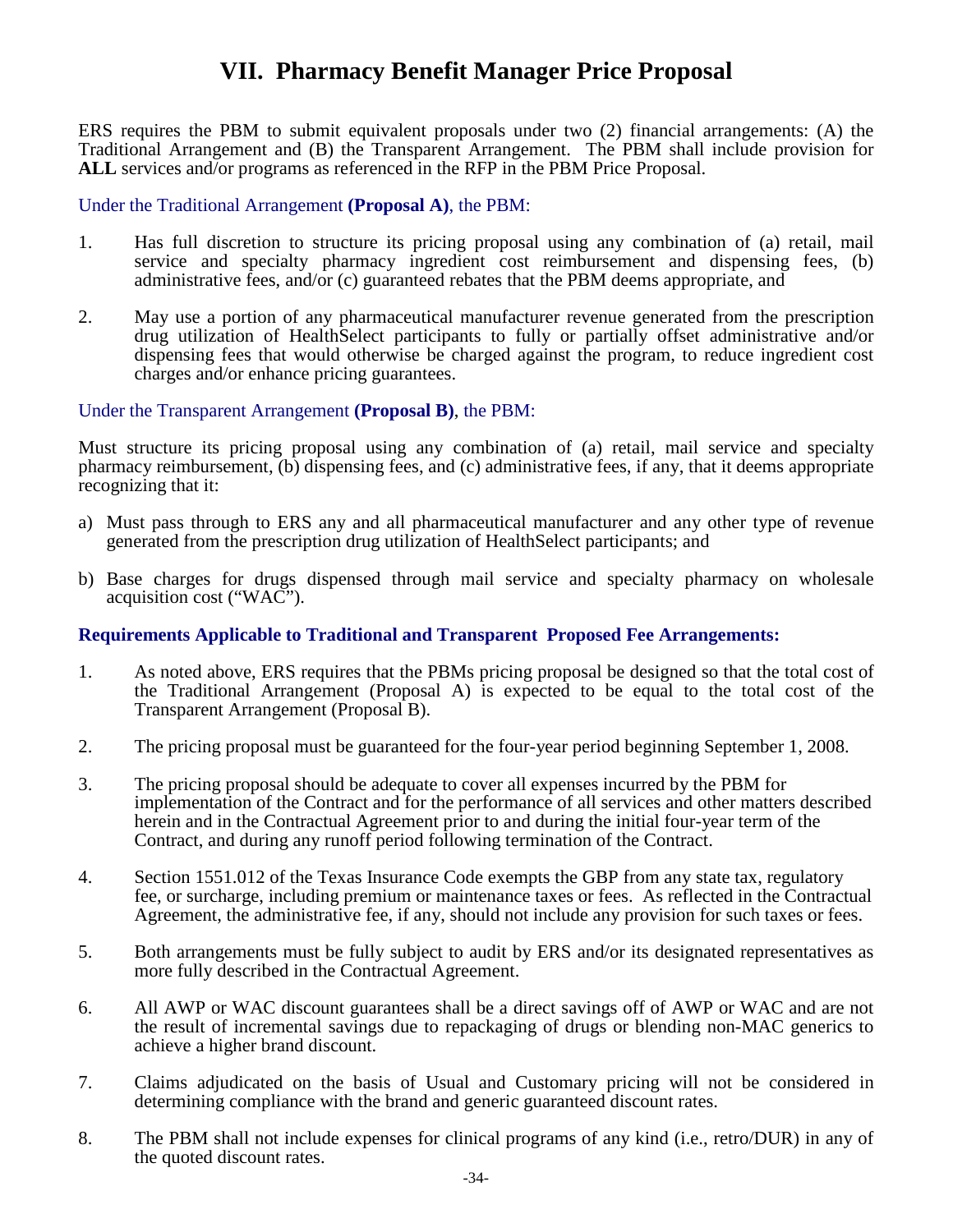- 9. The PBM shall pay dollar-for-dollar any shortfalls on guarantees.
- 10. Rebates must not be contingent upon days supply or acceptance of any programs whatsoever.
- 11. Any cost of case management for critical disease conditions shall be included in the PBM's Price Proposal.
- 12. The PBM shall coordinate benefits with other prescription drug coverages and include the cost of such service in the PBM Price Proposal.
- 13. The PBM shall use First DataBank as the basis for determining whether a drug is brand or generic.

# **PBM Price Proposal**

|  |                                                        | <b>Current Network</b>      |  | Alternate                    |                             |
|--|--------------------------------------------------------|-----------------------------|--|------------------------------|-----------------------------|
|  | Pricing Element                                        | Traditional (A)             |  | Transparent (B)              | <b>Retail Network</b>       |
|  |                                                        |                             |  |                              |                             |
|  |                                                        |                             |  | same as                      |                             |
|  | I. Retail reimbursement                                |                             |  | Traditional                  |                             |
|  | A. Brand                                               |                             |  |                              |                             |
|  | 1. Ingredient Cost                                     | Complete Table 1            |  |                              | Complete Table 2            |
|  | 2. Aggregate Ingredient Cost                           |                             |  |                              |                             |
|  | Guarantee <sup>9</sup>                                 | $AWP1$ less %               |  |                              | $AWP1$ less<br>$\%$         |
|  | 3. Dispensing Fee                                      | Complete Table 1            |  |                              | Complete Table 2            |
|  | 4. Aggregate Dispensing Fee<br>Guarantee <sup>10</sup> |                             |  |                              |                             |
|  |                                                        | $\frac{1}{2}$<br>per script |  |                              | $\frac{1}{2}$<br>per script |
|  |                                                        |                             |  |                              |                             |
|  | B. Generic                                             |                             |  |                              |                             |
|  | 1. Ingredient Cost                                     | Lesser of (a) U&C,          |  |                              | Lesser of (a) U&C,          |
|  |                                                        | (b) $MAC8$ or               |  |                              | (b) $MAC8$ or               |
|  |                                                        | $(c)$ Table 1               |  |                              | $(c)$ Table 2               |
|  |                                                        | Formula <sup>2</sup>        |  |                              | formula $3$                 |
|  | 2. Aggregate Ingredient Cost<br>Guarantee <sup>9</sup> |                             |  |                              |                             |
|  |                                                        | $\%$                        |  |                              | $AWP1$ less<br>$\%$         |
|  | 3. Dispensing Fee                                      | Complete Table 1            |  |                              | Complete Table 2            |
|  | 4. Aggregate Dispensing Fee<br>Guarantee <sup>10</sup> | $\mathbb{S}$<br>per script  |  |                              | $\mathbb{S}$<br>per script  |
|  |                                                        |                             |  |                              |                             |
|  | II. Mail Service Reimbursement                         |                             |  |                              |                             |
|  | A. Brand                                               |                             |  |                              |                             |
|  |                                                        |                             |  |                              |                             |
|  | 1. Ingredient Cost                                     | $AWP1$ less<br>$\%$         |  | $WAC4$ less<br>$\frac{0}{0}$ |                             |
|  | 2. Dispensing Fee                                      | \$<br>per script            |  | \$<br>per script             |                             |
|  |                                                        |                             |  |                              |                             |
|  | <b>B.</b> Generic                                      |                             |  |                              |                             |
|  | 1. Ingredient Cost                                     | MAC <sup>8</sup>            |  | $WAC4$ less<br>$\%$          |                             |
|  | 2. Aggregate Ingredient Cost                           |                             |  |                              |                             |
|  | Guarantee <sup>9</sup>                                 | $AWP1$ less $\_\_$<br>$\%$  |  | <b>NA</b>                    |                             |
|  | 3. Dispensing Fee                                      | $\mathbb{S}$<br>per script  |  | $\mathsf{\$}$<br>per script  |                             |
|  |                                                        |                             |  |                              |                             |
|  | III. Specialty Pharmacy Reimbursement                  |                             |  |                              |                             |
|  | A. Brand                                               |                             |  |                              |                             |
|  | 1. Ingredient Cost                                     | Complete Table 3            |  | Complete Table 3             |                             |
|  | 2. Dispensing Fee                                      | Complete Table 3            |  | Complete Table 3             |                             |
|  |                                                        |                             |  |                              |                             |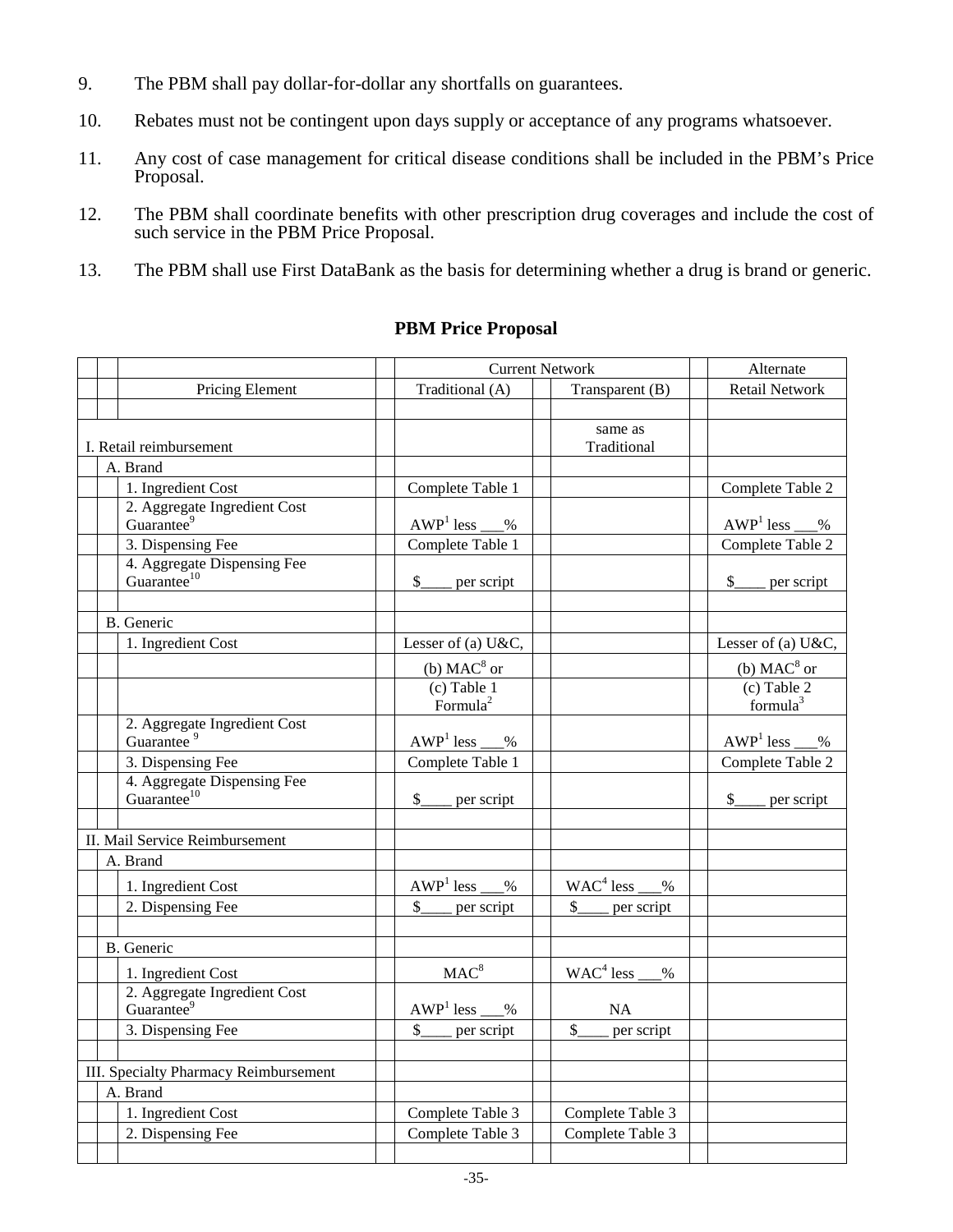|                                 | B. Generic             |                              |                                        |                                         |  |
|---------------------------------|------------------------|------------------------------|----------------------------------------|-----------------------------------------|--|
|                                 |                        | 1. Ingredient Cost           | Lesser of (a) $U & C$ ,                | Lesser of (a) U&C,                      |  |
|                                 |                        |                              | (b) $MAC8$ or                          | (b) $MAC8$ or                           |  |
|                                 |                        |                              | $(c)$ Table 3<br>Formula <sup>5</sup>  | (c) Table $3$<br>Formula <sup>6</sup>   |  |
|                                 | Guarantee <sup>9</sup> | 2. Aggregate Ingredient Cost | $AWP1$ less __%                        | $WAC4$ less ___%                        |  |
|                                 |                        | 3. Dispensing Fee            | $\mathcal{S}$<br>per script            | $\mathcal{S}$<br>per script             |  |
|                                 |                        |                              |                                        |                                         |  |
| <b>IV.</b> Manufacturer Revenue |                        |                              |                                        |                                         |  |
|                                 | A. ERS Share           |                              | NA                                     | 100 %                                   |  |
|                                 |                        | <b>B.</b> Guaranteed Rebate  |                                        |                                         |  |
|                                 | 1. Retail              |                              | $\mathbb{S}$<br>per paid<br>script     | $\mathbb{S}$<br>per paid<br>script      |  |
|                                 | 2. Mail                |                              | $\mathbb{S}$<br>per paid<br>script     | $\mathcal{S}$<br>$=$ per paid<br>script |  |
|                                 |                        | 3. Specialty                 | $\mathcal{S}$<br>__ per paid<br>script | _ per paid<br>script                    |  |
|                                 |                        |                              |                                        |                                         |  |
| V. Administrative Fee           |                        |                              | PMPM <sup>7</sup><br>\$                | $$$ PMPM <sup>7</sup>                   |  |

**VI. Aggregate annual amount the PBM is willing to put at risk for Performance Guarantees (Appendix N)**

Traditional Proposal Transparent Proposal

Performance Guarantees amount \$\_\_\_\_\_\_\_\_\_\_\_\_\_\_\_\_\_ Performance Guarantees amount \$\_\_\_\_\_\_\_\_\_\_\_

#### **Footnotes:**

<sup>1</sup>AWP = First DataBank Average Wholesale Price<br><sup>2</sup>AWP less the discount for that particular pharmacy shown in Table 1<br><sup>3</sup>AWP less the discount for that particular pharmacy shown in Table 2<br><sup>4</sup>WAC = First DataBank Wholesa

 $\rm ^{5}$ AWP less the discount for that particular drug shown in Table 3  $\rm ^{6}$  WAC less the discount for that particular drug shown in Table 3

WAC less the discount for that particular drug shown in Table 3

<sup>7</sup>PMPM denotes per member (employee or retiree) per month

 ${}^{8}$ MAC = Maximum Allowable Cost as established by the PBM. The PBM shall use the same MAC pricing in determining retail and mail reimbursement.

<sup>9</sup>The average discount for all applicable claims shall be no less than the percentage indicated.

<sup>10</sup>The average dispensing fee for all applicable claims shall be no greater than the amount indicated.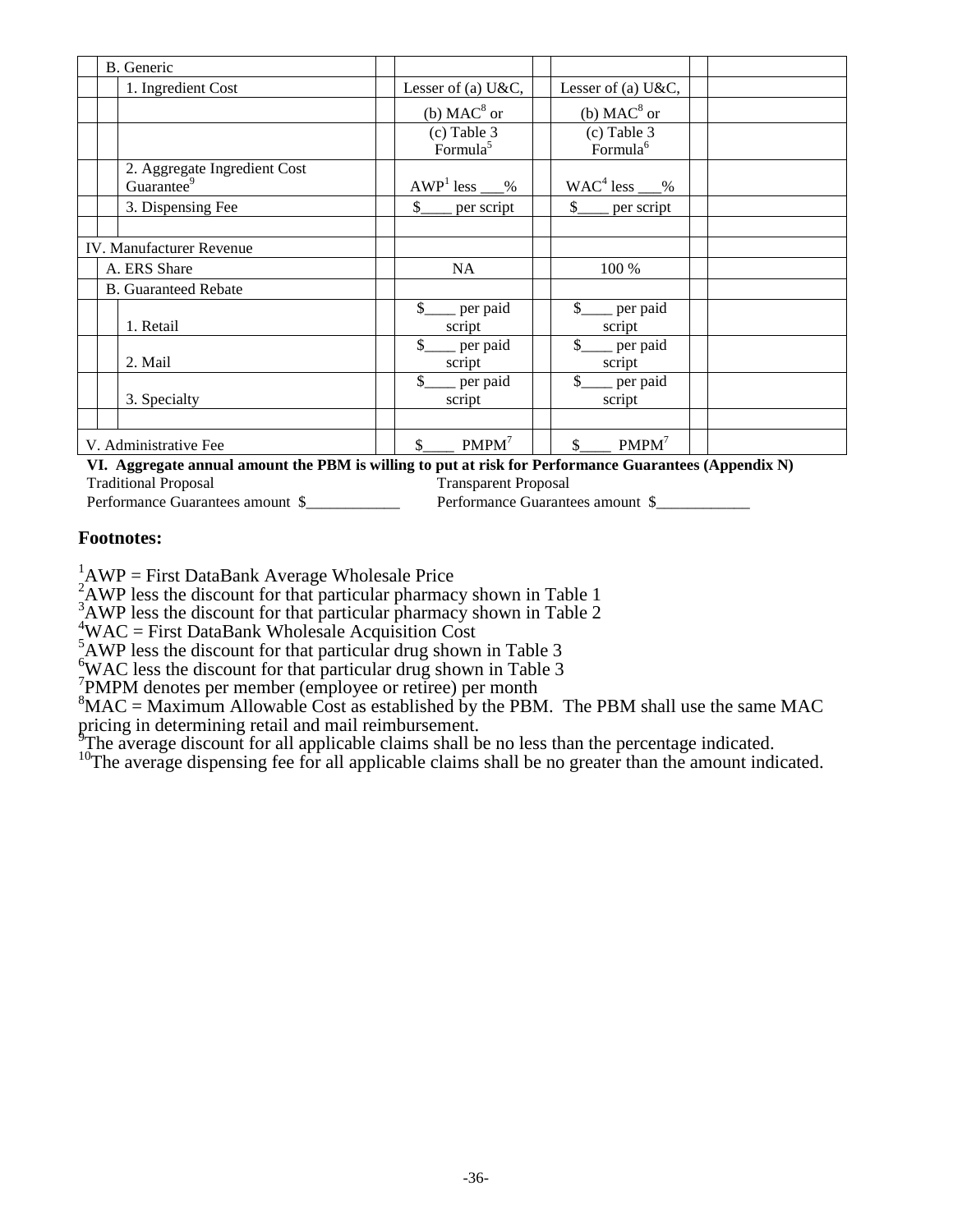# **VIII. PBM Organizational Information**

### **A. Provide the following information regarding the Organization responding to this RFP:**

A.1. The PBM's full legal name, physical/web addresses, and telephone/facsimile numbers.

Full Legal Name: Address: Web Address: Telephone Number: Facsimile Number:

A.2. Identify the PBM's type of incorporation:

| For profit     |
|----------------|
| Publicly owned |

Not-for-profit / Non-profit Privately owned

- A.3. Provide the PBM's Federal Identification Number:
- A.4. In which State was the PBM's incorporation or formation?
- A.5. If the PBM is licensed through the Texas Department of Insurance as a Third Party Administrator, include a copy of the PBM's current certificate of authority.
- A.6. Is the PBM required to maintain any license(s)? If so, describe and confirm the validity of any valid license $(s)$ .
- A.7. Has the PBM ever had its license to conduct business in Texas revoked?<br> $\Box$  Yes  $\vert$   $\vert$  No

If yes, explain.

- A.8. Provide the date that the PBM products and services were first provided.
- A.9. How long has the PBM provided: retail pharmacy network administration services, mail services, and integrated retail and mail services?

Retail Pharmacy Network Administration Services: Mail Services: Specialty Drug Services: Integrated Retail and Mail Services:

- A.10. Provide the PBM's total commercial enrollment as of: Commercial Enrollment Total as of December 31, 2006: Commercial Enrollment Total as of December 31, 2007:
- A.10.a. Provide a statement of the PBM's capacity to enroll new participants and the likelihood of any future limitations on enrollment.
- A.11. Confirm the PBM's ability to accept enrollment data via FTP.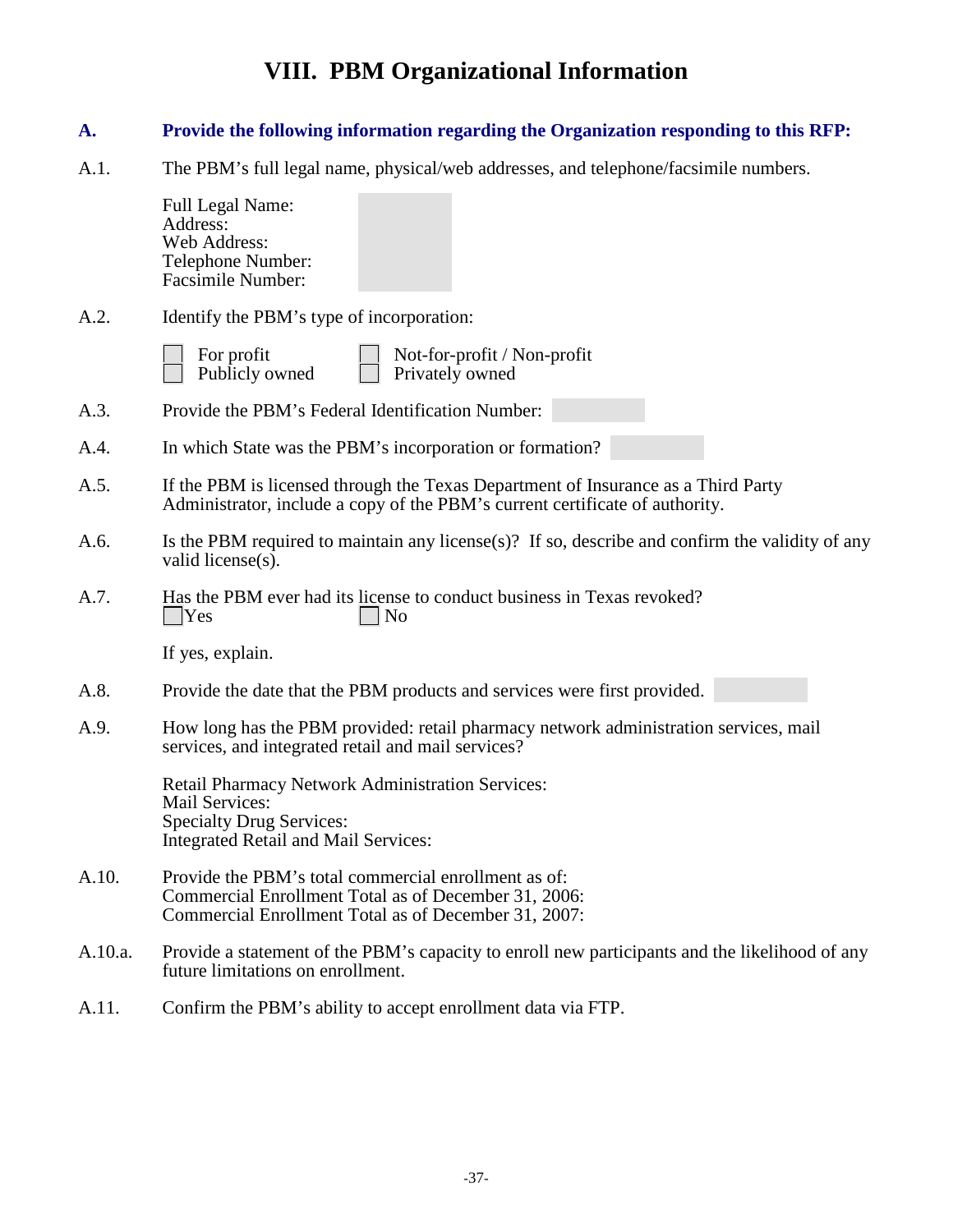A.12. Provide the name, title, mailing/e-mail addresses, telephone/facsimile numbers of *the person authorized to execute this proposal* and any subsequent contract which may be awarded. **This person shall be a company vice president or higher level in authority.**

| Name:                   |  |
|-------------------------|--|
| Title:                  |  |
| <b>Mailing Address:</b> |  |
| E-mail Address:         |  |
| Telephone Number:       |  |
| Facsimile Number:       |  |

A.13. Provide the name, title, mailing/e-mail addresses, and telephone/facsimile numbers of the *HIPAA Compliance Officer.*

| Full Legal Name:        |  |
|-------------------------|--|
| Title:                  |  |
| <b>Mailing Address:</b> |  |
| E-mail Address:         |  |
| Telephone Number:       |  |
| Facsimile Number:       |  |

- A.13.a. Confirm that the PBM can provide the ability to transmit HIPAA-related data from and to its site via secured direct transmission line or other federally approved means of data transmission.
- A.13.b. Please provide a brief description of any HIPAA violations alleged against the PBM.
- A.13.c. Is the PBM currently in compliance with all HIPAA requirements?
- A.14. Provide the firm/attorney names, title, mailing/e-mail addresses, and telephone/facsimile numbers of the person who shall serve as the **PBM***'s Legal Counsel* and/or all such information as it relates to any outside law firm retained by the PBM for purposes of the PBM's RFP response or Contract performance.

Firm Name: Attorney Name: Title: Mailing Address: E-mail Address: Telephone Number: Facsimile Number:

A.15. Provide the name, title, mailing/e-mail addresses, and telephone/facsimile numbers of the *Technical Consultant ("TC") contact* for FTP file management and system service concerns.

| Name:                   |  |
|-------------------------|--|
| Title:                  |  |
| <b>Mailing Address:</b> |  |
| E-mail Address:         |  |
| Telephone Number:       |  |
| Facsimile Number:       |  |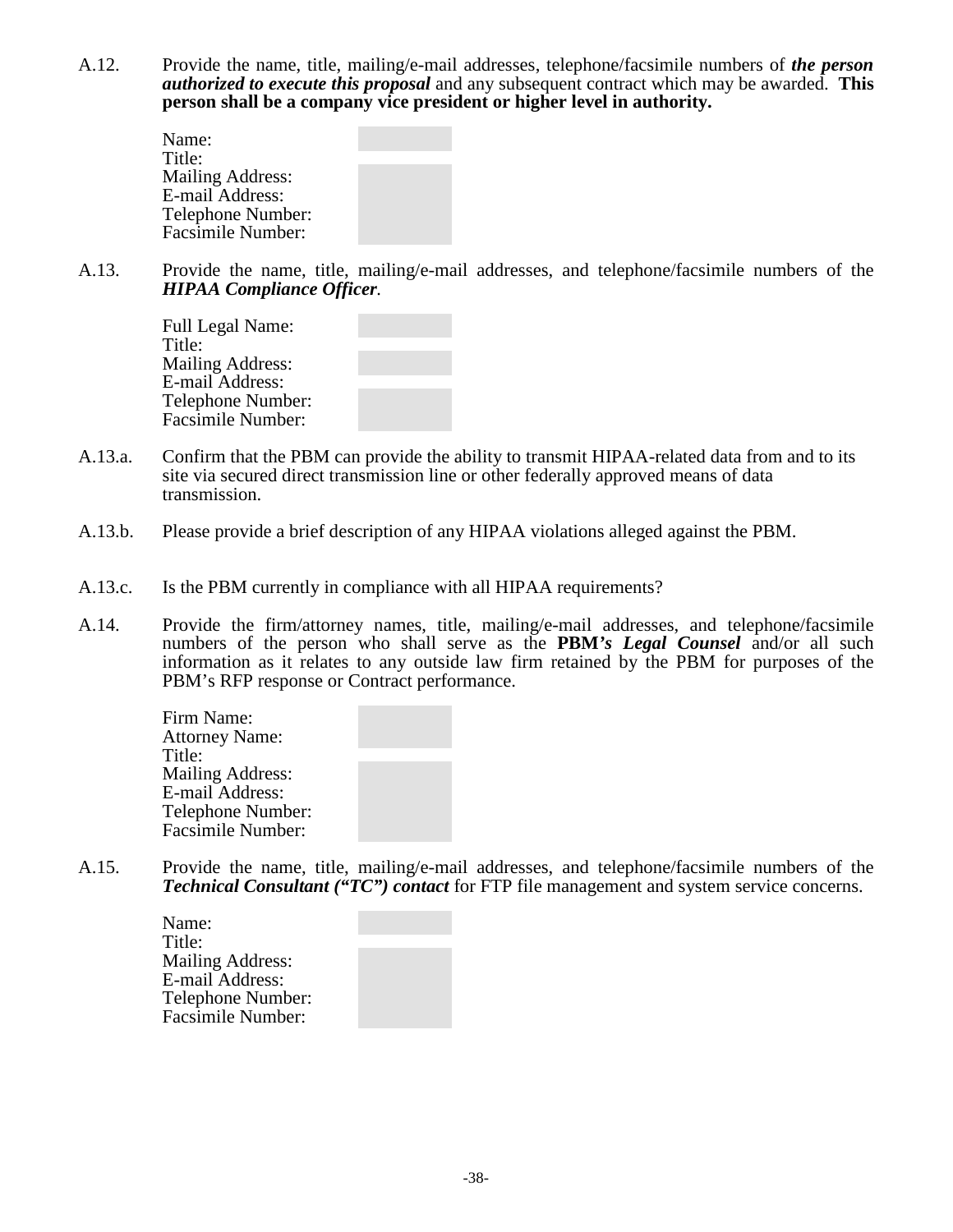A.16. Provide the name, title, mailing/e-mail addresses, and telephone/facsimile numbers of the person who shall serve as the *PBM Account Management Team Lead.*

> Name: Title: Mailing Address: E-mail Address: Telephone Number: Facsimile Number:

A.17. Provide the name, title, mailing/e-mail addresses, and telephone/facsimile numbers of the *Officer* responsible for preparation of the PBM Price Proposal submitted in Article VII.

| Name:                   |  |
|-------------------------|--|
| Title:                  |  |
| <b>Mailing Address:</b> |  |
| E-mail Address:         |  |
| Telephone Number:       |  |
| Facsimile Number:       |  |
|                         |  |

A.18. Provide the name, title, mailing and e-mail addresses, and telephone/facsimile numbers of the person responsible for the PBM's *Web Site Management*.

A.19. Provide the name, title, mailing/e-mail addresses, and telephone/facsimile numbers of the person responsible for supervision of the PBM's *Customer Service Division* that will be assigned to manage the GBP account.

| Name:                   |  |
|-------------------------|--|
| Title:                  |  |
| <b>Mailing Address:</b> |  |
| E-mail Address:         |  |
| Telephone Number:       |  |
| Facsimile Number:       |  |

A.19.a. Provide the name, title, mailing/e-mail addresses, and telephone/facsimile numbers of the person responsible for supervision of the PBM's *Call Center Operations* that will be assigned to manage the GBP account, including Manager of Call Center Operations.

| Name:                    |  |
|--------------------------|--|
| Title:                   |  |
| <b>Mailing Address:</b>  |  |
| E-mail Address:          |  |
| Telephone Number:        |  |
| <b>Facsimile Number:</b> |  |

A.20. Provide the names, titles, and corporate affiliation to the PBM's firm of *ALL officers and ALL directors or principals, as applicable.* List each in the following format:

> Name: Title: Corporate Affiliation: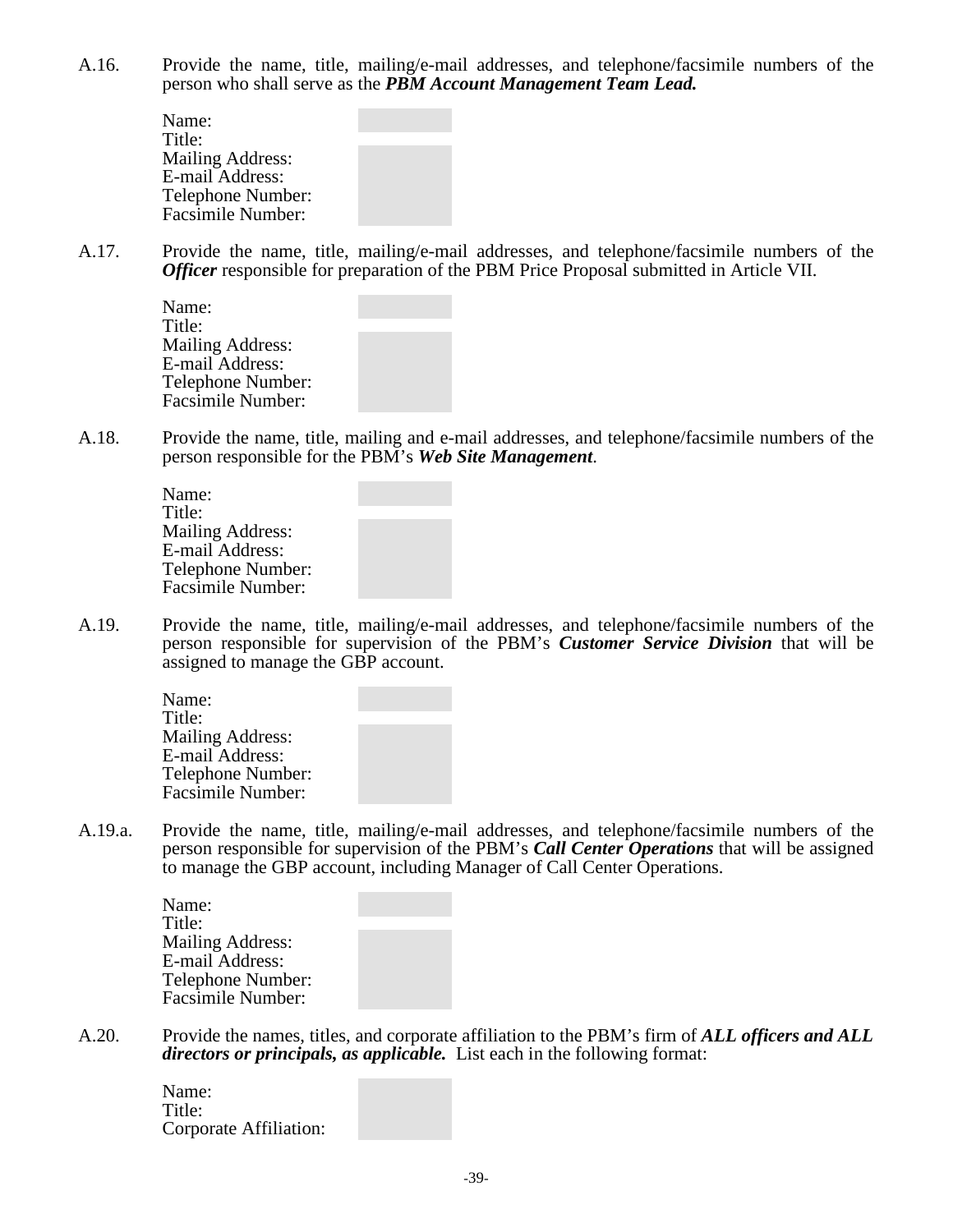- A.21. Does the PBM propose to utilize subcontractors or other types of vendors in the performance, delivery and provision of services and products requested hereunder? If so, provide the information requested in A.21.a. for each subcontractor and specify what services may be performed by each subcontractor.  $\Box$  Yes  $\Box$  No
- A.21.a. If applicable, provide the information below for each subcontractor or other vendor and specify what services may be performed by each subcontractor/vendor. List each in the following format:

Name: Mailing Address: E-mail Address: Telephone Number: Facsimile Number: Services Performed:

- A.21.b. Confirm PBM's understanding, acknowledgement and agreement that PBM shall be fully liable and responsible for the good faith performance, in a good and workmanlike manner, of any subcontractor or vendor that PBM utilizes to perform any of the services, coverages, etc. required under the RFP and Contractual Agreement.
- A.21.c. Provide a company-wide organizational chart reflecting employee names and titles for the PBM and any subcontractors (if applicable) to be utilized in support of this Contract. Chart should also identify those positions open but not yet filled.

PBM Organizational Chart: Subcontractor Organizational Chart:

A.21.d. Describe the staff (including numbers of full-time equivalent employees) that the PBM and any subcontractor shall utilize to perform, deliver and provide the services, coverages, benefits, equipment, supplies and products requested herein.

> PBM staff Description: Subcontractor staff Description:

A.21.e. How many of these employees are located in Texas? Describe the functions these employees perform.

> Number of PBM staff in Texas: Description of PBM staff Functions: If applicable, Number of Subcontractor staff in Texas: If applicable, Description of Subcontractor staff Functions:

A.21.f. Provide brief resume(s) identifying the account service team for the PBM who shall be responsible for the administration and management of the GBP Contract which shall include a listing of the PBM-related duties and length of time with the PBM.

PBM Personnel Resumes:

A.21.g. Provide brief resume(s) identifying key personnel for the PBM's subcontractor who shall be responsible for any administrative and/or managerial functions of the GBP Contract which shall include a listing of the PBM-related duties and length of time contracted with the PBM.

Subcontractor Personnel Resumes:

A.21.h. The PBM shall affirm that all relevant personnel's licensure(s), including subcontractors if applicable, shall be validated and current throughout the entire term of the GBP Contract.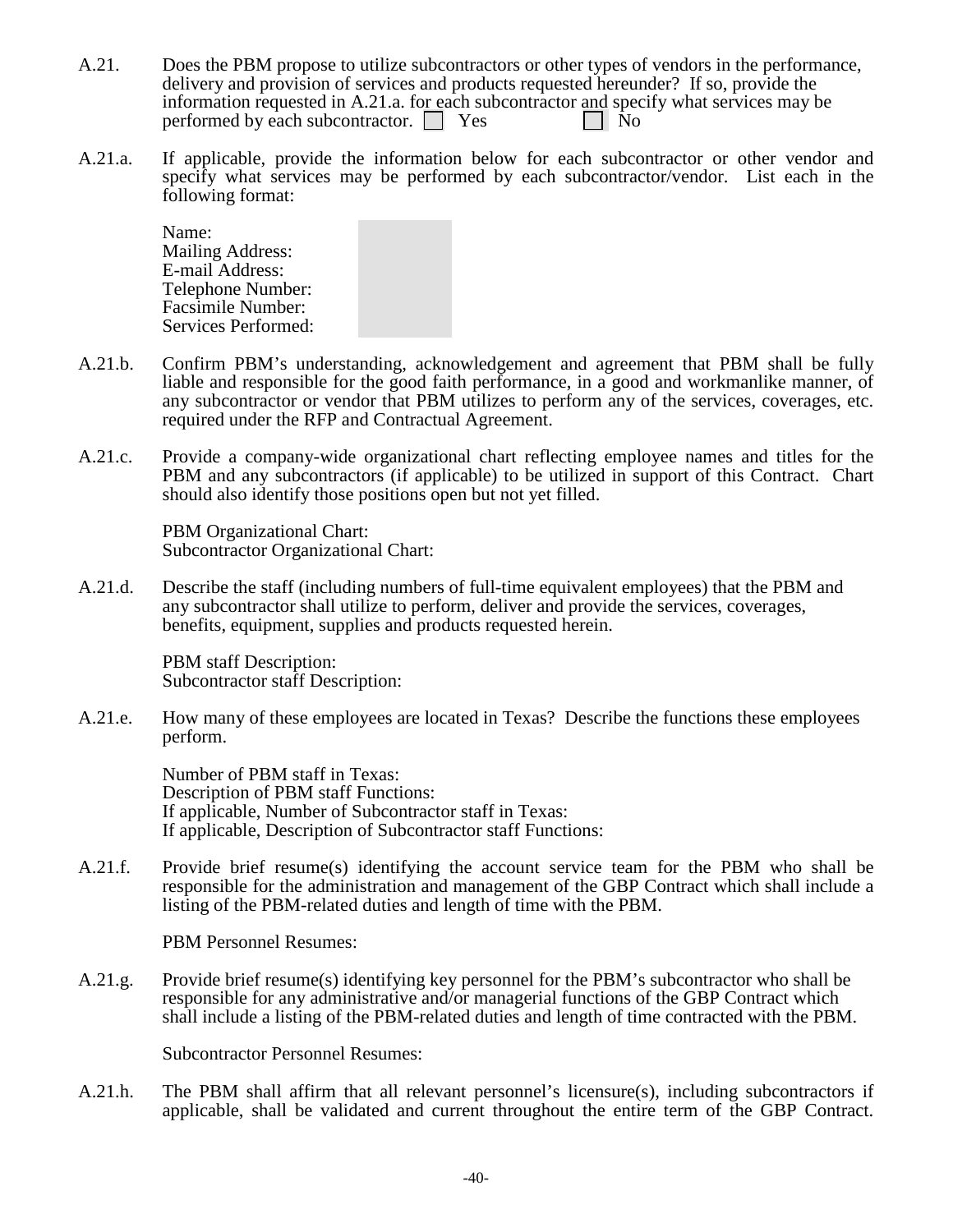A.22. Name five (5) major employers or organizations for which the PBM currently provides the PBM services to participants based in Texas. What is the company name, the PBM's primary contact, title, and telephone and facsimile numbers of representatives who are familiar with the services provided for the programs previously identified? participants, and dependents for whom pharmacy benefits are administered and the annual pharmacy claims paid? Indicate the nature of the PBM's relationship with the organization, i.e., PDP administrator, manager of pharmacy network, etc.

> **Note:** The PBM's response to this request officially authorizes ERS to contact these organizations or any other entity to discuss the services and other considerations which the PBM has provided for its employees and dependents, and authorizes the organizations or any other entities to provide such information to ERS, and shall release and hold harmless ERS and the organization/other entity of any and all liability whatsoever, in connection with providing and receiving all such information. **The PBM may not provide sponsoring, or parent organizations, subsidiaries, or subcontractors as references.**

Company Name: Account Primary Contact: Title: Telephone Number: Facsimile Number: # Employees: Type of Relationship:

- A.23. Provide the names of any organizations (with more than 50,000 employees) that have terminated the PBM's services, other than because of mergers and acquisitions, within the last five (5) years. For each organization, include:
- A.23.a. Name, title and telephone number of the representative of the entity who is familiar with the services and other consideration the PBM provides.
- A.23.b. Nature of the PBM's relationship with the entity, i.e., PDP administrator, manager of pharmacy network.
- A.23.c. The number of employees, participants and dependents for whom pharmacy benefits are administered, and the annual dollar amount of pharmacy claims paid.

#### **B. Financial Reporting Requirements**

- B.1. Provide a copy of the PBM's most recent audited financial statement.
- B.1.a. Each year, the PBM shall submit a copy of its annual audited financial statement, by the last business day of June, beginning June 30, 2008. Affirm that the PBM will provide financial statements as required:
- B.2. Please disclose any relationships, contractual, employment or otherwise, with affiliates, manufacturers or any person or entity that could present a conflict of interest with the PBM's role as administrator for the HealthSelect PDP.
- B.3. Does the PBM have a sponsoring or parent company? The Ves No R.3.a. If yes, state the name and address of any sponsoring or parent organization, or q
- If yes, state the name and address of any sponsoring or parent organization, or others who provide financial support to the PBM.
- B.3.b. Provide an indication of the type of such support, i.e., guarantees, letters of credit, etc., if applicable.
- B.3.c. Provide the maximum limits of additional financial support from other entities or persons, if applicable.
- B.3.d. Provide a copy of the sponsoring or parent organization's most current audited financial statement, if applicable.
- B.4. Does a pharmaceutical manufacturer own the PBM or does the PBM have any understandings, legal relationships or financial agreements (other than rebate contracts) with pharmaceutical manufacturers?  $\Box$  Yes  $\Box$  No
- B.4.a. If yes, please describe.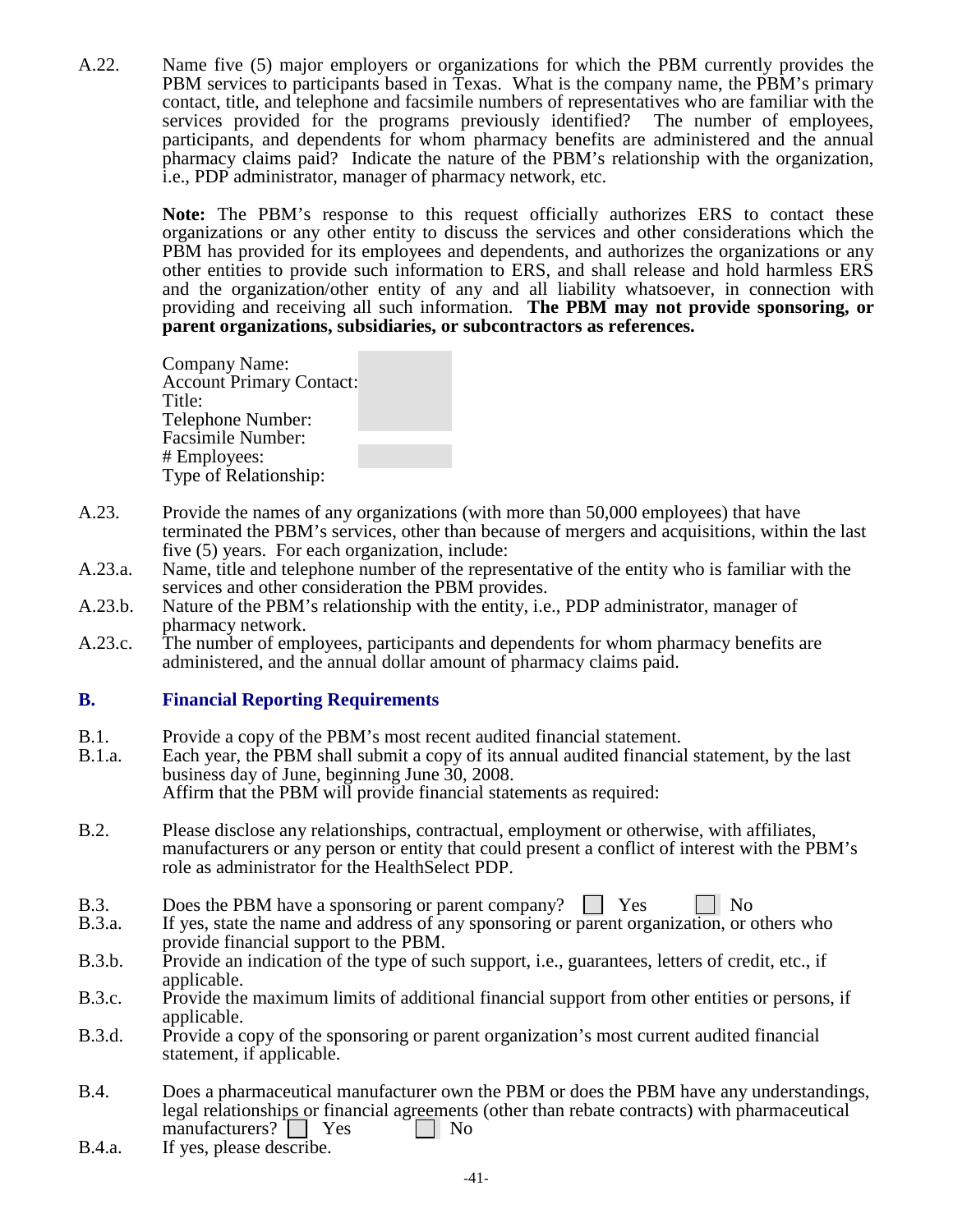- B.4.b. What steps has the PBM taken to ensure that such relationships do not constitute a conflict of interest?
- B.5. Describe all areas of remuneration provided to the PBM from pharmaceutical manufacturers including, but not limited to rebates, administrative fees, data compilation fees and promotional grants directly related to ERS utilization.
- B.6. Provide a list reflecting all persons or entities that have a 20% or greater ownership interest in the PBM.
- B.6.a. Provide a list reflecting all persons or entities that have a 20% or greater ownership interest in the PBM's sponsoring or parent company, if applicable.
- B.7. Provide a copy of the PBM's current SAS 70, Level 2, report.<br>B.7.a. Provide a copy of the PBM's sponsoring or parent company cu
- Provide a copy of the PBM's sponsoring or parent company current SAS 70, Level 2, report.
- B.8. Confirm that PBM is in compliance with the Sarbanes-Oxley Act of 2002, if applicable.
- B.8.a. Confirm that PBM and its Agents, to the best of PBM's knowledge are presently in compliance with all existing state and federal laws and regulations, a violation of which would or could materially adversely affect its ability to fulfill its obligations and understandings as set forth herein and in the contract.
- B.8.b. Confirm that neither PBM nor any of its affiliates subsidiaries, employees, principals, directors, or officers, nor, to its knowledge, PBM's agents, assigns, representatives, independent contractors, and/or subcontractors, who are involved, either directly or indirectly, in PBM's performance of the Contract, are or may, in the time such parties become involved, be the subjects of any inquiry, investigation, or prosecution by any state or federal regulatory or law enforcement authority, including but not limited to such actions by the U.S. Department of Justice or the offices of any states' attorney general, the U.S. Department of Labor, Department of Health & Human Services, Center for Medicare and Medicaid Services, or any self regulatory organization with oversight authorizing over PBM or such parties concerning any violation of state and federal statutes, rules, regulations, or other laws.
- B.9. Provide copies of ratings and reports on the PBM issued by all independent rating organizations or similar entities; e.g., A.M. Best's, Moody's, Standard & Poor's, etc. The PBM shall not refer ERS to rating resource web sites in lieu of providing the requested information.
- B.10. Is the PBM currently a fiduciary for any other plan(s)?  $\Box$  Yes  $\Box$  No B.10.a. If yes, describe how the PBM acts as a fiduciary.
- If yes, describe how the PBM acts as a fiduciary.

#### **C. Legal Disclosure Requirements**

C.1. Describe any litigation, regulatory proceedings, investigations, and/or inquiries completed, pending or threatened against the PBM and/or any of its related affiliates, officers, directors or parent companies subcontractors and any individuals identified by PBM who will be performing any services and providing coverages required under the RFP and Contractual Agreement during the **past ten (10) years** from date of proposal submission. Identify the case number, date filed, full style of each suit, proceeding or investigation including county and state, regulatory body and/or federal district, and provide a brief summary of the matters in dispute, current status and resolution if any. The PBM shall not refer ERS to any third party web sites in order for ERS to obtain this information.

> Case Number: Date Filed : County, State: Regulatory Body: Brief Summary: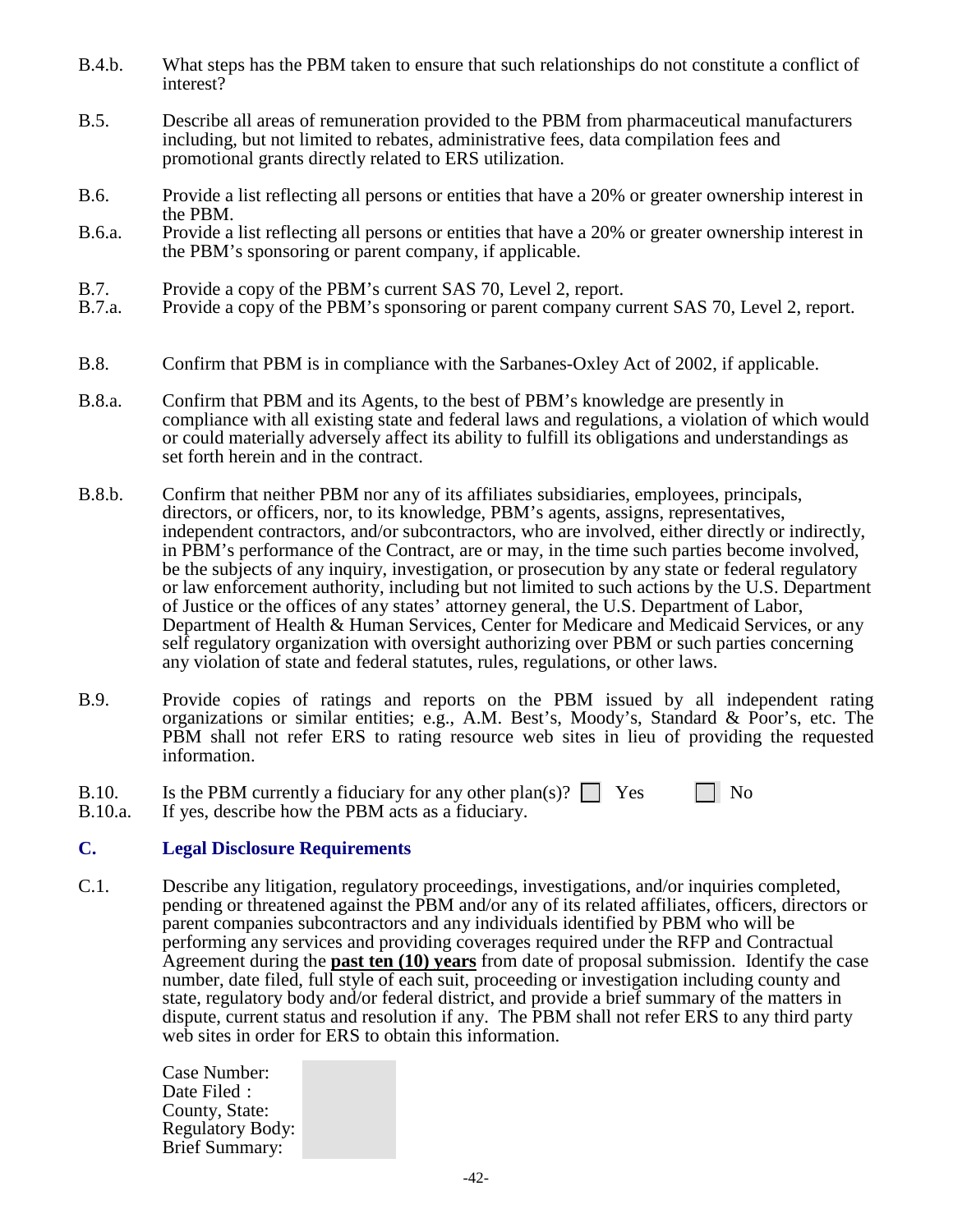Current Status: Resolution:

C.2. Provide a schedule and describe in detail previous contract implementation breakdowns, performance assessments, and/or contract breaches for the last ten (10) years (if any) by the PBM, and discuss all measures the PBM took to rectify the situation or remedy the breach. Please separate by governmental and non-governmental clients indicating the reason for the assessment in the amount paid. **List in most recent chronological order.**

> Governmental: Non-governmental: Action taken to Resolve Issue: Assessment Amount Paid:

C.3. Describe any investigations, proceedings or disciplinary actions by any state pharmacy regulatory agency, states' attorney general or any other law enforcement or applicable oversight body against the PBM and/or any of its related affiliates, officers, directors and any person or subcontractor performing any part of the services or providing any of the coverages, supplies in connection with the Contract during the past five  $(5)$  years. Identify the full style of each disciplinary action, proceeding or investigation including county and state, regulatory body and/or federal district, and provide a brief summary of the matters in dispute, current status and resolution, if any. The PBM shall not refer ERS to any third party web sites in order for ERS to obtain this information.

> Case Number: Date Filed : County, State: Regulatory Body: Brief Summary: Current Status: Resolution:

- C.4. Is the PBM presently actively considering or subject to any mergers with and/or acquisitions of or by other organizations?  $\Box$  Yes  $\Box$  No
- C.4.a. If yes, provide specifics and include projected timelines.<br>C.4.b. Affirm the PBM's agreement to notify ERS' Executive D
- Affirm the PBM's agreement to notify ERS' Executive Director immediately upon reaching any form of binding agreement in connection with any merger, acquisition or reorganization of the PBM's management as permitted by applicable law.
- C.5. Does the PBM sell or report any data from its clients, either specifically or in aggregate, to any organizations? | | Yes | | No
- C.5.a. If so, disclose these arrangements and information shared, in detail.
- C.6. Identify any potential conflicts of interest that exist which would prohibit your firm from providing unbiased pharmacy benefit management services.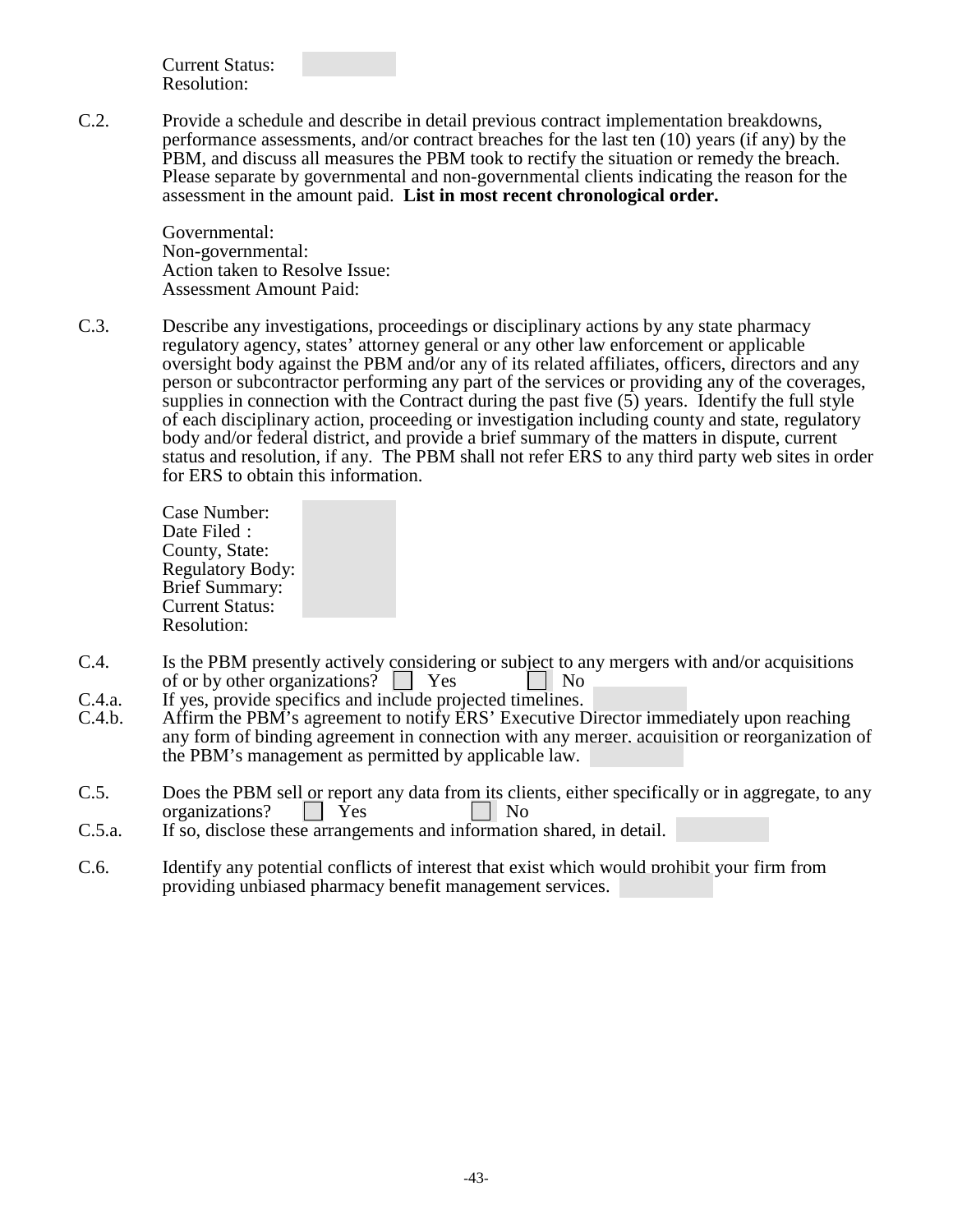# **IX. Deviations**

Although deviations to the RFP and Contractual Agreement are strongly discouraged, the PBM shall enumerate and provide a detailed description of any deviations to provisions contained in the Contractual Agreement and/or RFP as provided below. ERS shall interpret any lack of deviation as the PBM's full agreement to the provisions of the Contract and RFP requirements unless specifically noted. **ERS shall interpret the PBM responses to match the specifications herein except for deviations specifically noted and described in response to this item. Deviations will not become a part of the final Contract unless expressly agreed to by ERS in writing and accepted by the ERS Board of Trustees. In all cases, the RFP and Contractual Agreement terms shall control. In the event of any conflict between the two, the terms of the Contractual Agreement shall prevail.**

1. Affirm that the PBM shall comply with all of the *Instructions to Proposers Requirements* described in **Article I** of this RFP. Affirm  $\Box$  Affirm with the proposed Deviation described in **Article I** of this RFP.  $\Box$  Affirm

If applicable, enumerate and provide a detailed description of each deviation between the PBM application and these specifications. PBM Requested Deviation Detail:

2. Affirm that the PBM shall comply with all of the *Financial Requirements* described in **Article III**, of this RFP. **A** Affirm **a** Affirm with the proposed Deviation **II**, Affirm with the proposed Deviation

If applicable, enumerate and provide a detailed description of each deviation between the PBM application and these specifications. PBM Requested Deviation Detail:

3. Affirm that the PBM shall comply with all of the *Communication Requirements* described in **Article IV**, of this RFP. Affirm  $\Box$  Affirm with the proposed Deviation **Affirm with the proposed Deviation** 

If applicable, enumerate and provide a detailed description of each deviation between the PBM application and these specifications. PBM Requested Deviation Detail:

4. Affirm that the PBM shall comply with all of the *Operational Specifications Requirements* described in **Article V**, of this  $RF\overline{P}$ . Affirm  $\Box$  Affirm with the proposed Deviation

If applicable, enumerate and provide a detailed description of each deviation between the PBM application and these specifications. PBM Requested Deviation Detail:

5. Affirm that the PBM shall comply with all of the *Benefits, Network, and Program Requirements* described in **Article VI**, of this  $\overline{RFP}$ . Affirm  $\overline{\phantom{a}}$  Affirm with the proposed Deviation

If applicable, enumerate and provide a detailed description of each deviation between the PBM application and these specifications. PBM Requested Deviation Detail:

6. Affirm that the PBM shall comply with all of the *Pharmacy Benefit Manager Price Proposal Requirements* described in **Article VII**, and be bound to the rates the PBM provides in response to the Rate Proposal section of this RFP.  $\Box$  Affirm  $\Box$  Affirm with the proposed Deviation

If applicable, enumerate and provide a detailed description of each deviation between the PBM application and these specifications. PBM Requested Deviation Detail:

7. Affirm that the PBM shall comply with all of the PBM Organizational Information *Requirements* described in **Article VIII**, of this RFP.  $\Box$  Affirm  $\Box$  Affirm with the proposed Deviation

If applicable, enumerate and provide a detailed description of each deviation between the PBM application and these specifications. PBM Requested Deviation Detail: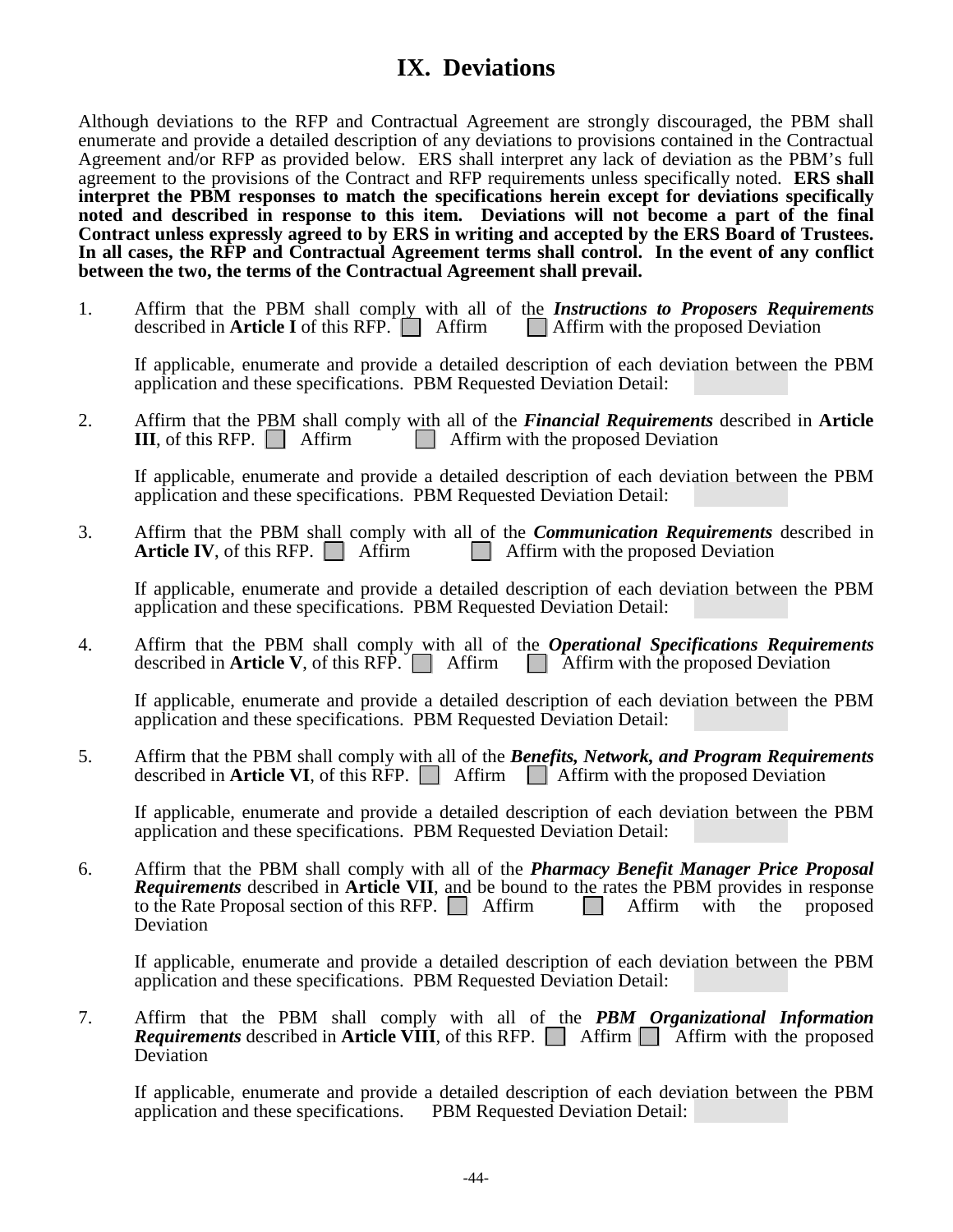8. Affirm that the PBM shall comply with all of the *Interrogatories* described in **Article X**., of this RFP.  $\Box$  Affirm  $\Box$  Affirm with the proposed Deviation  $\Box$  Affirm with the proposed Deviation

If applicable, enumerate and provide a detailed description of each deviation between the PBM application and these specifications. PBM Requested Deviation Detail:

9. Affirm that the PBM shall comply with all of the provisions in the *Contractual Agreement* provided in Appendix C of this RFP.<br>
Affirm Affirm with the proposed Deviation.

If applicable, enumerate and provide a detailed description of each Contractual Agreement deviation. PBM Requested Deviation Detail: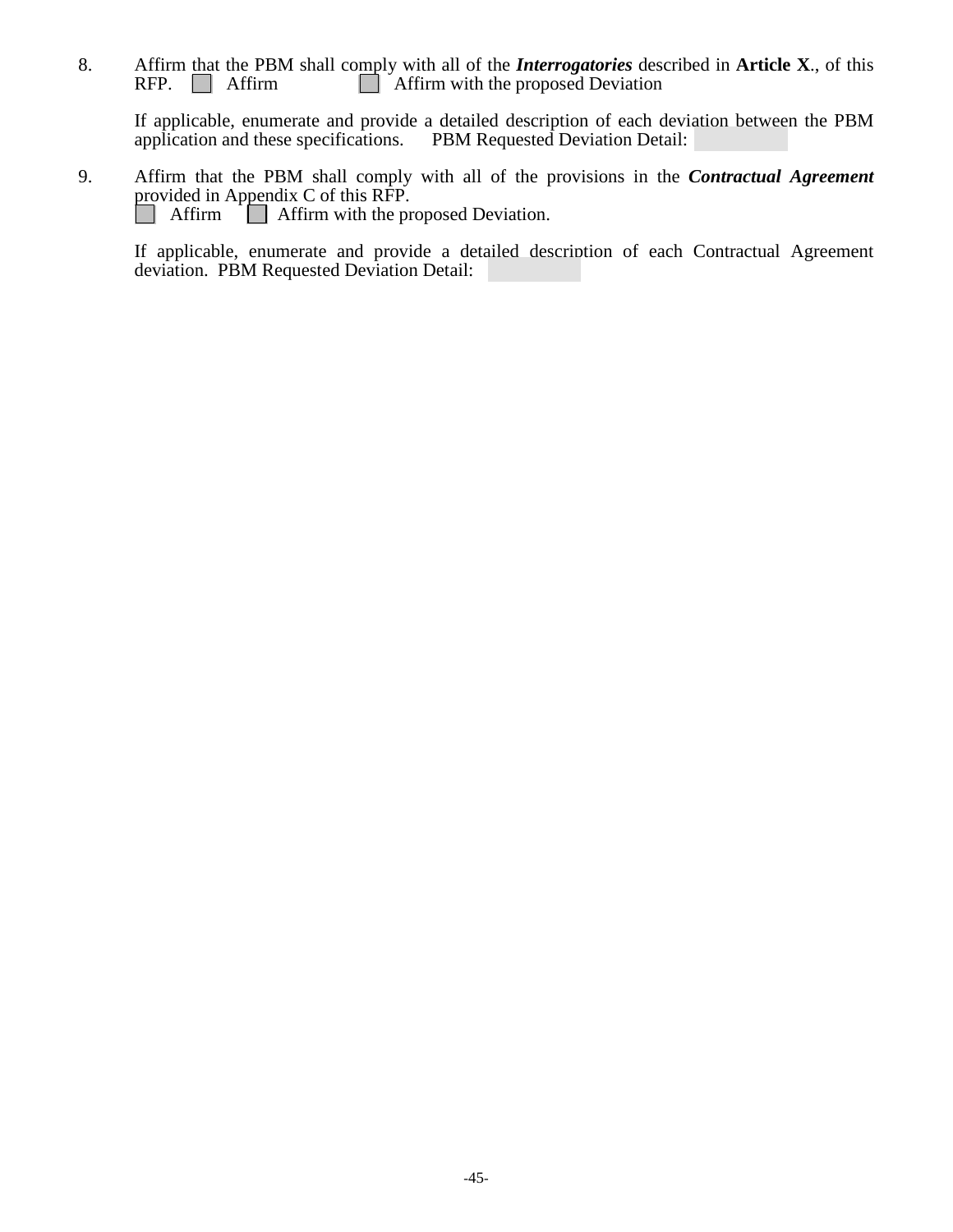# **X. Interrogatories**

**Instructions:** In order for the PBM's proposal to be considered and accepted, the PBM shall provide true and correct answers to all of the questions presented in this Article. In all cases, each question shall be answered thoroughly, in detail, and preceded by the question to which the response pertains. Reference should not be made to a prior response, or to another document, unless the question involved specifically provides such an option. To ensure that the PBM has a complete understanding of all ERS requirements with respect to the PDP, **carefully read the earlier articles of this RFP** before responding to any of the following questions. For purposes of the Contract and this RFP, "PBM" necessarily includes the PBM, its officers, directors, employees, representatives, agents, subsidiaries, affiliates and any subcontractors and independent contractors.

Answers to the questions included in this article should be detailed enough to satisfactorily explain the PBM's position on each particular topic. It is the PBM's responsibility to respond to these questions in such a way that ERS has a full and complete understanding of the PBM's intent. **It is important that the PBM clearly define all key words and phrases used in answering these questions.** The PBM's proposal shall use the terms defined in the Contract and this RFP only as they are so defined. Certain questions contained herein may require multiple responses to distinguish between retail and mail service features.

In addition, the PBM shall provide individualized responses to any other questions for which the PBM believes such responses are necessary in order to fully disclose differences in processes or procedures which may exist among different products and services, if any, included in the PBM's proposal.

### **A. General Information**

- A.1. Discuss the key advantages of contracting with the PBM and describe particular differentiators that set your organization apart from other industry competitors.
- A.2. Describe what position and actions the PBM took during the past year on the following market industry events:
- A.2.a. The move to Over the Counter ("OTC") status of various prescription products;<br>A.2.b. The continued growth of Specialty drugs:
- A.2.b. The continued growth of Specialty drugs;<br>A.2.c. The government and media scrutiny of the
- A.2.c. The government and media scrutiny of the PBM business model;<br>A.2.d. Importation of prescription drugs: and
- A.2.d. Importation of prescription drugs; and<br>A.2.e. Medicare Part D drug card and the cov
- Medicare Part  $\overline{D}$  drug card and the coverage provided.
- A.3. Describe fully any recommendations the PBM has to improve the cost efficiency of the HealthSelect PDP. An example might be the PBM's recommendation concerning the alternate pharmacy network discussed in Article VI, *Benefits, Network, and Program Requirements* of this RFP. Include in the PBM's response at least the following:
- A.3.a. Proposed pharmacy reimbursement arrangement(s); and A.3.b. Description of the network, including numbers of pharma
- Description of the network, including numbers of pharmacies and areas of the state where access to a network pharmacy could be a customer service concern.
- A.4. ERS is interested in the PBM's experience in working with clients as it may relate to improving the cost efficiency of the HealthSelect PDP. Describe the PBM's experience in providing cost containment enhancements to former and current clients.
- A.5. Discuss audit methods to ensure that, under the Transparent Arrangement, all manufacturer revenue has been passed through from the PBM to ERS.

#### **B. Account Management**

B.1. Provide the following information related to Administration and Customer Service Issues. In providing responses to the following inquiries, if the PBM's administrative or management processes differ for retail or mail service, answer all questions separately for both types of service.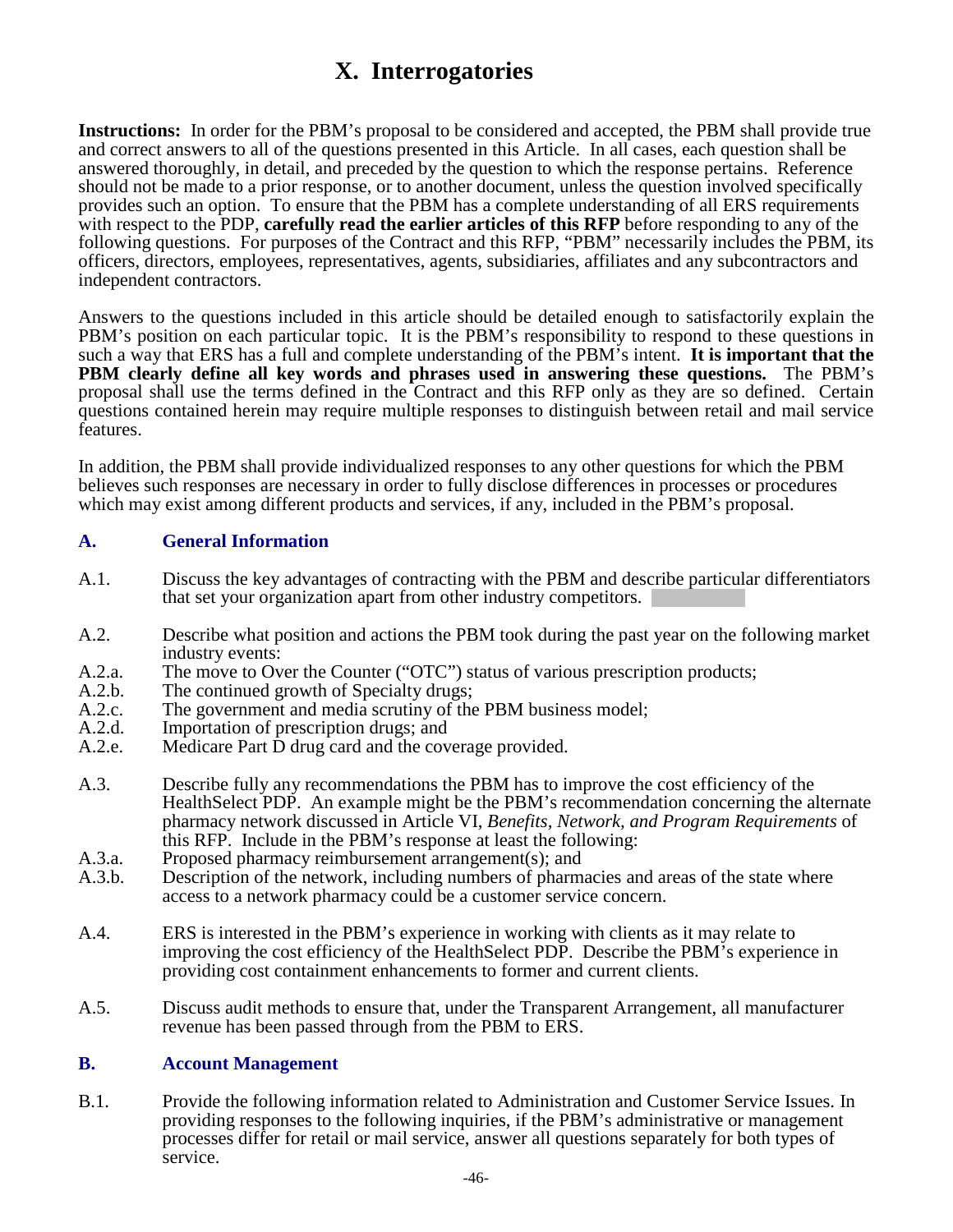- B.2. Describe the organization and structure of the proposed PBM account team that shall provide ongoing program support for the HealthSelect PDP.
- B.2.a. Briefly outline the PBM's account team management philosophy.<br>B.2.b. Where would the person responsible for the proposed PBM account
- Where would the person responsible for the proposed PBM account team be located?
- B.2.c. Provide the location of the proposed PBM account team's main office and identify the names and contact information of its related support staff.
- B.2.d. Provide an outline reflecting how the account team members are compensated by the PBM.
- B.2.e. How many other clients are, and/or will be in the future, assigned to the proposed PBM account team?
- B.2.f. Regarding the clients managed by the proposed PBM account team, how many participants does that represent?
- B.2.g. What is the PBM's account manager/executive turn-over rate for the past two (2) years?
- B.2.h. Is a clinical pharmacist part of the assigned account team?  $\Box$  Yes  $\Box$  No
- B.3. Provide a list of individuals who shall comprise the PBM's proposed implementation team and submit brief resumes for each team member. Include individuals for the following categories:
- B.3.a. Enrollment reporting:<br>B.3.b. Benefit processing:
- B.3.b. Benefit processing:<br>B.3.c. Communication ma
- B.3.c. Communication materials:<br>B.3.d. Web site management:
- B.3.d. Web site management:<br>B.3.e. Grievance process:
- B.3.e. Grievance process:<br>B.3.f. Transition benefits:
- B.3.f. Transition benefits:<br>B.3.g. Network enhancement
- B.3.g. Network enhancement:<br>B.3.h. Payments and reconcilia
- Payments and reconciliation:
- B.4. Identify PBM's Legal support in representing the PBM at administrative hearings and in connection with litigation, and subrogation.

# **C. Administrative and Customer Service**

- C.1. Are all administrative services performed internally?  $\Box$  Yes  $\Box$  No C.1.a. If not, where is the administrative facility located?
- C.1.a. If not, where is the administrative facility located?<br>C.1.b. If the PBM contracts with a management company
- If the PBM contracts with a management company for some or all of its administrative services, please specify: Company Name: Services Provided: Method of Reimbursement:
- C.2. Provide the names and positions of the PBM's administrative service staff (including numbers of full-time equivalent employees), which shall administer the HealthSelect PDP. Names of Support Staff: Positions of Support Staff: Number of FTEs:
- C.2.a. Indicate which of these employees are located in Texas.<br>C.2.b. What is the turnover rate among this administrative server
- What is the turnover rate among this administrative service staff for the past two (2) years?
- C.3. Describe the PBM's Customer Service unit by reflecting the following:<br>C.3.a. The manner in which the customer service unit is accessed (i.e., web ch
- The manner in which the customer service unit is accessed (i.e., web chat, phone, email);
- C.3.b. The Customer Service unit's hours of operation;<br>C.3.c. The Customer Service unit's handling of compla
- The Customer Service unit's handling of complaints; and
- C.3.d. The Customer Service unit's procedures for issue escalation.
- C.4. How will the PBM's customer service unit be staffed?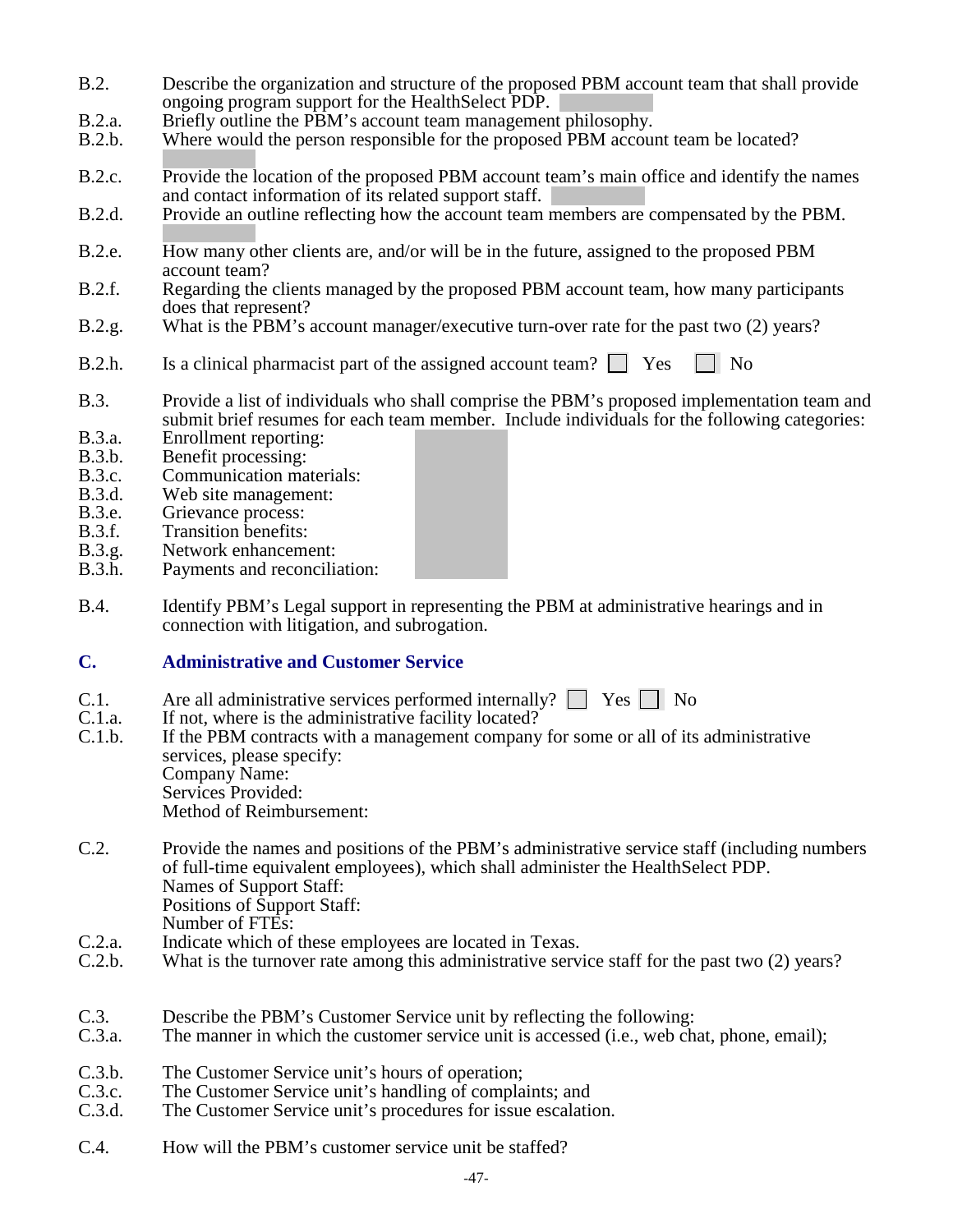- C.4.a. What is the turnover rate for the PBM's non-management call center staff?
- C.5. How are after-hours customer service calls handled?<br>C.5.a. Does the PBM have the ability to monitor customer serv
- Does the PBM have the ability to monitor customer service calls through a facility in Austin?
- C.6. How does the PBM ensure that its customer service representatives are providing timely and accurate information?
- C.6.a. How does the PBM monitor first call resolution and member inquiries that do not get resolved?
- C.7. Does the PBM record all a) phone calls and b) notify all parties that their conversations are being electronically recorded and stored?  $\Box$  Yes being electronically recorded and stored? $\Box$  Yes
- C.7.a. If all calls are not recorded, how many are recorded and what criteria is used for selecting the calls for recording?
- C.8. Does the PBM's customer service inquiry system allow representatives to record comments so other customer service representatives can review previous notes to assist members?
- C.9. Describe the PBM's call center telecommunications system.<br>C.9.a. Identify and describe the various reporting capabilities of the
- C.9.a. Identify and describe the various reporting capabilities of the call center system.
- Describe the PBM's calculation methodology applicable to the proposed call center metrics requirements referenced in Appendix M.
- C.10. Describe the PBM's procedure for managing written inquiries.
- C.11. What is the PBM's current response time standard with respect to questions requiring written communication?
- C.12. Does the PBM's Customer Service system support TTY, also known as a Telecommunications Device for the Deaf ("TDD"), technologies?
- C.13. Does the PBM's Customer Service system support Spanish-speaking participants?  $\Box$  Yes  $\vert$  | No
- C.14. Does the PBM currently perform participant satisfaction surveys?  $\Box$  Yes  $\Box$  No C.14.a. If yes, provide a copy of the PBM's latest survey and its results.
- C.14.a. If yes, provide a copy of the PBM's latest survey and its results.<br>C.14.b. Does an outside organization perform the survey?  $\Box$  Yes
- Does an outside organization perform the survey?  $\Box$  Yes  $\Box$  No
- C.15. Does the PBM expect to make major changes to its customer service organization or facilities within the next four (4) years (e.g., moving to a different location, reorganizing or merging units)? If so, please describe.
- C.16. Does the PBM provide access to automated, interactive data systems that would provide participants with information regarding pharmacy services?  $\Box$  Yes  $\Box$  No
- C.17. How many telephone lines and support staff would be dedicated to customer service and claims processing for the PDP?
- C.17.a. Will the PBM provide a separate toll free and facsimile number for ERS members?  $\vert$  | Yes | | No

| C.18. | Does the PBM maintain an Internet Web site? $\Box$ Yes | $\Box$ No |
|-------|--------------------------------------------------------|-----------|
|       | If yes, provide the Internet address.                  |           |

C.19. Briefly describe the training that each PBM employee or representative receives to provide the PBM customer services. Include length of time it takes to go from training to a qualified Customer Service Representative ("CSR").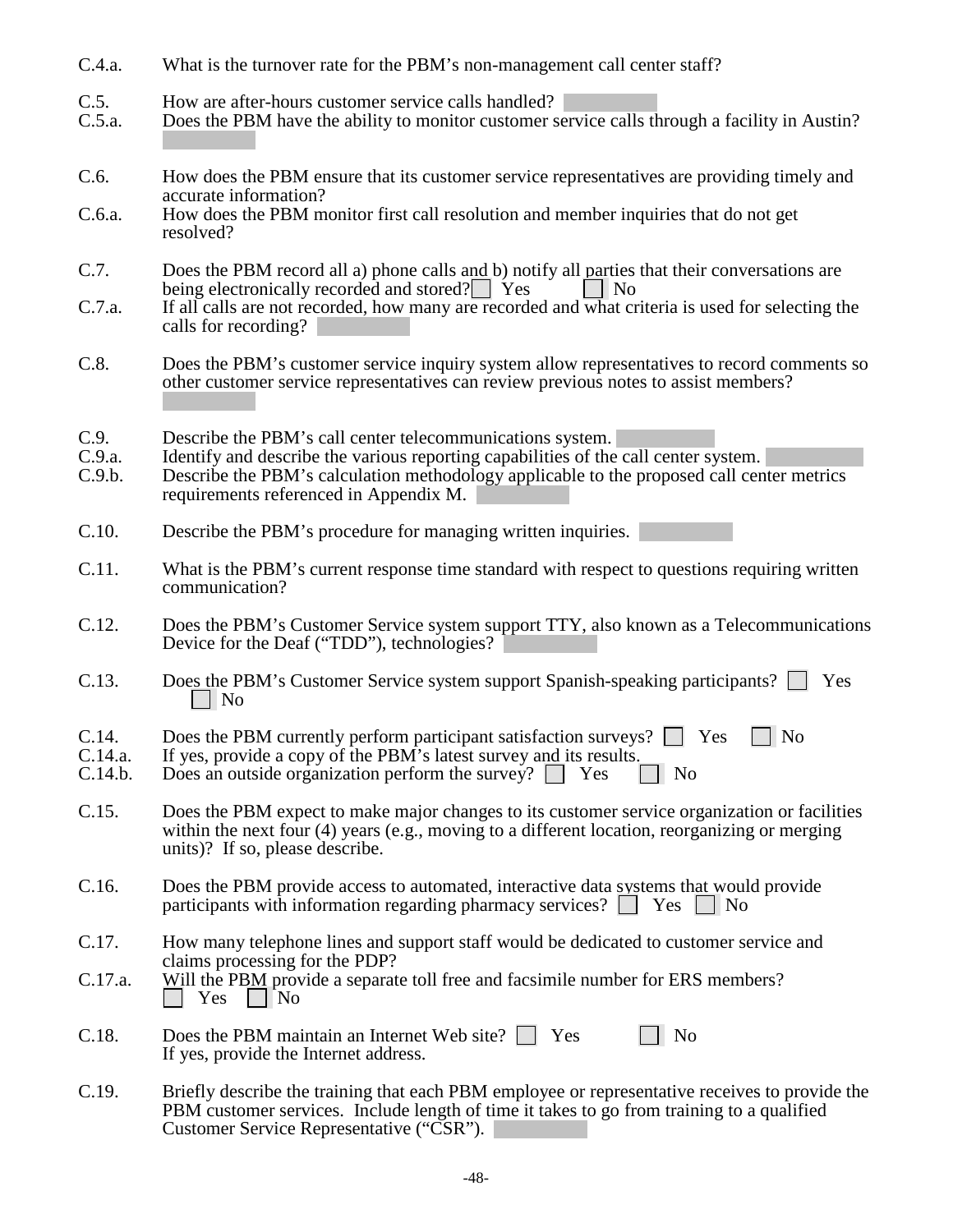- C.20. Describe any planned or scheduled system changes within the next forty-eight (48) months, including projected implementation dates.
- C.21. Describe the system the PBM utilizes to assist a participant in choosing a pharmacy. Such description should include a discussion of the methodology used to coordinate the pharmacy with proximity to the participant's residence, schedule, language, etc.
- C.22. How many licensed pharmacists are employed in the PBM's customer service department who will be performing any services in connection with the HealthSelect Contract?
- C.23. ERS uses a single ID card for the HealthSelect medical and PDP plans, which is prepared and distributed by the HealthSelect health plan administrator. Describe the PBM's requirements for such a card.
- C.24. Does the PBM have the capability to integrate medical information with prescription drug  $data? \Box Yes \Box No$

If so, explain the programs and/or capabilities PBM currently offers. Is this feature included in the administrative fee quoted in Article VII? If not, what are the associated costs?

### **D. Communications**

- D.1. Provide a copy of all written materials to be used in administering PDP coverage for HealthSelect participants. As a minimum, the PBM's response should include the following: Summer Enrollment/Marketing Packets, and ID Card Information.
- D.2. Provide any sample communication materials the PBM may have concerning:
- D.2.a. Merits of generic substitution;<br>D.2.b. Specific brands that will be eli
- D.2.b. Specific brands that will be eligible for generic use;<br>D.2.c. Medical conditions for which generic medications as
- D.2.c. Medical conditions for which generic medications are available; and D.2.d. Formulary literature.
- Formulary literature.
- D.3. How will the PBM communicate formulary changes to ERS and to participants?<br>D.3.a. Provide a recent formulary change example, including any educational pieces for
- Provide a recent formulary change example, including any educational pieces for the participant, physician and pharmacy.
- D.4. Describe the PBM's plan to ensure minimal member disruption in converting to PBM's formulary.
- D.5. Describe how the PBM notifies participants at the time of refill alerting them that their refill will be processed with a product from a different manufacturer and that the appearance of the drug may be different.
- D.6. Describe the process (e.g., regular mail, e-mail, newsletters, etc.) for notifying HealthSelect participants of:
- D.6.a. Expiration date of their prescription;<br>D.6.b. Their next refill date and the number
- Their next refill date and the number of refill(s);
- D.6.c. Prescriptions not on formulary;<br>D.6.d. Generic substitution availability
- Generic substitution availability;
- D.6.e. Savings intervention opportunity messages; and D.6.f. COB messages.
- COB messages.
- D.7. Can the PBM do prospective modeling for patients and demonstrate their personal savings associated with changing medications from brand to generic with regard to their current prescriptions?
- D.7.a. Can this function use existing claim history, ERS-specific plan design and pricing as a starting point?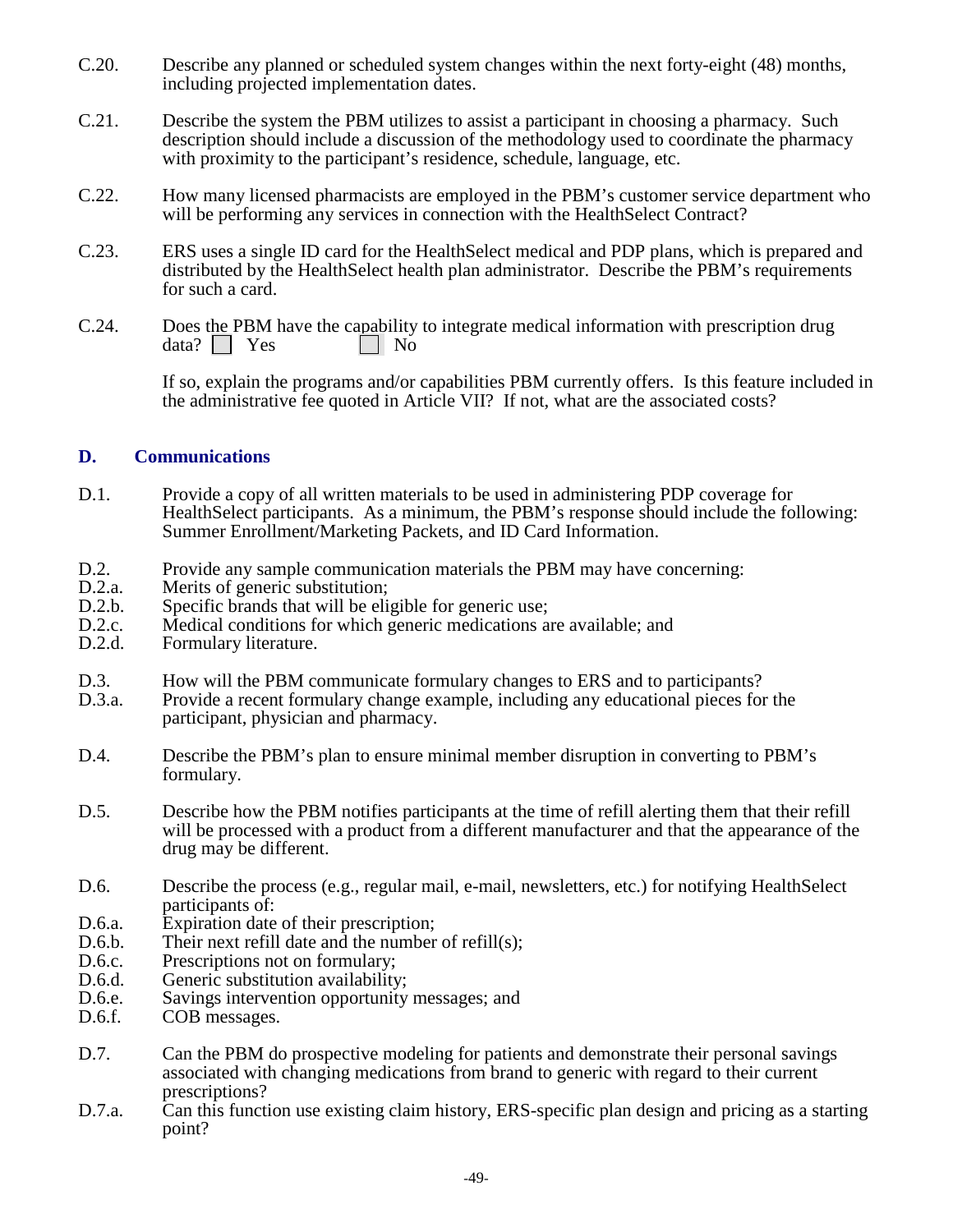- D.8. What percentage of the PBM's employer-sponsored plan employees register on the PBM's web site (e.g., basis = they sign up and get a password)?
- D.8.a. What target should ERS set for its population given nearly 50% Web access, among participants, and strong promotion?
- D.9. Describe the PBM's personalization messaging capabilities.
- D.9.a. How do these capabilities impact cost or quality for the PBM's clients?

# **E. Claims, Complaints/Grievances, Anti-Fraud, and Disaster Recovery Processes**

**Claims**

- E.1. Provide a detailed description of the PBM's retail pharmacy claims processing procedures.
- E.1.a. Are there situations where the PBM would accept a paper claim Universal Claim Form ("UCF") from a pharmacy for processing?
- E.1.b. Are all the same online edits and plan design criteria applied to paper claims?
- E.2. Describe PBM's procedure for processing patient submitted paper claims.
- E.3. What prescribing physician identifier does the PBM's system require pharmacies to input?
- E.4. How does the PBM process/pay compound drug claims submitted by network or non-network pharmacies?
- E.4.a. What copay does the PBM apply to such claims?
- E.5. What safeguards exist to prevent one group's claims experience from being charged to another?
- E.6. What financial arrangement is the PBM willing to extend to the HealthSelect participants, at no additional cost to the plan or participants, when the need for multiple or expensive medications may create an economic hardship on the participants?
- E.7. Describe the PBM's patient accounts receivable policies and cash handling and include the PBM's procedures for lost, returned, and uncashed checks.
- E.7.a. Discuss the measures PBM employs to protect participant identity information (i.e., drivers license, social security number, credit card information, etc.)
- E.8. Discuss the PBM's collection process, both for participant and/or pharmacy, as it relates to terminated participants that utilize pharmacy benefits past their termination date.
- E.8.a. Will this service be available to the HealthSelect PDP?
- E.9. Describe how ERS shall be able to view claims online, in real-time.
- E.10. What is the PBM's average system down time for its online retail pharmacy system?
- E.11. Describe the PBM's traditional COB process for non-Medicare Part B drugs. E.11.a. Describe the PBM's COB process for Medicare Part B drugs.
- 
- E.11.b. PBM's description should include COB processes for both retail and mail services.

# **Customer Complaint and Grievance Processes**

- E.12. Describe the procedure for handling customer service complaints.<br>E.12.a. What customer complaint tracking system does the PBM utilize?
- E.12.a. What customer complaint tracking system does the PBM utilize? <br>E.12.b. How long has this system been operational?
- How long has this system been operational?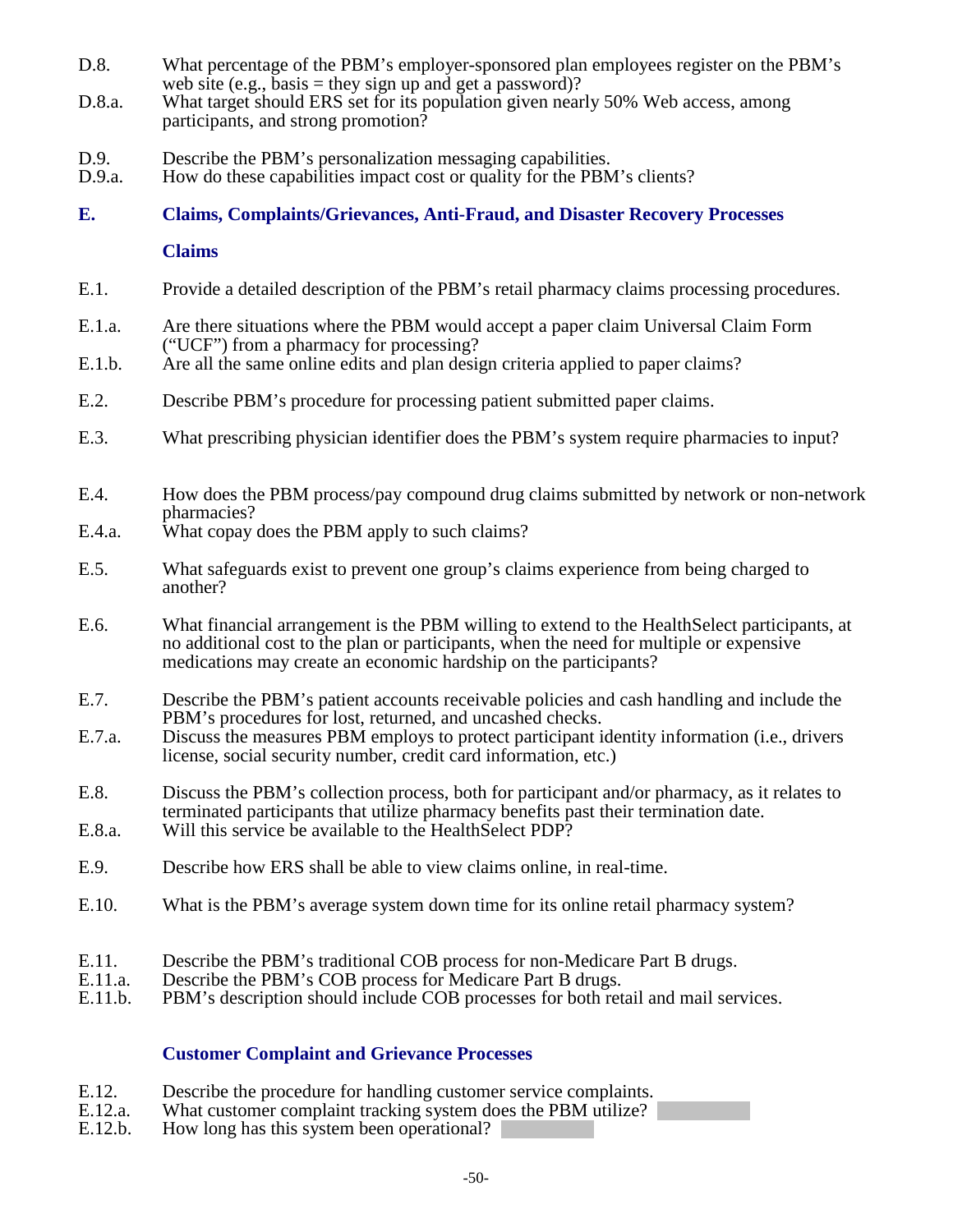- E.13. Describe the PBM's problem resolution policies.
- E.14. Describe the PBM's internal processes to deal with participant grievances.

### **Anti-Fraud and Abuse Processes**

- E.15. Explain the procedures and systems the PBM uses to prevent, deter, detect and investigate fraud and related issues, and how such processes shall be utilized in connection with the GBP,
- E.15.a. Discuss how the PBM would communicate with the participant, pharmacy, and/or physician(s), once a fraud or abuse problem is suspected or identified.
- E.15.b. How will the information be reported to ERS?
- E.16. Discuss what measures the PBM employs to prevent and detect employee fraud (i.e., background checks, confidentiality agreements, security monitoring equipment, etc.)
- E.16.a. Discuss how the PBM would communicate with the participant, pharmacy, and/or physician(s), once a fraud or abuse problem is suspected or identified.
- E.16.b. How will the information be reported to ERS?<br>E.16.c. PBM shall submit its fraud plan with PBM's re
- PBM shall submit its fraud plan with PBM's response to this RFP.

# **Disaster Recovery/Business Continuity Plan**

- E.17. Related to PBM's administrative and customer service support functions, what are the PBM's contingency plans and procedures for providing back-up service in the event of strike, natural disaster, act of God, backlog, or other events that might interrupt, delay or shut-down service?
- E.18. Provide a copy of the PBM's disaster recovery plan and/or business resumption plan including the results of the PBM's most recent test of the plan.

# **F. Pharmacy Benefit Management**

# **Benefit Design**

- F.1. Describe the range of benefit designs that PBM can administer. Address at least the following:<br>F.1.a. Percentage coinsurance:
- F.1.a. Percentage coinsurance;<br>F.1.b. Multiple tier conayments
- F.1.b. Multiple tier copayments;<br>F.1.c. Annual benefit maximum:
- Annual benefit maximum;
- F.1.d. Annual maximum out-of-pocket limit; and<br>F.1.e. Formulary specific deductible.
- Formulary specific deductible.
- F.2. Discuss available options PBM can provide for filling and dispensing mail service prescriptions at retail pharmacies. Include all associated costs, and whether such costs are reflected in the PBM Price Proposal quoted in Article VII.
- F.3. Discuss any programs offered by the PBM that will promote lower cost drug alternatives such as the promotion of generics and OTC.
- F.3.a. Describe any Web tools available to support such efforts, and discuss the associated costs in providing these services. Indicate if such costs are reflected in the PBM Price Proposal quoted in Article VII.
- F.4. What is the PBM's pill splitting policy?<br>F.4.a. Can the PBM provide blister packs for
- Can the PBM provide blister packs for use by assisted care living facilities in ninety (90) day quantities?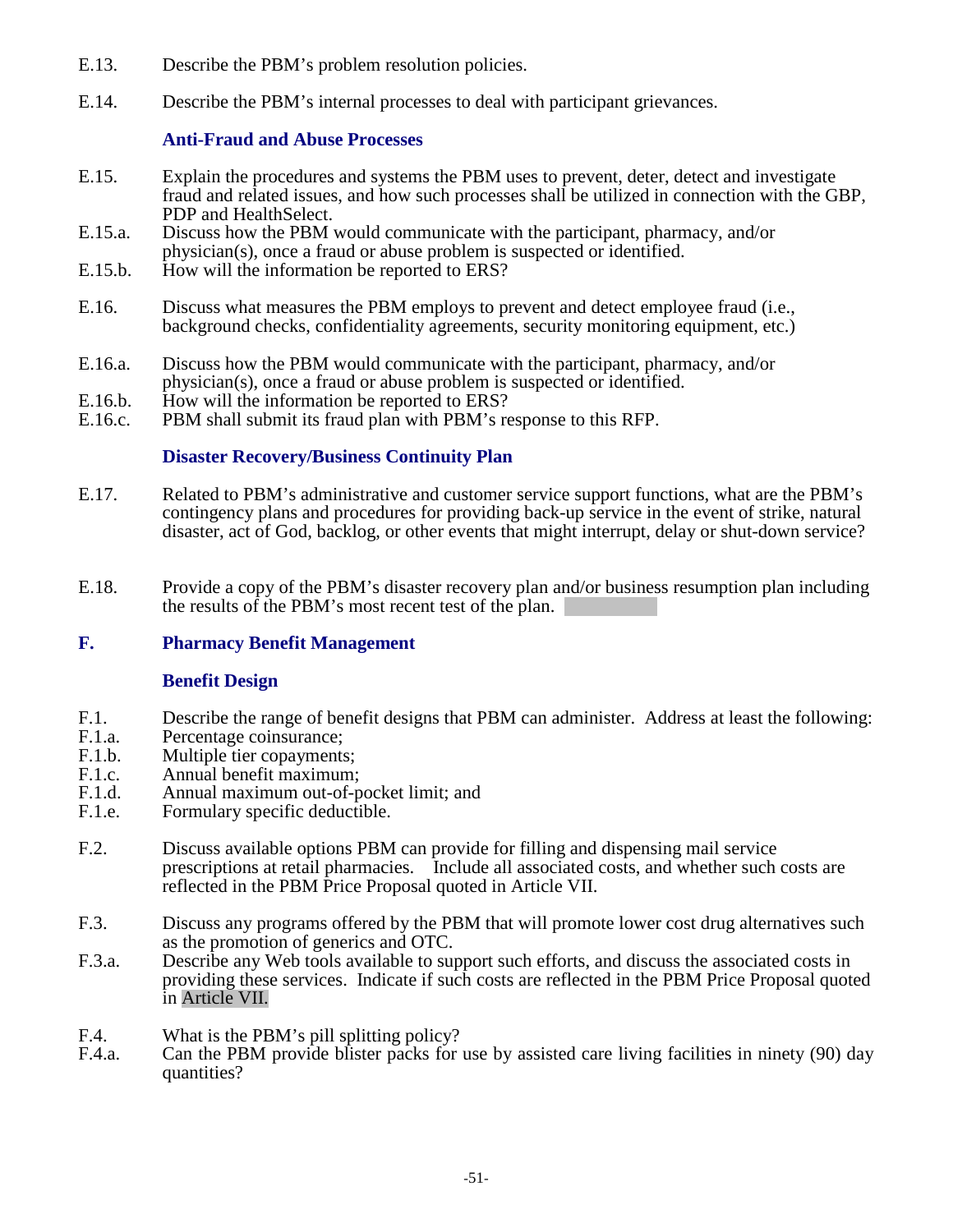### **Formulary**

- F.5. Discuss the various factors to consider when creating a customized formulary and detail the associated cost.
- F.6. Describe the different types of PBM formularies, including the composition of the committee used in its development.
- F.6.a. Describe how the PBM assures that all Pharmacy and Therapeutic Committee members are qualified, objective and not influenced by a third party.
- F.7. Provide an electronic version of the PBM's formulary and preferred drug list that includes name, strength, dosage form and 11-digit NDC number for every product on the list.
- F.8. What elements are reviewed when determining drugs to be included in the formulary?
- F.8.a. How often does the formulary change?
- F.8.b. What is the process for announcing these changes to the client and to patients?
- F.9. Using the detailed claim files located in Appendix J and based on the instructions included therein, indicate which of the PDP claims provided were on the PBM's formulary on the date the prescription was filled.
- F.10. Using the detailed claim files located in Appendix J and based on the instructions included therein, indicate which of the PDP claims provided would have been deemed maintenance medications on the date the prescription was filled.

#### **G. Retail, Mail Service, and Specialty Pharmacies**

#### **Retail Pharmacy Management**

- G.1. What are the professional, general liability, malpractice, fidelity, etc. insurance requirements for each type of pharmacy in the PBM's network, including the PBM's mail service facility and retail pharmacies?
- G.1.a. Include the minimum required malpractice coverage per individual pharmacy, or group.
- G.1.b. If the process differs by type of pharmacy (i.e., independent vs. chains), please indicate and describe separately.
- G.2. Does the PBM have a pharmacy network outside of Texas and the continental U.S. available to HealthSelect participants when traveling or living outside of Texas?  $\Box$  Yes  $\Box$  No
- G.2.a. If yes, describe the network, providing information regarding numbers and location of pharmacies, claim filling, processing and payment procedures.
- G.3. ERS may consider allowing participants to obtain a 90-day supply of a maintenance medication at a retail pharmacy under the same terms and conditions that would be applicable if the same medication was obtained through the mail service pharmacy. Specifically, (a) a participant obtaining a 90-day supply at retail would pay the same deductible and copay that would have been paid in the event that the medication had been obtained through the mail service pharmacy, and (b) the retail pharmacy would be reimbursed at the same rate as is applicable to the mail service pharmacy.
- G.3.a. Describe how implementation of this arrangement would impact the proposal that you have presented in ArticleVI.
- G.4. What payment methods are used to reimburse retail pharmacies (i.e., draft, check, electronic transfer, etc.)?
- G.4a. Does the payment method vary by volume? If so, indicate the payment method by volume.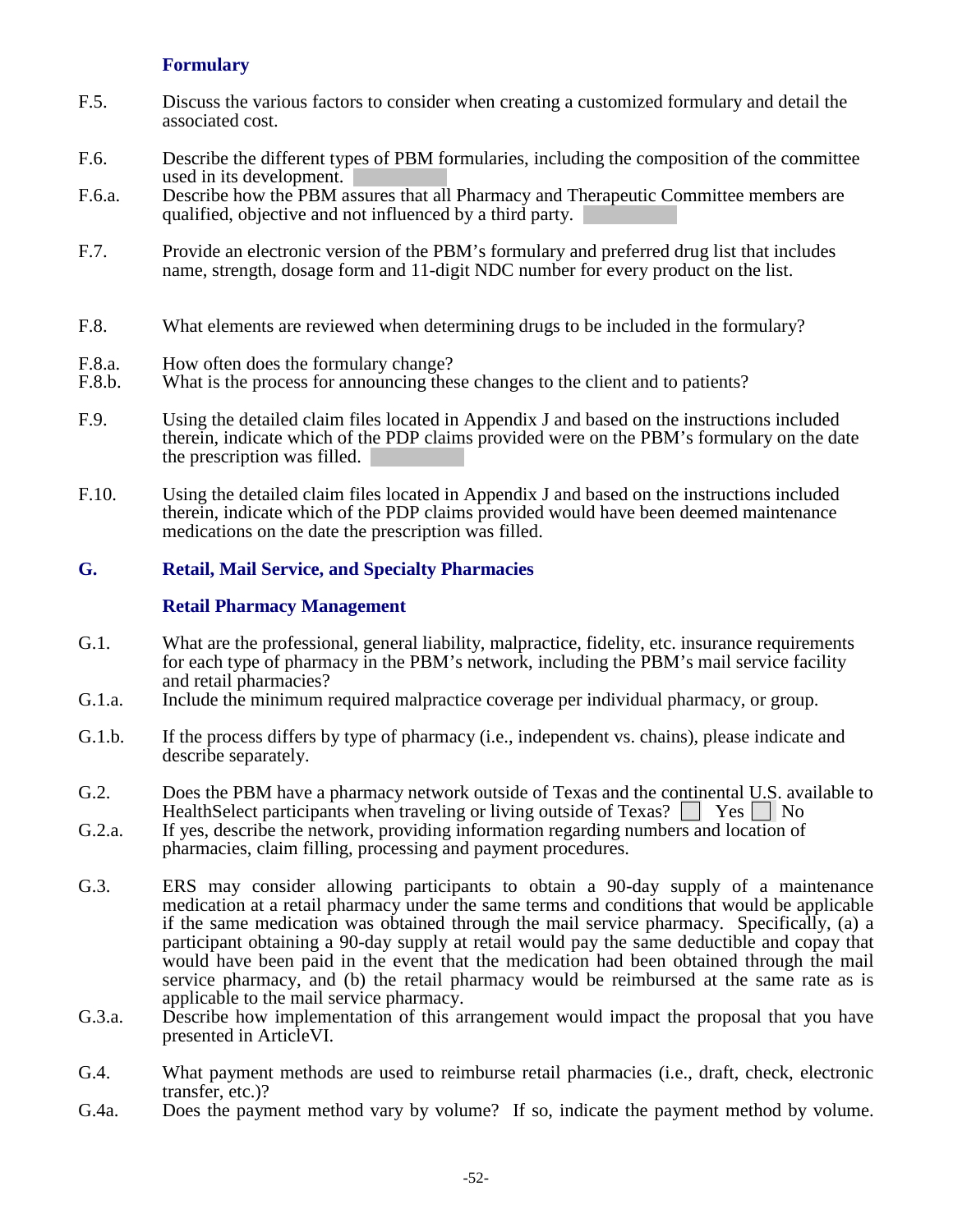- G.5. Describe the credentialing and re-credentialing process and minimum criteria for selecting a network pharmacy.
- G.6. Provide a representative specimen copy of the PBM's contract with its contracting pharmacies.
- G.7. Include a current electronic directory of the PBM's pharmacy network including the National Association Boards Pharmacy Number for each pharmacy, full address and zip code.
- G.7.a. Are pharmacies included in the PBM's directory under contract as of October 31, 2007?<br>  $\Box$  Yes  $\Box$  No
- G.8. If no, describe the timeframe and process that the PBM shall follow in seeking to contract with the remaining pharmacies.
- G.9. How will the PBM communicate with, and educate, participating pharmacies concerning the HealthSelect PDP?
- G.10.a. What is the anticipated frequency of such communication?
- G.11. Do physicians and/or pharmacist(s) have access to the PBM Web site?<br> $\Box$  Yes  $\Box$  No  $\Box$  No
- G.11.a. If so, what capabilities do they have?<br>G.11.b. How does the PBM educate physician
- How does the PBM educate physicians/pharmacists on the PBM's Web site?
- G.11.c. What procedures are in place to ensure that correct, complete and quality information shall be provided to network pharmacies in connection with the HealthSelect PDP?
- G.12. How does the PBM resolve issues such as pharmacy non-compliance with contractual requirements?
- G.13. What performance based systems does the PBM utilize in connection with retail pharmacies?
- G.13.a. How does the PBM measure its effectiveness in achieving retail pharmacy network compliance?
- G.13.b. How is the network's performance measured?
- G.14. How would the PBM involve the retail pharmacies in achieving ERS' objectives in the improvement of patient care and the reduction of overall health care costs?
- G.14.a. What steps are taken to increase generic substitution?
- G.15. Related to the PBM's proposed Pharmacy Network(s), what are the PBM's contingency plans and procedures for providing back-up service in the event of strike, act of God, natural disaster, backlog or other events that might interrupt, delay, shut down or disrupt service?

#### **Retail Pharmacy Pricing**

- G.16. The RFP specifies the pricing indexes to be used by the PBM in connection with the PDP (First DataBank AWP, for example). Describe the advantages and disadvantages of using alternative pricing indexes.
- G.17. Describe the PBM's MAC program and address the following points:<br>G.17.a. Selection of drugs:
- G.17.a. Selection of drugs;<br>G.17.b. Number of drugs co
- G.17.b. Number of drugs covered;<br>G.17.c. CMS MAC comparison:
- G.17.c. CMS MAC comparison;<br>G.17.d. Frequency of updates:
- G.17.d. Frequency of updates;<br>G.17.e. Available options:
- Available options;
- G.17.f. Pharmacist's incentives; and<br>G.17.g. MAC reimbursement determ
- MAC reimbursement determination.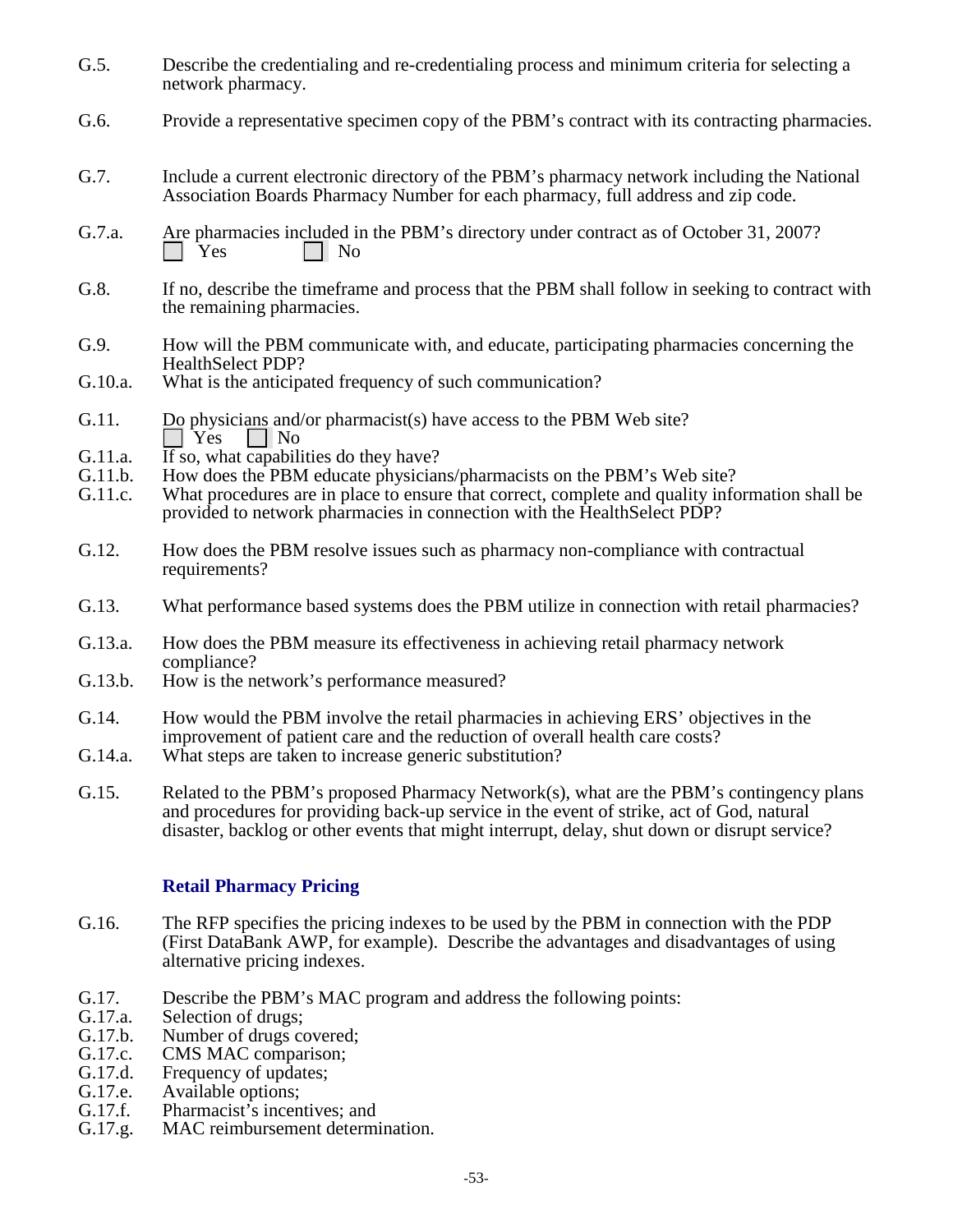- G.18. Using the detailed claim files located in Appendix J and based on the instructions included therein, indicate the following:
- G.18.a. Each prescription that would have been reimbursed based on MAC; and G.18.b. The MAC pricing applicable to each such prescription on the date it was
- The MAC pricing applicable to each such prescription on the date it was filled.
- G.19. What would be the rate impact (discount and MAC pricing) for the retail service proposal should ERS eliminate a mail service option for dispensing drugs (i.e., retail network dispensing only)?
- G.19.a. Provide the specific discount and MAC pricing in your response.

### **Retail Pharmacy Audits**

- G.20. Is the right to audit included in the PBM's standard retail pharmacy contracts?  $\Box$  Yes  $\Box$  No  $\overline{If}$  no, the PBM selected shall revise its contracts with pharmacies to permit the PBM to conduct audits in connection with services provided to HealthSelect participants.
- G.21. Describe the PBM's retail pharmacy auditing capabilities, including, but not limited to:<br>G.21.a. Authenticating prescriptions with claims:
- G.21.a. Authenticating prescriptions with claims;<br>G.21.b. Uncovering generic dispensing when billi
- Uncovering generic dispensing when billing for branded products and proper dispensing of medication in accordance with the prescriber's order;
- G.21.c. If the PBM makes recoveries during the audit process, how would such recoveries be credited to ERS and how often;
- G.21.d. The percentage of retail stores that are audited under each phase of the program, along with average recoverables and associated fees;
- G.21.e. The percentage of total claims that are audited under each phase of the audit program;
- G.21.f. The process by which a retail pharmacy may be excluded from the network due to fraud, abuse or other improprieties;
- G.21.g. The frequency of each phase of the audit program;<br>G.21.h. A recent copy of a retail pharmacy audit report.
- A recent copy of a retail pharmacy audit report.
- G.22. Pharmacy Audits (complete the following for 2006): Percent of Network Pharmacies Audited:

| $\frac{0}{6}$ |
|---------------|
| $\%$          |
| $\%$          |
| $\%$          |
| $\frac{0}{6}$ |
|               |

- Percent of contracts terminated due to result of audit
- Most prevalent reason for termination:
- G.22.a. The PBM shall confirm that pharmacy audits do not use extrapolation to determine results.
- G.22.b. The PBM shall confirm that ERS shall receive 100% of the pass through from the audit findings.

# **Mail Service Pharmacy Management**

- G.23. Does the PBM own and operate its own mail service pharmacy(ies)?<br>G.23.a. What is the location of the PBM's mail service pharmacy(ies)?
- What is the location of the PBM's mail service pharmacy(ies)?
- G.23.b. Which locations would be responsible for servicing HealthSelect PDP participants?
- G.24. What are the days and hours of operation for these facilities?
- G.25. What are the hours of operation of the PBM's pharmacy help desk?
- G.26. What was the average daily number of prescriptions filled by mail service from January 1, 2006 through December 31, 2006?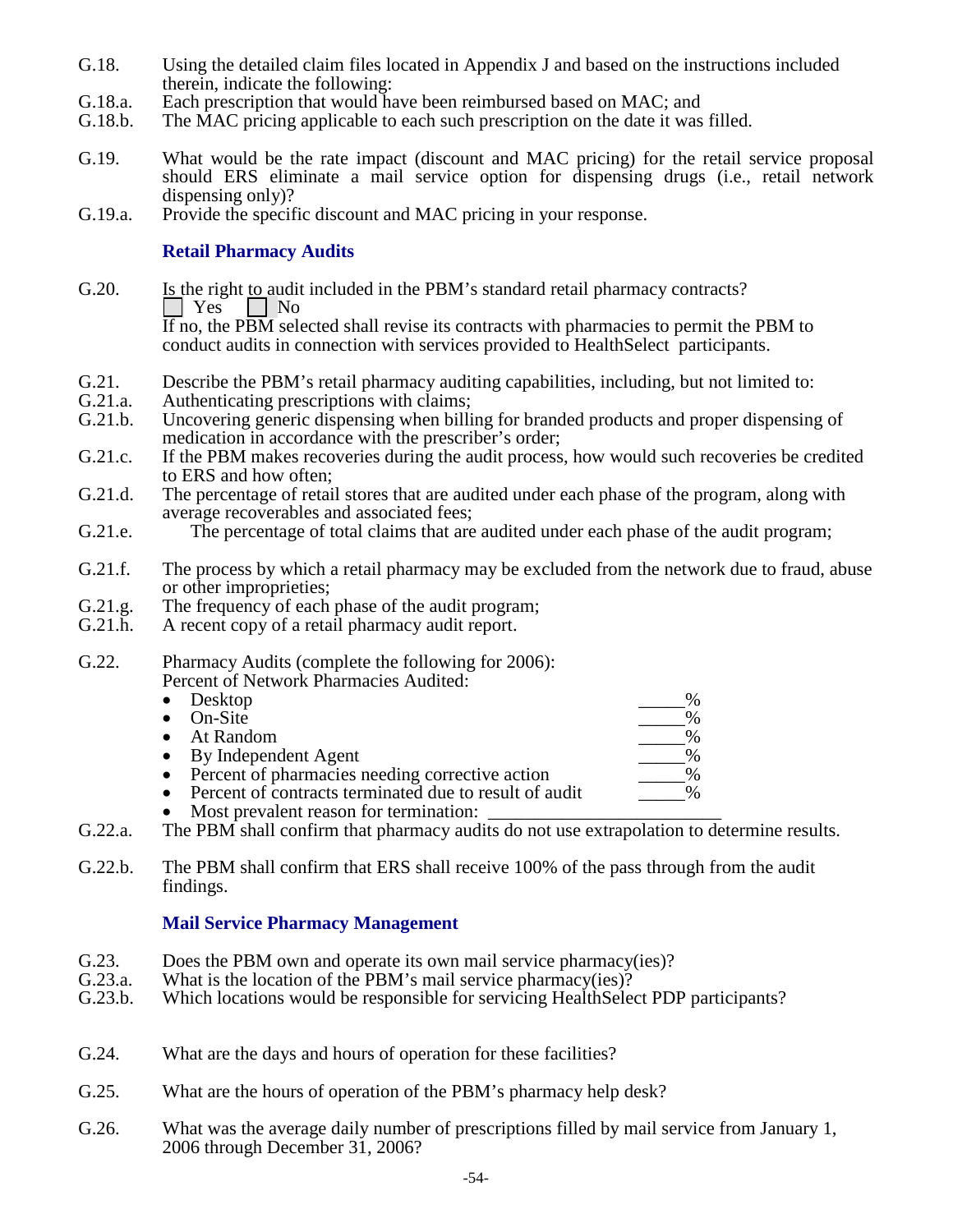G.26.a. Does this represent an increase in volume from the previous year?  $\Box$  Yes  $\Box$  No G.26.b. If yes, by how much?

- If yes, by how much?
- G.27. What is the mail service facility's projected excess capacity to fill prescriptions as of: G.27.a. January 1. 2008?
- G.27.a. January 1, 2008?
- January 1, 2009?
- G.27.c. January 1, 2010?<br>G.27.d. January 1, 2011?
- January 1, 2011?
- G.28. How does the selected PBM propose to transition existing mail service refills from the current PBM?
- G.28.a. Would the PBM be willing to contact physician offices to transfer existing prescriptions into the PBM's mail service pharmacy?
- G.29. Briefly outline the daily operations that take place at the PBM's mail service facility. Include highlights of procedures that target quality control for all aspects of the process.
- G.30. Briefly outline the PBM's mail service program as it relates to cost containment.
- G.31. How does the PBM package medications and ship to PDP participants?<br>G.31.a. What primary shipping service does the PBM use?
- G.31.a. What primary shipping service does the PBM use?<br>G.31.b. How does the PBM ship medications that are tempe
- How does the PBM ship medications that are temperature sensitive?
- G.32. Describe online integration, if any, with retail pharmacies to ensure non-duplication and to identify potential adverse drug interactions.
- G.33. How often does the PBM's mail service switch generic manufacturers?<br>G.33.a. How are participants notified of the switch?
- How are participants notified of the switch?
- G.34. Provide a detailed description of the mail service dispensing process from the time a new prescription arrives until it is mailed.
- G.34.a. Specify the steps that are completed by other staff.<br>G.34.b. Specify the steps that are completed by a licensed p
- G.34.b. Specify the steps that are completed by a licensed pharmacist.<br>G.34.c. In the last six (6) months, what percent of protocol prescription
- In the last six  $(6)$  months, what percent of protocol prescriptions, once received, were dispensed in twenty-four (24), forty-eight  $(48)$  or seventy-two (72) hours or greater?
- G.35. Describe the package size used in mail order pricing.<br>G.35.a. Discuss how the PBM shall generate PDP savings
- Discuss how the PBM shall generate PDP savings for mail service prescriptions related to package size.
- G.36. Discuss the role of registered pharmacists in the mail service dispensing process.
- G.37. Discuss the PBM's mail service quality assurance program.
- G.38. Describe the procedure the PBM utilizes when a prescription is lost in the mail.<br>G.38.a. When does the PBM charge the participant for the replacement?
- G.38.a. When does the PBM charge the participant for the replacement?<br>G.38.b. When does the PBM charge the plan for the lost prescription?
- When does the PBM charge the plan for the lost prescription?
- G.39. Describe the procedures for cancellation of a prescription by a participant. Include a discussion on when and how the participant is credited and how the plan is credited for such a cancellation.
- G.40. How does the PBM control waste in its mail service dispensing process?
- G.41. What is the PBM's policy in substituting A-rated generics through the mail service process?
- G.41.a. What is PBM's policy in substituting less than A-rated generics through the mail service process?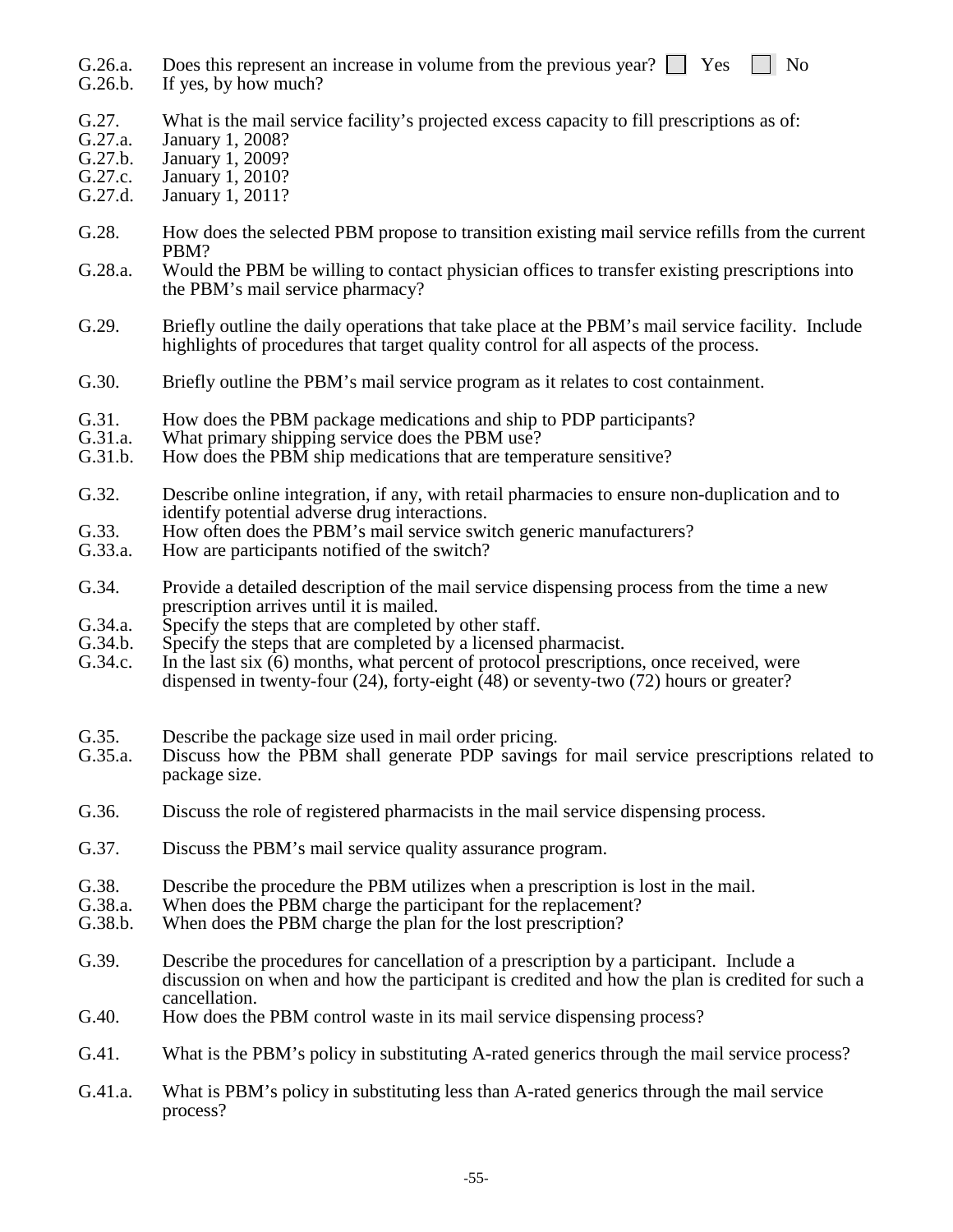- G.42. Explain any state/federal regulations that impact dispensing practices at the PBM's mail service facilities concerning faxing prescriptions, controlled substances, substitution of less than A-rated generics, etc.
- G.42.a. Identify the mail service facilities affected.

### **Mail Service Pharmacy Pricing**

- G.43. Does the PBM's mail service repackage drugs?  $\Box$  Yes  $\Box$  No G.43.a If ves, how will such repackaging impact payments under the PDP?
- G.43.a If yes, how will such repackaging impact payments under the PDP?<br>G.43.b. Will ERS be charged a higher AWP than in the absence of repackage
- G.43.b. Will ERS be charged a higher  $\overline{AWP}$  than in the absence of repackaging?<br>G.43.c. How will ERS verify the  $\overline{AWP}$  if the product is repackaged?
- G.43.c. How will ERS verify the AWP if the product is repackaged?<br>G.43.d. Who sets the AWP of a repackaged product?
- G.43.d. Who sets the AWP of a repackaged product?<br>G.43.e. Does the PBM, parent organization or any aff
- Does the PBM, parent organization or any affiliate or subsidiary of PBM own a repackager/labeler company?
- G.44. How often are AWP price updates applied to the PBM's adjudication system?
- G.45. What would be the rate impact (discount and MAC pricing) for the mail service proposal should ERS institute a mandatory mail service requirement for all maintenance medications?
- G.45.a. Provide the specific discount and MAC pricing in your response.

### **Mail Service Pharmacy Audits**

- G.46. Are on-site audits performed at the PBM's mail service pharmacies?<br>G.46.a. Describe the frequency, types of audits and who performs.
- G.46.a. Describe the frequency, types of audits and who performs.<br>G.46.b. Is the mail service pharmacy that shall support ERS' mail s
- Is the mail service pharmacy that shall support ERS' mail service program subject to the same audit programs as the PBM's retail network?
- G.46.c. The PBM shall provide a copy of its most recent mail service facility audit. If not available, please explain.

#### **H. Retail and Mail Service Pharmacy Clinical Management and Managed Care Programs**

- H.1. Do the PBM's mail service and retail pharmacy networks utilize the same participant prescription data for DUR purposes?
- H.2. Discuss how the PBM identifies off-label drug dispensing.
- H.3. What is the PBM's policy regarding physician notification of potentially serious drug reactions?
- H.4. Does the PBM offer integrated patient, pharmacy and physician communications?<br> $\Box$  Yes  $\vert$  | No If so, describe.
- H.5. Is a licensed pharmacist available by toll-free telephone line twenty-four (24) hours a day, seven (7) days a week, in the PBM's mail service facility? If not, describe the availability.
- H.6. Describe the drug information and consultation provided to patients who purchase medication through the PBM's mail service pharmacy.
- H.7. What verification process does the PBM use to ensure that the pharmacist is entering the proper number of days supply?
- H.7.a. If there is a conflict, does the pharmacist receive a warning or a message indicating that the claim shall not be paid?
- H.8. Describe the PBM's concurrent DUR program.<br>H.8.a. Describe and give an example of each edit.
- Describe and give an example of each edit.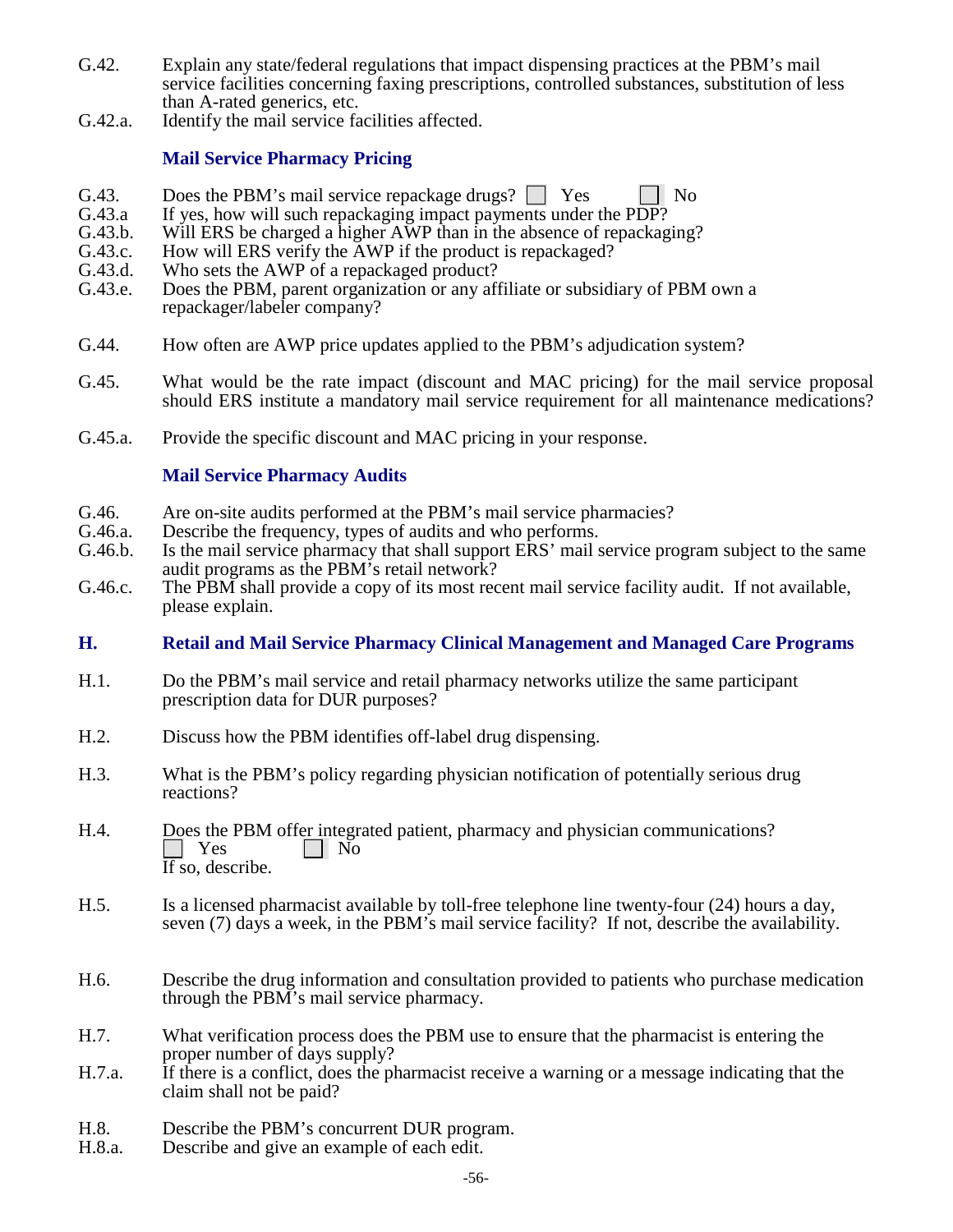- H.9. Describe the PBM's retrospective DUR program.
- H.10. Describe the PBM's prospective DUR program, if any.
- H.11. How does the PBM ensure pharmacy compliance with DUR messages?
- H.12. Provide examples of the PBM's DUR reports.
- H.13. How does the PBM ensure retail pharmacy compliance with a formulary program?
- H.14. Describe the PBM's utilization review program and department.
- Provide information concerning the personnel dedicated to utilization management and outcomes measurement.
- H.15. Describe the PBM's prior authorization and/or case management programs.
- H.16. What flexibility does the client have in deciding which edits are hard and which edits are soft?
- H.17. Describe patient communication programs used to educate participants on appropriate prescription drug utilization, compliance with drug regimens, generics, cost-effective drug therapy, and formularies.
- H.18. Describe actions the PBM takes to influence physician prescribing practices.
- H.19. Describe how the PBM monitors high utilization members.
- H.19.a. Does this include controlled substance usage and potential fraud and abuse circumstances?
- H.20. Describe each of the PBM's disease management programs, including:
- H.20.a. How the PBM identifies individuals for their inclusion in the program;
- H.20.b. How the PBM establishes protocols for practice guidelines;<br>H.20.c. How the PBM educates physicians, pharmacists and particing
- How the PBM educates physicians, pharmacists and participants about disease management protocols; and
- H.20.d. Discuss the PBM's outcomes management program.
- H.21. Describe the PBM's clinical intervention programs.
- H.21.a. Describe the medical staff that oversees the development of the PBM's clinical programs.

# **Mail and Retail Pharmacies - Other**

- H.22. How does the PBM ensure that both mail and retail pharmacies have adequate stock on hand?
- H.22.a. Does the PBM guarantee that ERS shall be charged only the generic price and the plan participant shall be charged with only the generic copayment if the generic is out of stock and a brand name drug is dispensed?

# **Specialty Pharmacy Management**

- H.23. Does the PBM offer a specialty pharmacy program that integrates with the medical program?<br>  $\sqrt{\frac{1}{1 + 1}}$  Yes  $\Box$  No
- H.23.a. If yes, please describe the operations of the program.<br>H.23.b. Does the PBM contract with, or own, one or more spe
- Does the PBM contract with, or own, one or more specialty pharmacies?
- H.23.c. If yes, please identify.<br>H.23.d. How long has the PBM
- H.23.d. How long has the PBM had the specialty pharmacy program in place?<br>H.23.e. What is the total annual purchasing volume of PBM's specialty pharm
- What is the total annual purchasing volume of PBM's specialty pharmacy?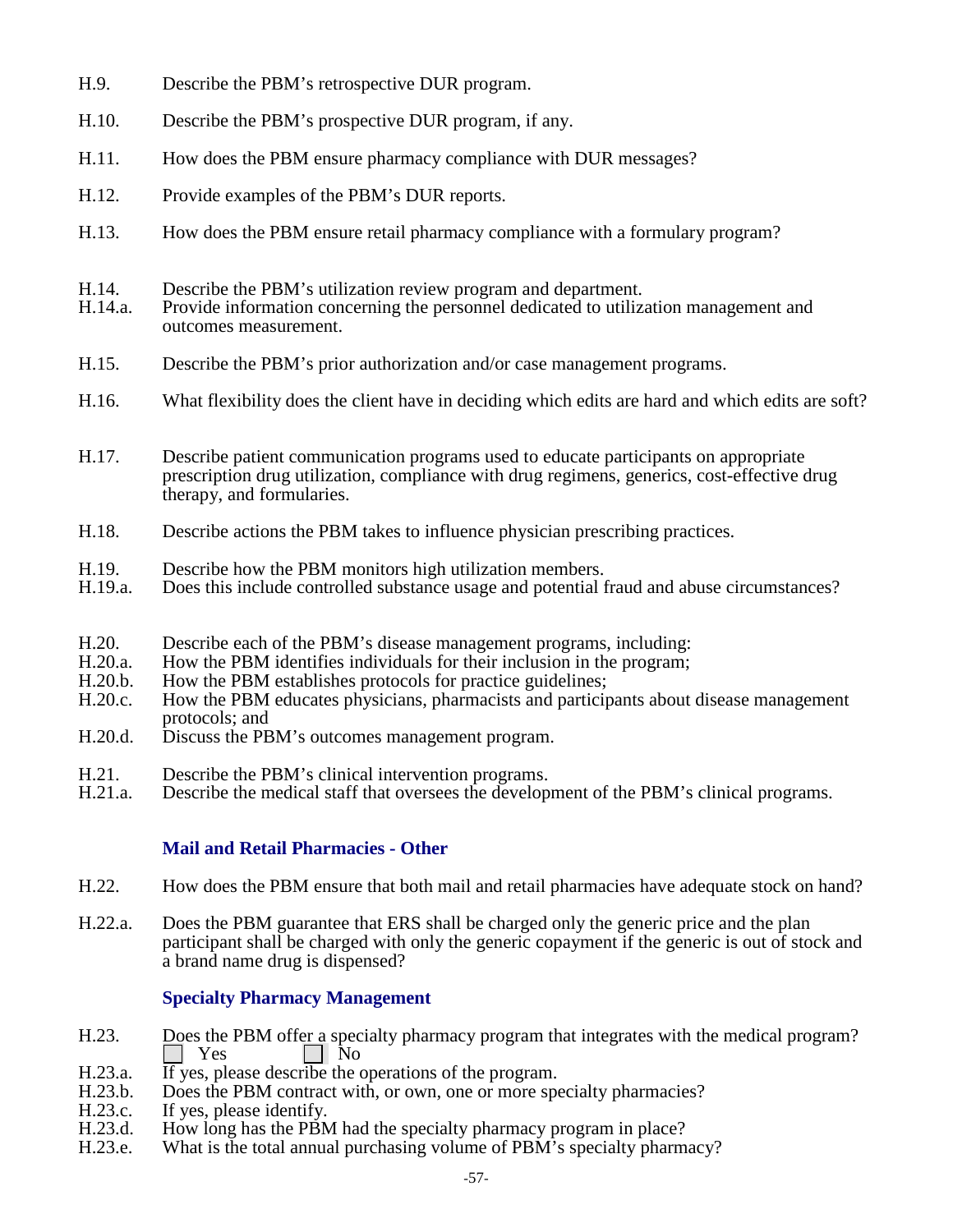- 
- H.23.f. How many clients does the PBM currently provide specialty services to?<br>H.23.g. Please provide three (3) client references for the specialty pharmacy prog H.23.g. Please provide three (3) client references for the specialty pharmacy program.<br>H.23.h. Is there separate pricing for injectables and biotech products? If yes, please pr
- Is there separate pricing for injectables and biotech products? If yes, please provide a separate fee schedule. (See *Pharmacy Benefit Manager Price Proposal,* Article VII.)

# **I. Information Systems and Data Reporting**

#### **Systems**

- I.1. Provide the names and a description of the hardware and software systems that the PBM is currently using.
- I.2. For each system, provide the following information:<br>I.2.a. When was this system implemented?
- I.2.a. When was this system implemented?<br>I.2.b. When was the system last updated?
- I.2.b. When was the system last updated?<br>I.2.c. Is there a future update being consider
- I.2.c. Is there a future update being considered?  $\Box$  Yes  $\Box$  No I.2.d. If so, when is the update anticipated?
- If so, when is the update anticipated?
- I.3. What quality assurance processes are provided in the PBM's system to ensure accurate programming of benefits?
- I.4. Describe the PBM's process for implementing plan design changes.<br>I.4.a. How much advance notice is required for a change to be placed in the
- How much advance notice is required for a change to be placed in the system?

### **Data Reporting**

- I.5. Provide a listing of all claims experience reports currently available, including production schedules, with PBM's proposal response.
- I.6. Describe reports provided on a regular basis at no cost.<br>I.6.a. Describe how the reports can be utilized to identify prob-
- Describe how the reports can be utilized to identify problems and monitor performance.
- I.6.b. At what frequency are the reports provided by the PBM?
- I.7. Describe typically requested *ad hoc* reports, including turn-around time.<br>I.7.a. How will the PBM provide ERS with the capability to conduct online au
- How will the PBM provide ERS with the capability to conduct online queries, interface with PBM's database in order to generate *ad hoc* reports and extract specific information?
- I.7.b. Describe the reporting system that will be installed at ERS to enable independent, online data queries by ERS staff.
- I.8. Describe any unique reporting capabilities that differentiate PBM from its competitors?
- I.9. Does the PBM perform an internal analysis of client-specific data to develop recommendations for program improvement?
- I.9.a. Describe the background and training for the personnel involved in this process.
- I.10. Confirm that the PBM can provide normative data against which ERS can benchmark its plan?
- I.10.a. What is the source of the data and what specific benchmark information will the PBM provide?